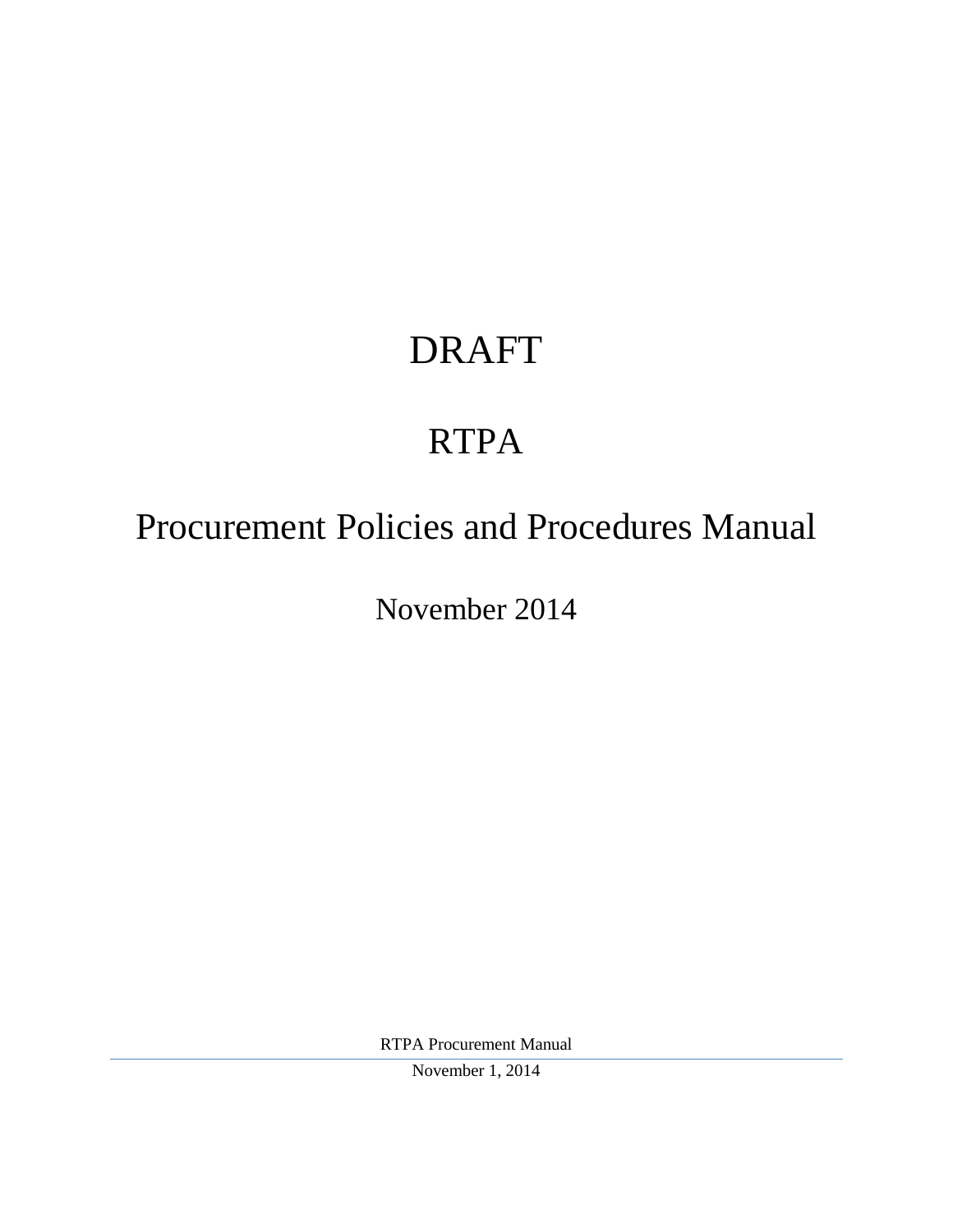## **Table of Contents**

| Part I – Procurement Decision Tree                                             | 5              |
|--------------------------------------------------------------------------------|----------------|
| Part II – Specific Policies and Procedures                                     |                |
| $001 - Background$                                                             | 6              |
| $002 -$ References                                                             | 6              |
| 003 - Applicability of Competitive Procurement Requirements                    | $\overline{7}$ |
| $004 -$ Definitions                                                            | $\overline{7}$ |
| 005 – Conformance with Law and RTPA Policies and Procedures                    | 11             |
| 006 – Contract Development and Administration                                  | 11             |
| 007 – Standard of Conduct for Persons Involved in Procurement                  | 12             |
| 008 – Statement of Necessity to Ensure Most Efficient and Economic Purchase    | 12             |
| 009 - Use of Other Non-RTPA Procurements                                       | 13             |
| 010 - Threshold Determination Concerning Contractors/Consultants/Vendors       | 14             |
| 011 - Contract Awards                                                          | 15             |
| 012 – Written Record of Procurement History                                    | 18             |
| 013 – Use of Time and Material Contracts                                       | 19             |
| 014 – Variations from Procedures                                               | 19             |
| 015 – Written Protest Procedures                                               | 19             |
| 016 – Changes and Modifications                                                | 20             |
| $017 - Disputes$                                                               | 20             |
| 018 – Contract Period of Performance Limitation                                | 21             |
| 019 – Assignment of Contract Rights, Joint Procurements, and Intergovernmental |                |
| Procurements                                                                   | 22             |
| $020$ – Competition                                                            |                |
| Full and Open Competition                                                      | 23             |
| Prohibition Against Geographical Preferences Using Federal Funds<br>$\bullet$  | 24             |
| <b>Written Procurement Selection Procedures</b>                                | 25             |
| Prequalification Criteria                                                      | 25             |
| 021 - Best Value                                                               | 26             |
| 022 – Methods of Procurement                                                   | 26             |
| Small Purchase Procedures for Equipment and Supplies<br>$\bullet$              |                |
| (up to $$25,000$ )                                                             | 27             |
| Small Purchase Procedures for Services other than Architectural<br>٠           |                |
| & Engineering (up to $$5,000$ ) – Informal Request for Proposals               | 27             |
| Sealed Bids/IFB for Equipment and Supplies (More than \$25,000)                | 28             |
| Competitive Proposals for Services other than Architectural &<br>٠             |                |
| Engineering (more than $$5,000$ ) – Request for Proposals                      | 35             |
| Architectural $&$ Engineering – Request for Qualifications                     | 41             |
| <b>Audit Requirements</b><br>٠                                                 | 43             |
| Non Competitive Proposals with Caltrans or Federal Funds - Sole Source<br>٠    | 45             |
| Non Competitive Proposals without Caltrans or Federal Funds -<br>٠             |                |
| Sole Source                                                                    | 46             |
| <b>Limited Competition</b>                                                     | 48             |
|                                                                                |                |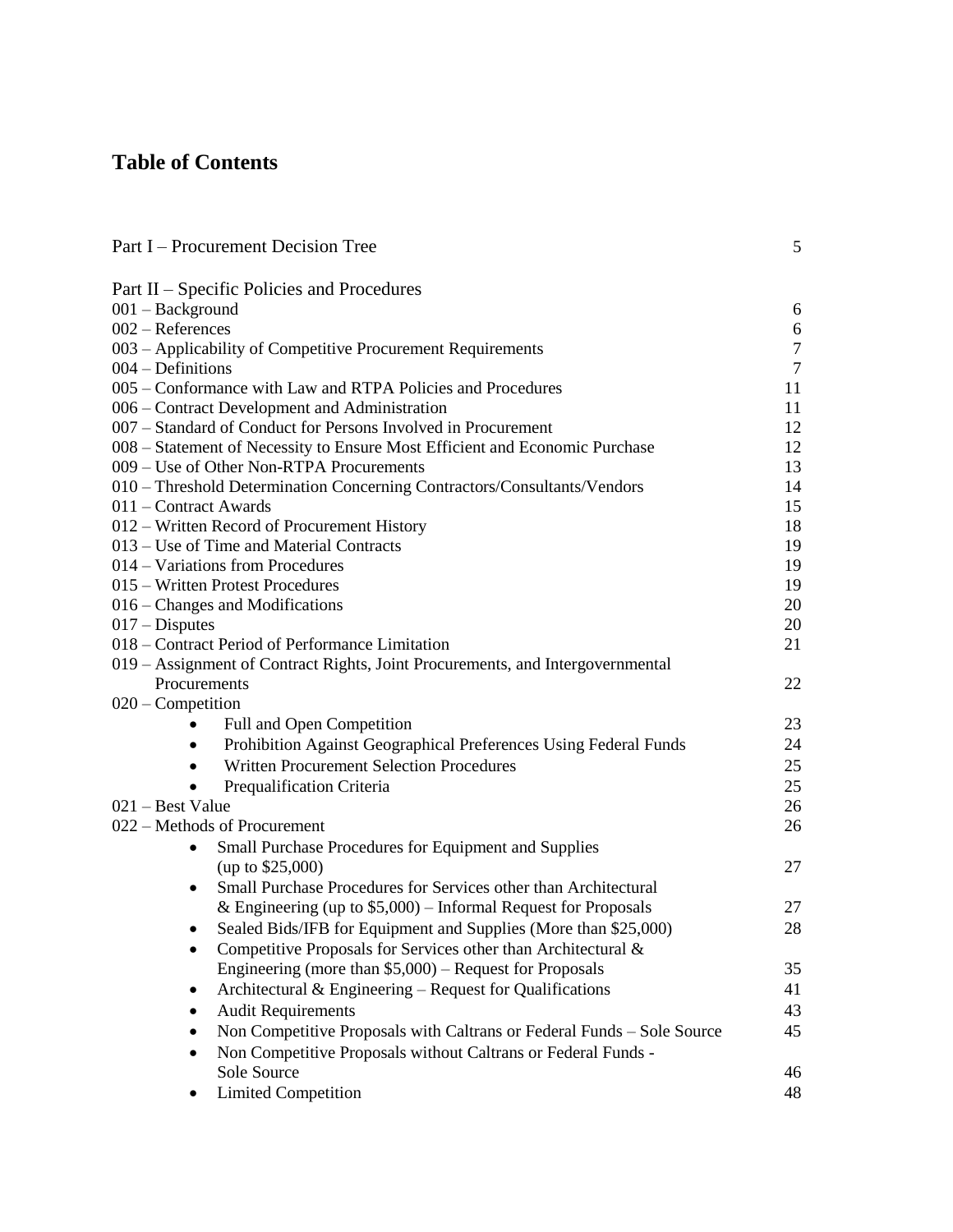| Options<br>٠                                                               | 49 |
|----------------------------------------------------------------------------|----|
| Contracts with other Governmental Agencies<br>$\bullet$                    | 49 |
| Use of On-Call Multiple Award Procurements                                 | 49 |
| 023 – Cost and Price Analysis                                              | 50 |
| 024 – Bonding Requirements                                                 | 51 |
| 025 – Payment Provisions for Third Party Contracts                         | 52 |
| 026 – Liquidated Damages Provisions                                        | 53 |
| 027 – Contract Award Announcement                                          | 53 |
| 028 – Contract Provisions                                                  | 53 |
| 029 – Cardinal Contract Change                                             | 54 |
| 030 – Statutory and Regulatory Requirements for Federally Funded Contracts | 55 |
| 031 - Purchase Orders and Blanket Purchase Orders                          | 55 |
| 032 – Delegation of Authority and Approvals                                | 56 |
| 033 – Procurement Cards                                                    | 56 |
| 034 – Close Out of Contracts and Task Orders                               | 57 |
| 035 – Disadvantaged Business Enterprises and Equal Opportunity             | 57 |
| 036 – Procurement Requisition                                              | 58 |
| 037 – Independent Cost Estimates                                           | 59 |
| 038 – Insurance Requirements                                               | 61 |
| 039 – Method of Procurement Selection Form                                 | 61 |
| 040 – Procurements Documents                                               | 61 |
| $041$ – Revisions to Manual                                                | 61 |
| 042 – Advertising of Solicitations                                         | 62 |
| 043 – Distribution of Advertised Solicitation Documents                    | 62 |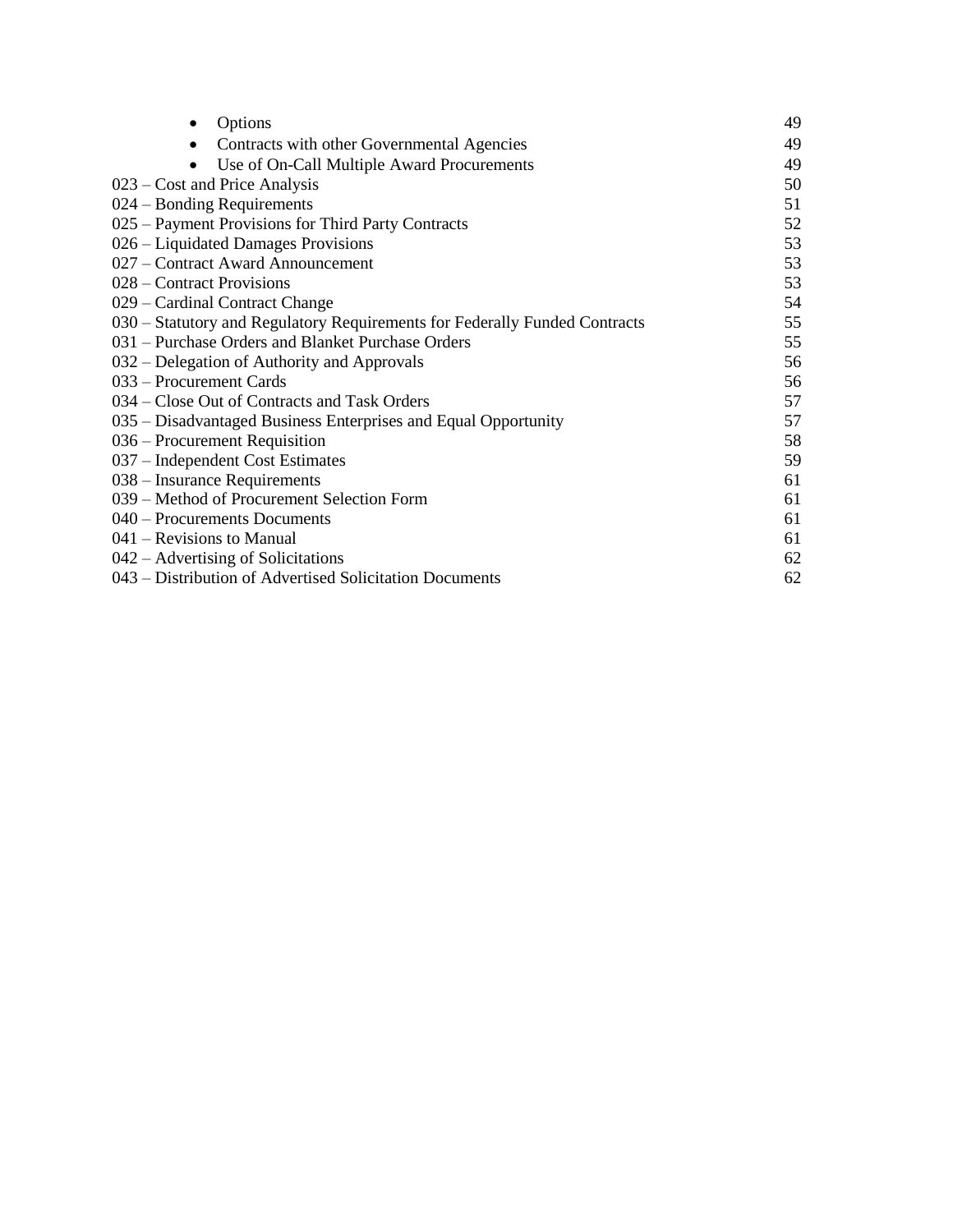**Part I – Procurement Decision Tree**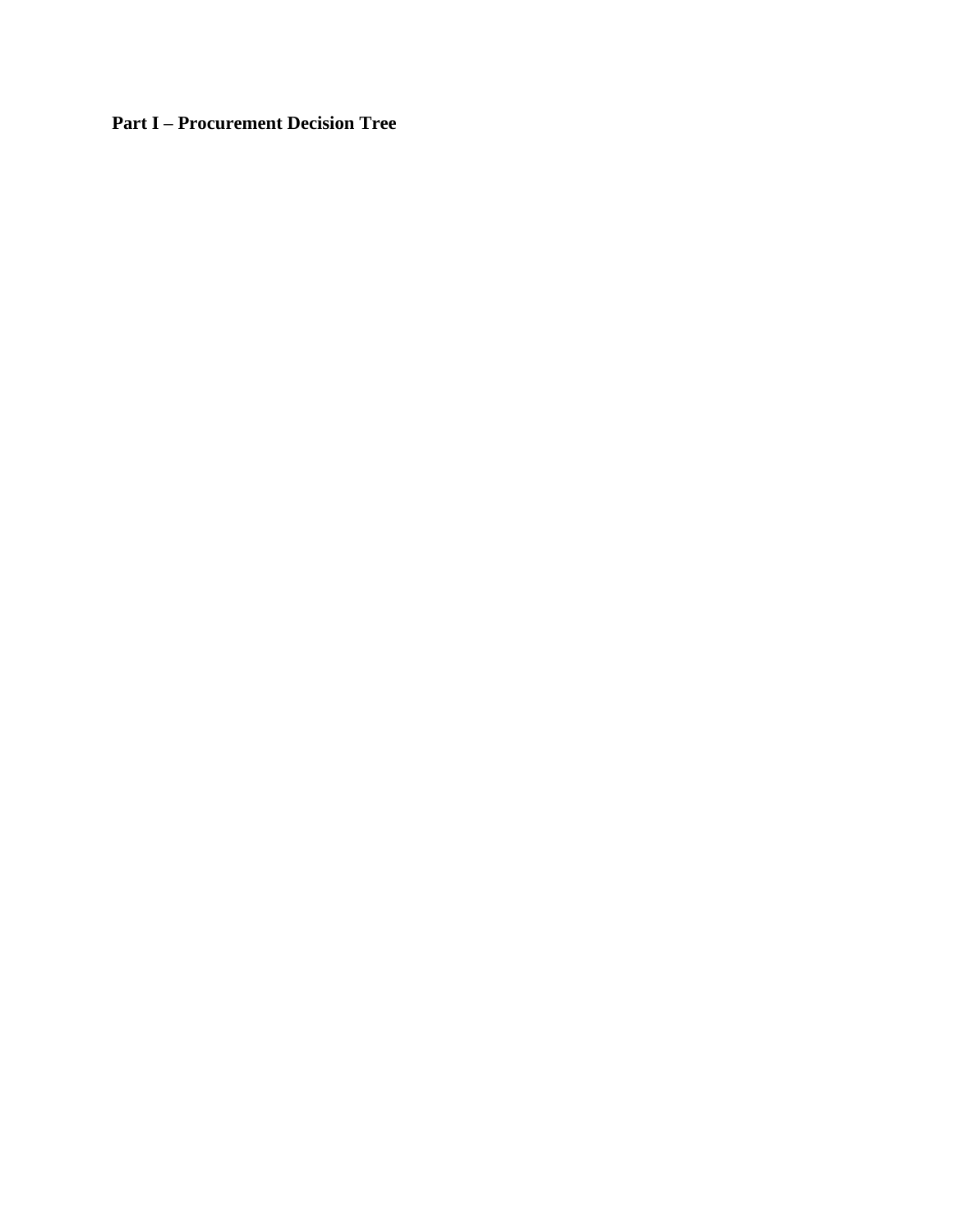## **PART II – Specific Policies and Procedures**

Part II of this manual contains specific policies and procedures that have been adopted by RTPA. For the purposes of this manual, even when not specifically indicated as such, "Executive Director" refers to RTPA Executive Director or designee.

## **SECTION 001 – BACKGROUND**

This manual sets forth the requirements RTPA uses in the solicitation, award, and administration of its third-party contracts with nongovernmental entities, whether the contract results in revenue or expense to RTPA. These requirements are based on the common grant rules, federal statutes, executive orders and their implementing regulations, FTA policy, FHWA policy, State of California Public Utilities Code, State of California Public Contract Code, State of California Labor Code, RTPA Board and administrative policies, and all other local, state, and federal requirements relating to procurement and applicable to RTPA as a regional public agency. Additionally, general requirements for intergovernmental agreements are included in specific sections.

## **SECTION 002 – REFERENCES**

The following federal and state statutes and regulations are incorporated by reference in this manual to the extent required by law. This is not an exhaustive list of the statutes and regulations:

- 1. Intermodal Surface Transportation Efficiency Act of 1991 (ISTEA), P.L. 102-240
- 2. Safe, Accountable, Flexible, Efficient Transportation Equity Act: A Legacy for Users (SAFETEA-LU)
- 3. Sections 4001 and 1555 of the Federal Acquisition Streamlining Act of 1994, 41 U.S.C. § 403(11) and 40 U.S.C. § 481(b), respectively
- 4. 49 CFR part 18, Uniform Administrative Requirements for Grants and Cooperative Agreements to State and Local Governments
- 5. 49 CFR part 19, Uniform Administrative Requirements for Grants and Agreements with Institutions of Higher Education, Hospitals, and Other Non-Profit Organizations
- 6. Executive Order 12612, "Federalism," dated 10-26-87
- 7. Applicable provisions of the State of California Public Contract Code
- 8. Applicable provisions of the State of California Labor Code
- 9. Disadvantaged Business Enterprises (DBE) 49 C.F.R. Part 26
- 10. Federal Brooks Act and State Mini-Brooks Act (40 U.S.C.§541 and CA Gov. Code §4525)
- 11. Federal Funding Accountability and Transparency Act of 2006 (FFATA)
- 12. 49 USC 53, as amended by MAP-21
- 13. The Caltrans Master Fund Transfer Agreement
- 14. Caltrans Local Assistance Programs Manual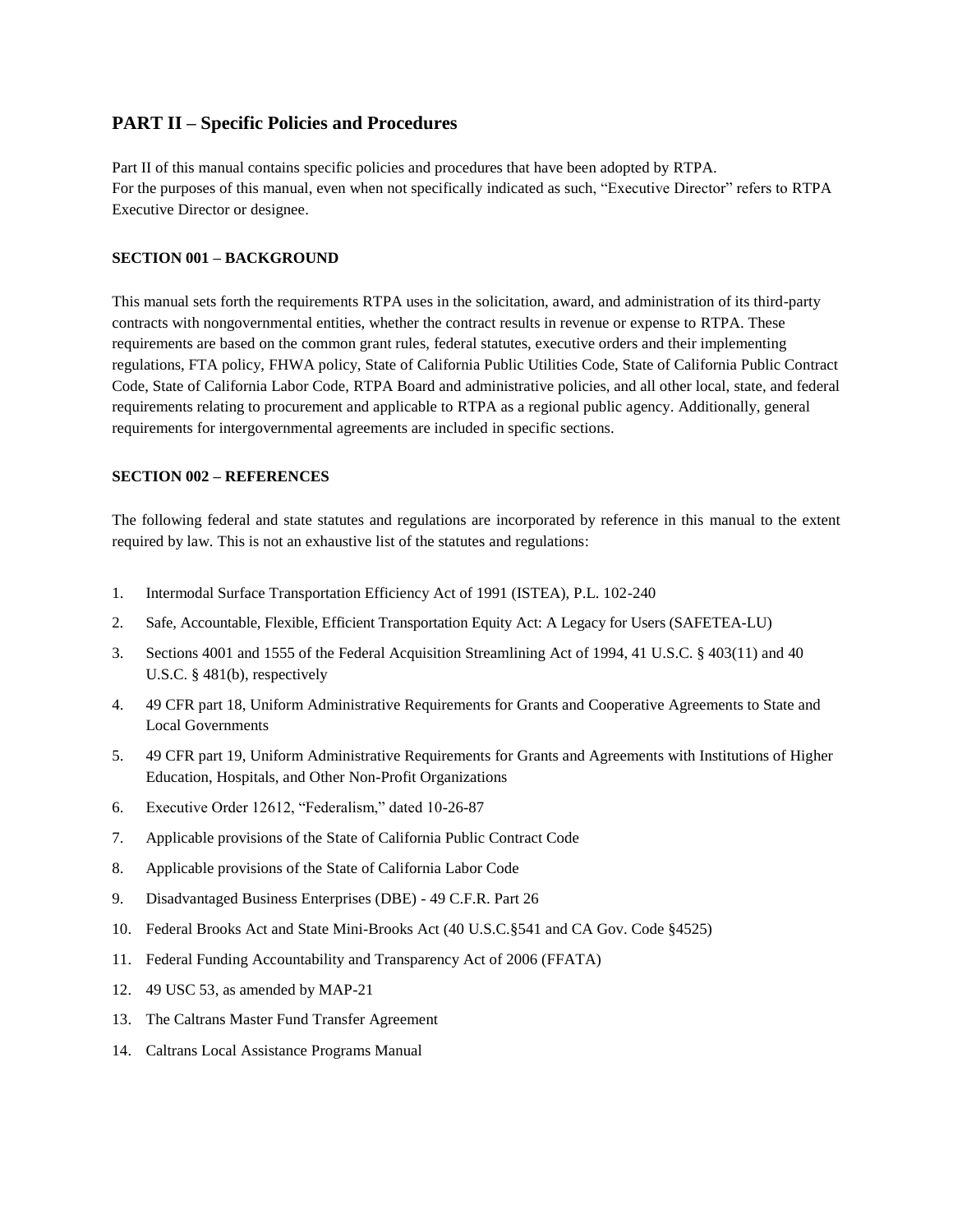None

## **SECTION 003 – APPLICABILITY OF COMPETITIVE PROCUREMENT REQUIREMENTS**

The solicitation, award, and administration of third-party contracts must be carried out on a competitive basis, except in the instances set forth below. Competitive procurement requirements apply even if the award will not require RTPA to directly pay any funds to the award recipient. So, for example, competitive procurement requirements apply in situations where the contractor will be paid by commission or fee from a source other than RTPA. Competitive procurement requirements also apply to revenue agreements. If the awardee of RTPA contract will receive compensation from any source as a result of RTPA's award, then a competitive process should be used to ensure fairness. Exceptions are as follows:

- 1. If the requirements of sole source or limited competition procurement are met as set forth in Section 22.
- 2. If contracting with another government agency pursuant to California Public Utilities Code section 132352.4(b) (2).
- 3. If RTPA chooses to use an alternate procurement method that is authorized for state or local agencies by state or federal law.

## *Resource(s)*

Sole Source Approval Form

Limited Competition Approval Form

## **SECTION 004 – DEFINITIONS**

All definitions in 49 U.S.C. § 5302 are applicable. For purposes of the manual, the following additional definitions are provided:

- 1. "Approval, Authorization, Concurrence, Waiver" means a deliberate written statement of an official authorized to permit RTPA to take or omit action required by a contract, Board Policy or FTA Circular 4220.1F, which action may not be taken or omitted without additional permission. An oral permission or interpretation has no legal force, authority, or effect.
- 2. "Best Value" is a competitive, negotiated procurement process in which RTPA reserves the right to select the most advantageous offer by evaluating and comparing factors in addition to cost or price such that it may acquire technical superiority, even if it must pay a premium price. A "premium" is the difference between the price of the lowest-priced proposal and the one that RTPA believes offers the best value. RTPA should disclose these factors in its solicitation.
- 3. "Bidder" refers to a respondent to a RTPA solicitation document, such as an invitation for bids (IFB) or request for quotes (RFQ), which will lead to a selection based on cost.
- 4. "Board," "Owner," "Grantee," or "RTPA" means RTPA.
- 5. "Cardinal Change" means a major deviation from the original purpose of the work or the intended method of achievement or a revision of contract work so extensive, significant, or cumulative that the contractor is required to perform very different work from that described in the original procurement document/contract.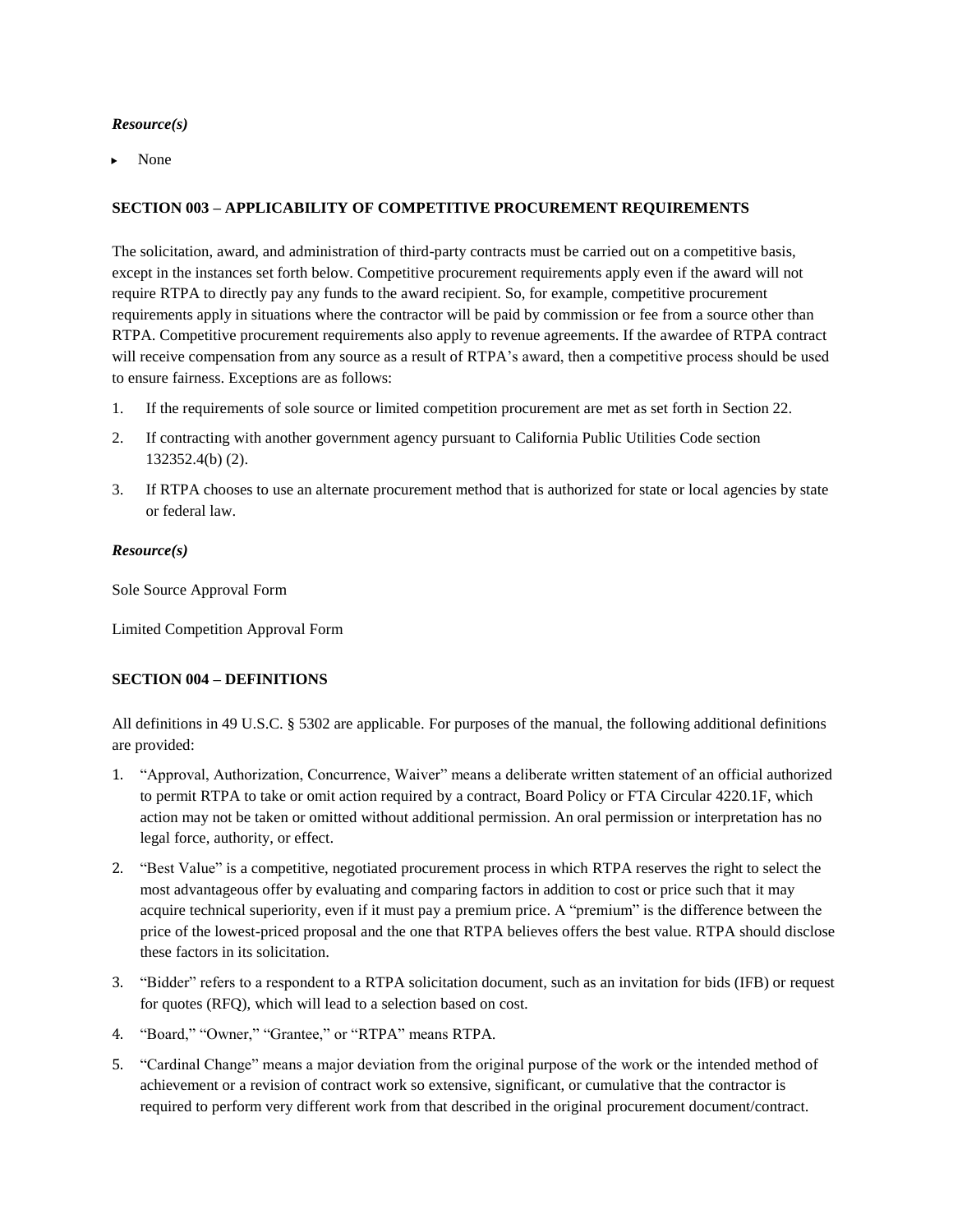- 6. "Change Order" means an order authorized by RTPA directing the contractor to make changes, pursuant to contract provisions for such changes, with or without the consent of the contractor.
- 7. "Common Grant Rules" means Department of Transportation (DOT) regulations, "Uniform Administrative Requirements for Grants and Cooperative Agreements to State and Local Governments," 49 CFR Part 18, which apply to federally funded agreements.
- 8. "Constructive Change" means an act or omission that, although not identified by a "change order," does in fact cause a change in the contract work.
- 9. "Contract Documents" means all of the contents of the solicitation documents and associated addenda, contract drawings, technical reports, technical specifications, and documented agreements. Said documents shall be considered as part of any contract made pursuant to a solicitation.
- 10. "Contractor," "consultant," "vendor," or "seller" is the successful bidder or offeror to whom a contract is awarded.
- 11. "Contracts Officer" means the individual assigned to the procurement who serves as the single point of contact for all correspondence during the procurement and/or contract administration process. This person also is responsible for relating to commercial terms and conditions during the period of performance of the agreement to the consultant or contractor.
- 12. "Cooperative Agreement" means an instrument by which FTA awards federal assistance to support a project in which it takes an active role or retains substantial control.
- 13. "Days" means business days unless otherwise specified.
- 14. "DBE" is the acronym for Disadvantaged Business Enterprise and means a for-profit small business concern owned and controlled by a socially and economically disadvantaged person(s) as defined in Title 49, Part 26.5 of the Code of Federal Regulations (CFR).
- 15. "Design-Bid-Build Project" means a construction project under which an architect or engineer is commissioned to prepare drawings and specifications under a design services contract, and a separate contract is let for construction by engaging the services of a contractor through sealed bidding or competitive negotiations to complete delivery of the project.
- 16. "Electronic Commerce (E-Commerce)" consists of electronic techniques, including electronic mail or messaging, World Wide Web internet technology, electronic bulletin boards, purchase cards, electronic funds transfer, electronic signatures, and electronic data interchange.
- 17. "Executive Director" refers to RTPA Executive Director or designee.
- 18. "FHWA" refers to the Federal Highway Administration.
- 19. "FTA" refers to the Federal Transit Administration.
- 20. "Full and Open Competition" means that all responsible sources are permitted to compete.
- 21. "Governmental Recipient" means a state or local government, such as RTPA, that receives federal funding and therefore must comply with the Common Grant Rule at 49 CFR Part 18.
- 22. "Grand Total Bid Price" means the grand total price and shall include all direct and indirect labor and material costs, taxes, duties, fees, and any other charges applicable to complete the total requirements as specified in the solicitation document, including all addenda, contract drawings, and technical specifications.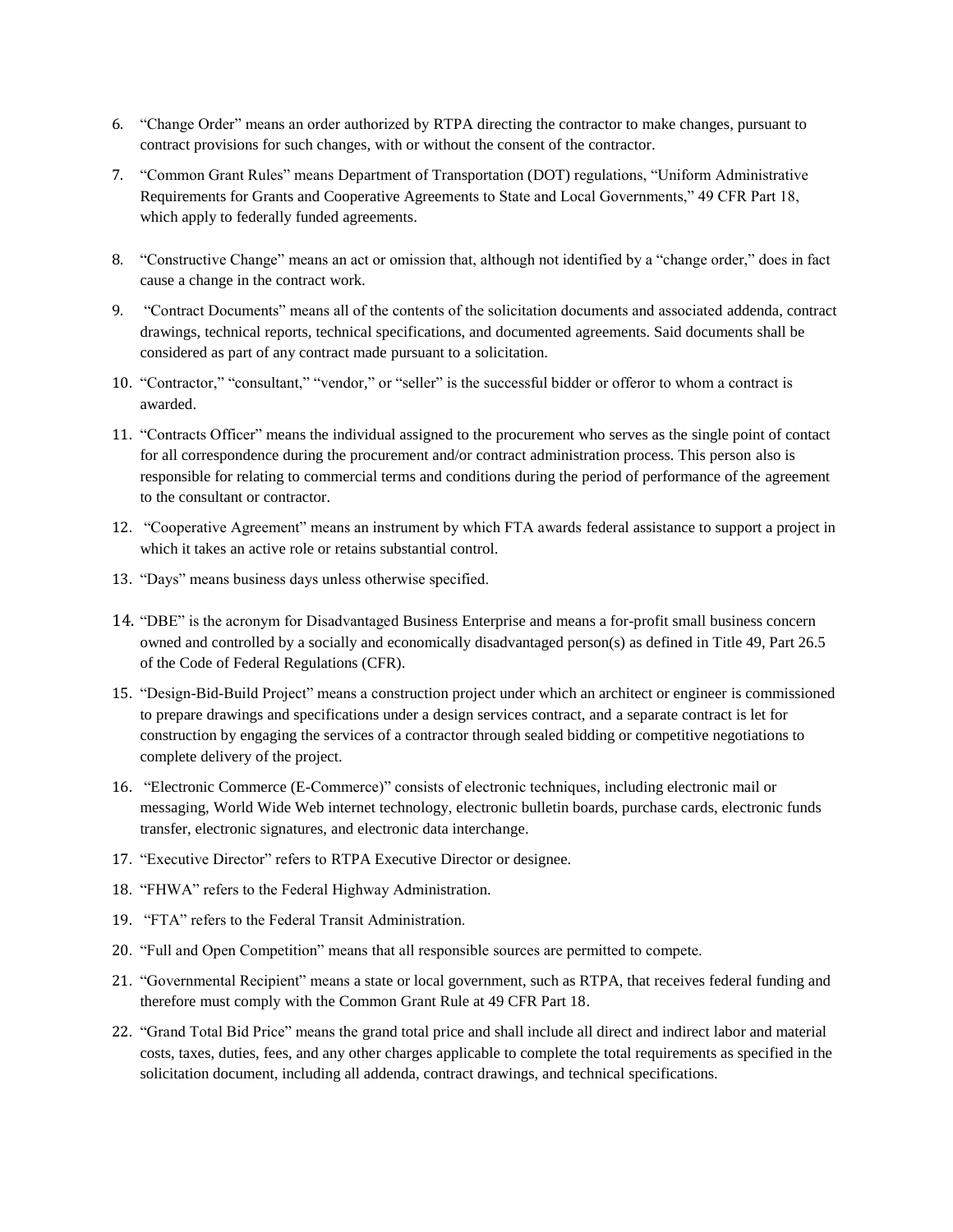- 23. "Grant" means the instrument by which the FTA awards federal assistance to support a particular project in which the FTA does not take an active role or retain substantial control.
- 24. "Grantee" means the public or private entity to which a grant or cooperative agreement is awarded. The grantee is the entire legal entity even if only a particular component of the entity is designated in the assistance award document. For the purposes of this policy, "grantee" also includes any subgrantee of the grantee. Furthermore, a grantee is responsible for assuring that its subgrantees comply with the requirements and standards of this policy and that subgrantees are aware of the requirements imposed upon them by federal statutes and regulations.
- 25. "Hazardous Substances" and/or "Contaminated Materials" means any substance, waste, or material which is determined by any state, federal, or local governmental authority to be capable of posing a risk of injury to health, safety, and/or the environment, including, but not limited to, all substances, wastes, and materials designated or defined as hazardous, extremely hazardous, or toxic pursuant to Section 311 of the Clean Water Act, 33 USC Sections 1321,

et seq., Section 1004 of the Resource and Conservation and Recovery Act, 42 USC Sections 6903, et seq., Section 101 of the Comprehensive Environmental Response, Compensation, and Liability Act, 42 USC Sections 9601, et seq.; Section 25141 of the Hazardous Waste Control Law, California Health and Safety Code Sections 25117, et seq.; Section 25316 of the Carpenter Presley-Tanner Hazardous Substance Account Act, California Health and Safety Code

Section 25316; Section 25501 of the Hazardous Materials Release Response Plans and Inventory Law, California Health and Safety Code Sections 25281, et seq., as may be hereinafter amended.

- 26. "Intergovernmental Agreement" means a contract between RTPA and another governmental entity, such as a Memorandum of Understanding with a municipality, Native American tribe, or public university.
- 27. "Joint Procurement" (sometimes referred to as "cooperative procurement") means a method of contracting in which two or more purchasers agree from the outset to use a single solicitation document and enter into a single contract with a vendor for delivery of property or services in a fixed quantity. A joint procurement is not drafted for the purpose of accommodating the needs of other parties that may later choose to participate in the benefits of that contract as such a contract is merely assignable to third parties to the extent the parties agree and the original procurement scope and amount are sufficient.
- 28. "Local Government" means a county, municipality, city, town, township, local public authority, or any agency or instrumentality of a local or regional government. This term does not include a local public institution of higher education.
- 29. "Master Agreement" means the document incorporated by reference that contains the standard terms and conditions governing the administration of a project supported with state and federal assistance.
- 30. "Non-RTPA Procurement" means a procurement for which another public entity served as the lead procurement entity and that includes provisions that will allow it to be used by RTPA to contract with one or more specific contractors/vendors using pre-established prices, terms and/or conditions. Examples of such procurements include joint procurements, piggybacks, and state purchasing schedules.
- 31. "Notice To Proceed (NTP)" is a written notice from the Contracts Officer to a contractor authorizing the contractor to commence work and to start the performance period.
- 32. "Offeror" or "Proposer" refers to a respondent to a RTPA solicitation document, which will lead to a selection based on qualifications and possibly cost.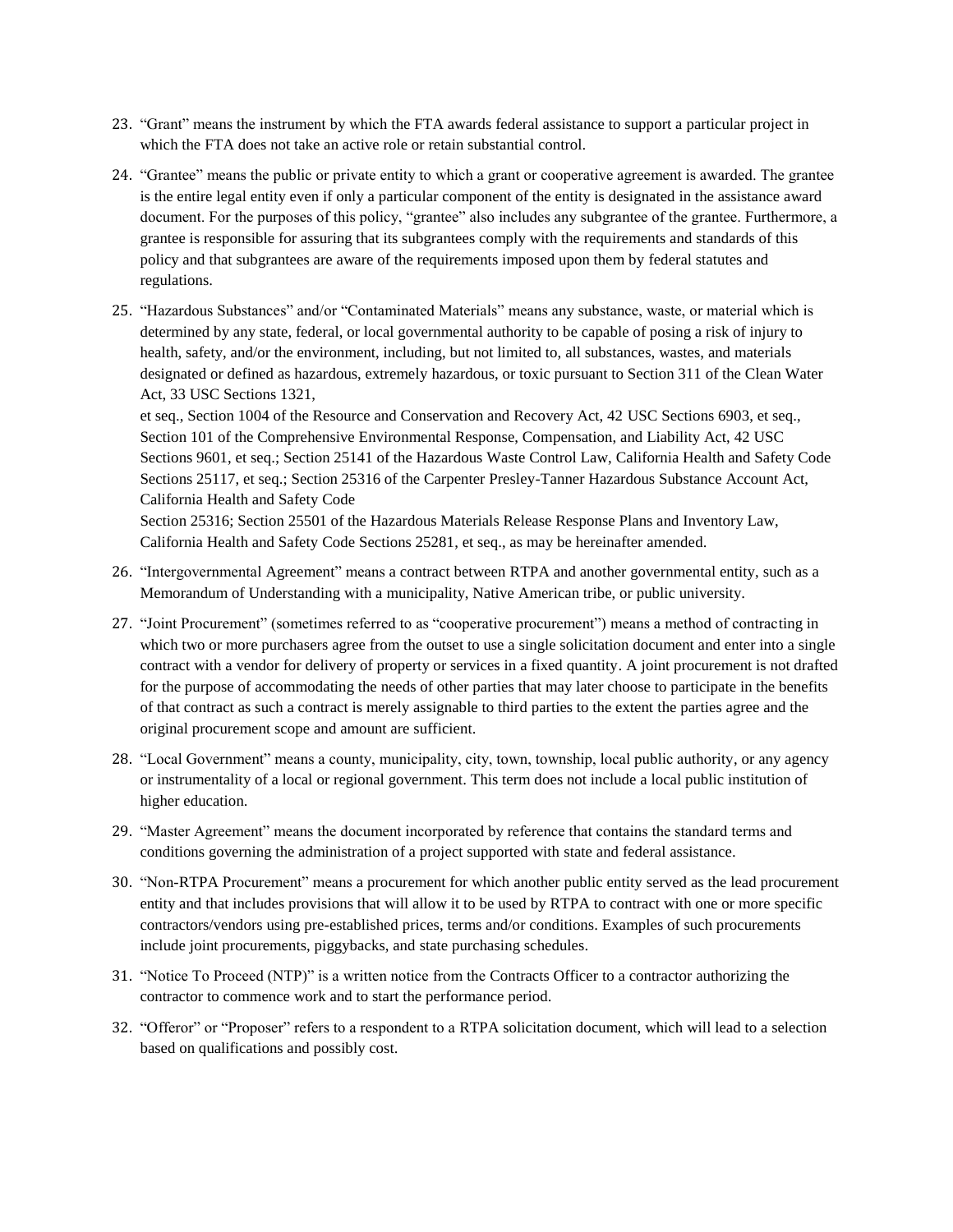- 33. "Piggybacking" is the post-award use of a contractual document/process that allows someone who was not contemplated in the original procurement to purchase the same supplies/equipment through that original document/process.
- 34. "Property" includes real property consisting of land and buildings, structures, or appurtenances on land, equipment, supplies, other expendable property, intellectual, and intangible property.
- 35. "Public Transportation" means transportation by a conveyance that provides regular and continuing general or special transportation to the public, but does not include school bus, charter, sightseeing, or intercity bus transportation, or intercity passenger rail transportation provided AMTRAK, (or a successor to such entity).
- 36. "Recipient" means the public or private entity to which the FTA or FHWA awards federal assistance through a grant, cooperative agreement, or other agreement. The term "recipient" includes "grantee," each member of a consortium, joint venture, team, or partnership awarded FTA or FHWA assistance. Neither a contractor nor a subcontractor is a "recipient."
- 37. "Responsible" (Bidder/Offeror) is a contractor, business entity or individual who is fully capable to meet all the requirements of the solicitation and subsequent contract. Must possess the full capability, including financial and technical, to perform as contractually required. Must be able to fully document the ability to provide good faith performance.
	- a. FTA defines "responsibility" to be a contractor/consultant who can demonstrate that it possesses the ability to perform successfully under the terms and conditions of the proposed procurement.
- 38. "Responsive" (Bidder/Offerer) is a contractor, business entity or individual who has submitted a bid or request for proposal that fully conforms in all material respects to the IFB/RFP and all of its requirements, including all form and substance.
	- a. FTA defines "responsive" if an offer conforms in all material aspects to the requirements of the solicitation at the scheduled time of submission and does not require further discussions with the offerer other than on matters that may be deemed inconsequential in nature, the offer is responsive.
- 39. "Revenue Contract" means a contract with the primary purpose of producing revenues or creating business opportunities involving the use of FTA- or FHWA-assisted property.
- 40. "Solicitation Documents" refers to the packet of materials provided to prospective consultants or contractors in the form of an IFB, request for proposal (RFP), and RFQ, etc., requesting a responsive bid, proposal, or a statement of qualifications.
- 41. "State" means any of the several states of the United States, District of Columbia, the Commonwealth of Puerto Rico, any territory of the United States, or any agency or instrumentality of a state exclusive of local governments. "State" does not include a county, municipality, city, town, township, local public authority (which includes any public and Indian housing agency under the United States Housing Act of 1937), school district, council of governments (whether or not incorporated as a nonprofit corporation under state law), any other regional or interstate government entity (such as a regional transit authority), or any agency or instrumentality of a local government.
- 42. "State or Local Government Purchasing Schedule or Purchasing Contract" means an arrangement between state or local government with multiple vendors in which vendors agree to provide an option to the state or local government entities to acquire specific property or services in the future at established prices.
- 43. "Task Order" means a contract document that is issued under a master or umbrella contract to dole out work to a consultant in phases, or in the case of an on-call contract, for severable projects.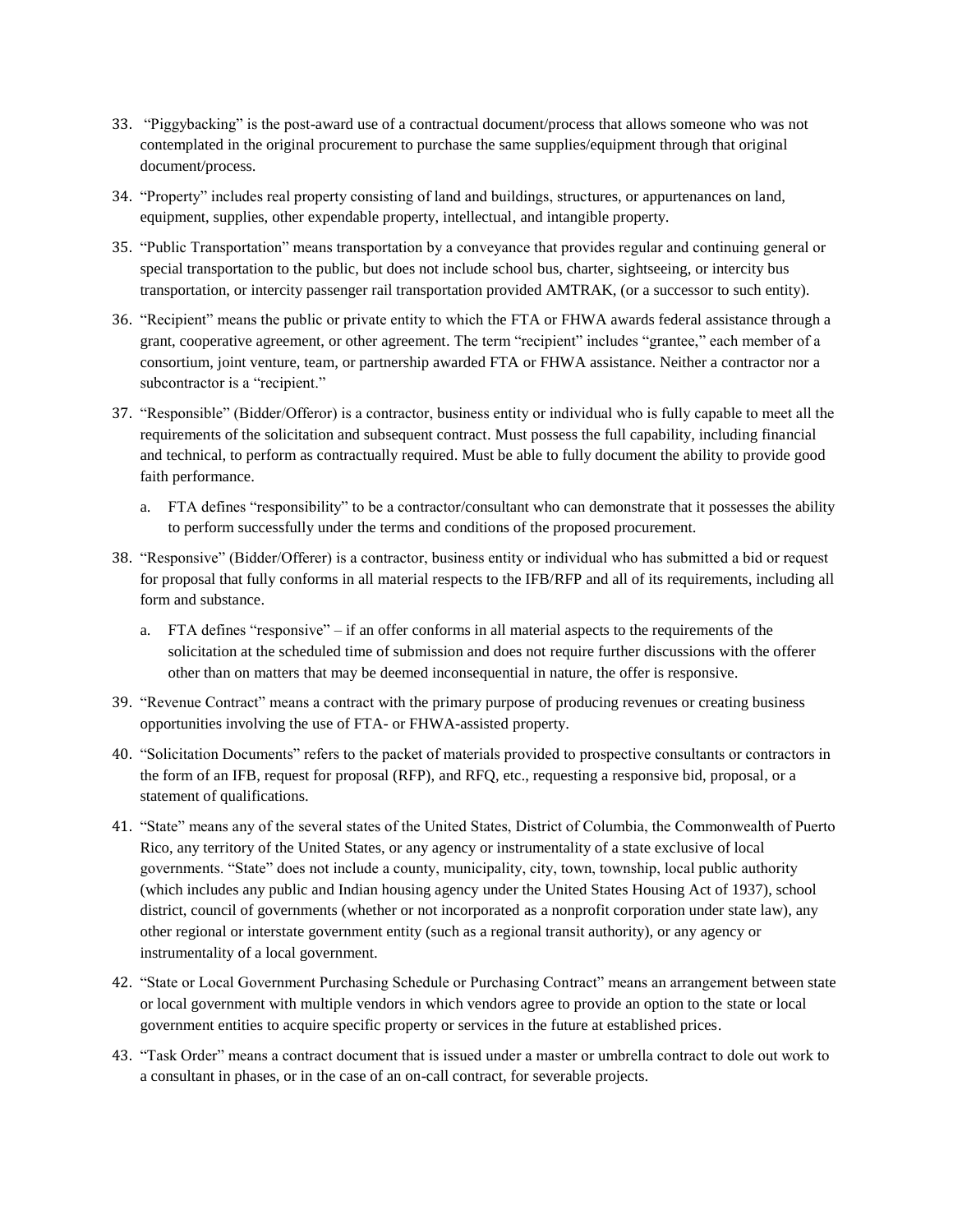- 44. "Third-Party Contract" refers to any purchase order (PO) or contract awarded by RTPA to a consultant, vendor, or contractor.
- 45. "UDBE" is the acronym for Underutilized Disadvantaged Business Enterprise and are the DBE groups that have been determined in an applicable disparity study to have a statistically significant disparity in their utilization in previously awarded transportation contracts.
- 46. "U/DBE" is the acronym used when DBE and UDBE groups are being referred to collectively or interchangeably.
- 47. "Written Order" means a written order signed by the Executive Director, or properly authorized representative or agent, mailed to the contractor at the address designated in his bid or to such other address he may designate in writing as its official place of business.

None

## **SECTION 005 – CONFORMANCE WITH THE LAW AND RTPA POLICIES AND PROCEDURES**

RTPA should use procurement procedures that reflect applicable state and local laws and regulations, provided that the procurements conform to applicable federal and state law. RTPA's policies require all competitive procurements to commence with a Procurement Requisition form and a Method of Procurement Selection (MOPS) form providing the Contracts Officer with the information necessary to make a purchase. Section 036 (Procurement Requisitions) of this manual provides additional information regarding these forms. All procurements and contracts must be approved in accordance with RTPA's policies concerning delegation of authority.

(See Section 032 Delegation of Authority of this manual for additional information.)

#### *Resource(s)*

- Procurement Requisition Form
- Method of Procurement Selection Form

#### **SECTION 006 – CONTRACT DEVELOPMENT and ADMINISTRATION**

- 1. For purchases involving no federal funds and that do not need any specialized terms and conditions regarding matters such as allocation of risk or liability due to the nature of the procurement and not exceeding \$50,000, a PO may be used after completion of the Purchase Order Checklist. For purchases in excess of \$3,001 involving federal funds, all applicable federal requirements and certifications are required for the PO or contract. For purchases exceeding \$50,000, a contract should be used in order to ensure provisions are included to protect RTPA's interests. RTPA will implement a contract development and administration process that ensures that contractors perform in accordance with the terms, conditions, and specifications of their contracts or POs.
- 2. Prior to any contract development, a scope of work must be prepared in order to determine what procurement method and type of contract document will be used and fill out the MOPS form. In addition, an independent cost estimate (ICE) must be prepared for all procurements. The person responsible for developing the ICE or Micro-Purchase Justification form must be free from financial and organizational conflicts of interest. In order to avoid the perception that the person who approved the ICE or Micro-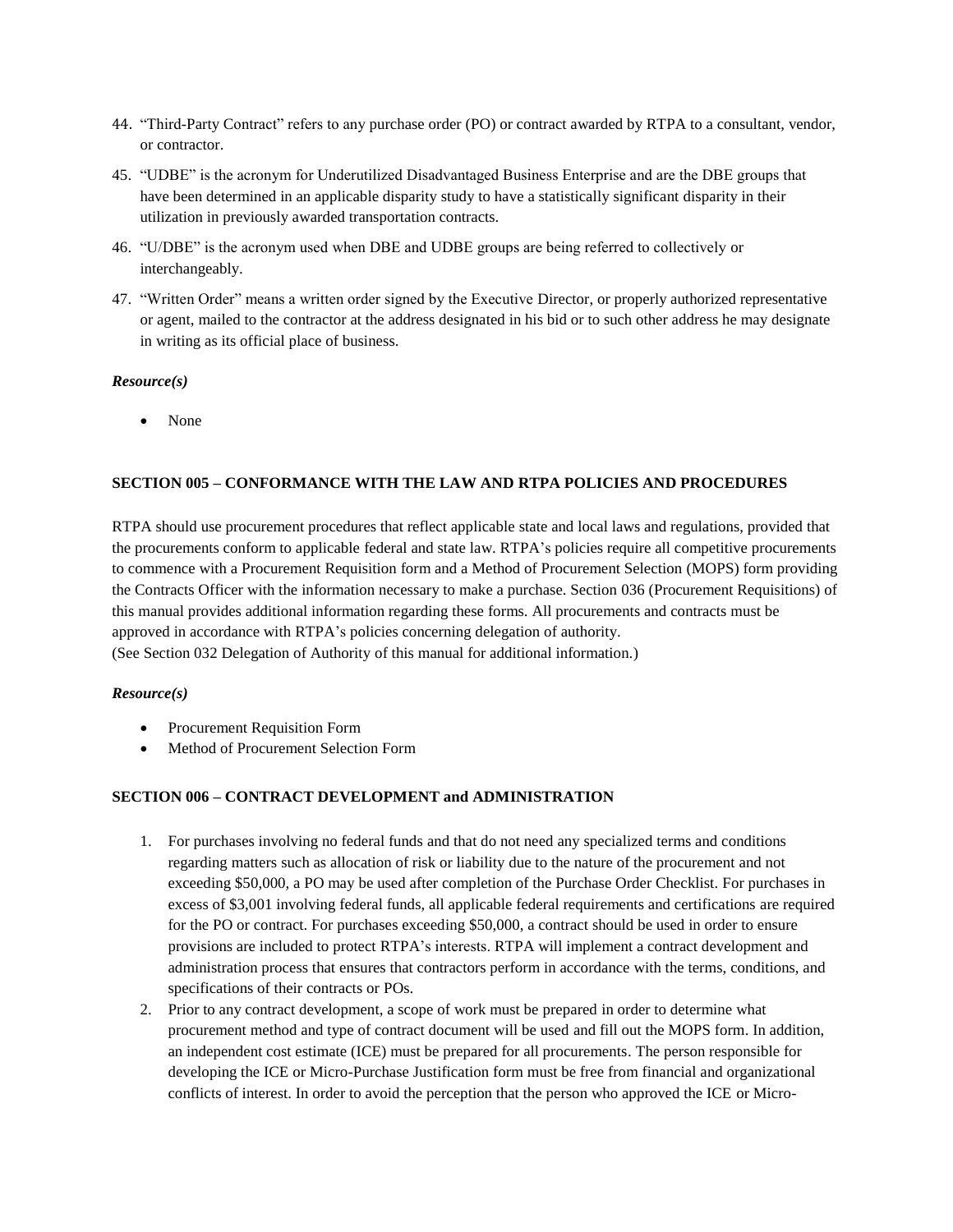Purchase Justification form for a project may improperly bias the cost or price negotiations with the contractor/consultant/vendor selected for award, it is advisable that a different person than the one responsible for approval of the ICE have primary responsibility for any contract negotiations that may be needed.

3. In order to determine what type of contract payment type should be stated in the procurement and included in the contract language, the Contracts Officer will use the Contract Payment Type Selection Form and select the applicable language from the contract boilerplate options.

## *Resource(s)*

- Method of Procurement Selection Form
- Independent Cost Estimate (ICE) Justification for Small Procurements
- Independent Cost Estimate, Scope of Work, Summary and Staffing Plan
- Contract Payment Type Selection Form
- Micro-Purchase Justification Form
- Purchase Order Checklist

## **SECTION 007 – STANDARD OF CONDUCT FOR PERSONS INVOLVED IN PROCUREMENT**

RTPA's staff is required to follow RTPA Standard of Conduct Policy when carrying out procurement or contracting functions. If non-RTPA staff are used to evaluate proposals or bids, those persons should be provided a Consultant Selection Committee Participation Memo and Declaration Concerning Conflicts for Evaluators.

## *Resource(s)*

- Standard of Conduct Policy
- RTPA Evaluator (Consultant/Contractor Evaluation Committee) Guidelines
- Declaration Concerning Conflicts for Evaluators

## **SECTION 008 – STATEMENT OF NECESSITY TO ENSURE MOST EFFICIENT AND ECONOMIC PURCHASE**

It is RTPA policy to review proposed procurements to avoid purchase of unnecessary or duplicative items. Consideration should be given to consolidating or breaking out procurements to obtain a more economical purchase. Where appropriate, an analysis will be made of lease versus purchase alternatives and any other appropriate analysis to determine the most economical approach. The Contracts Officer will review all requisitions for compliance with this policy.

- 1. RTPA adopts adequate procedures for determining the types and amounts of property and services it needs to acquire. These procedures will avoid the purchase of unnecessary property and services not needed (including duplicates and quantities or options not intended to be used). RTPA monitors compliance of these procedures by determining what is necessary, current, and reasonably expected at the time the contract was executed.
	- a. RTPA may not add quantities or options to contracts solely to permit assignment to another party at a later date. These limits on assignments do not preclude joint procurements that are entered into simultaneously by two or more parties to obtain advantages unavailable for smaller procurements.
	- b. If the quantity of property or services reasonably believed as needed at the time of contract award changes, RTPA may assign its unneeded contract authority to another entity.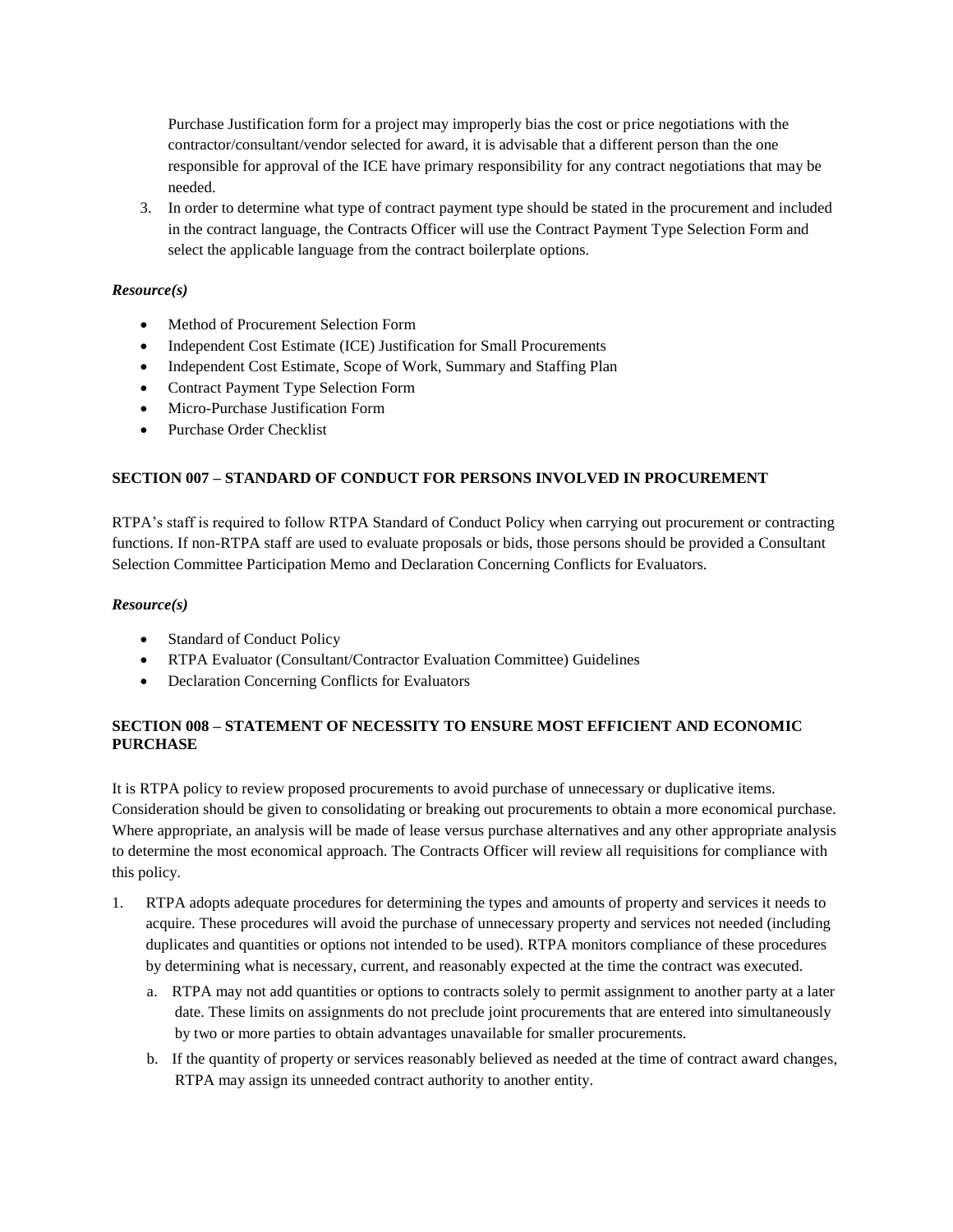- 2. RTPA considers procurement size on whether to consolidate or break out the procurement to obtain a more economical purchase.
	- a. When economically advantageous to enter into joint procurements with others government agencies, RTPA may be responsible for undertaking the joint procurement and may, upon contract award, assign to the other participants responsibilities for administering those parts of the contract affecting their property or services.
	- b. RTPA may break out procurements into smaller amounts to provide greater opportunities for DBEs, small and minority firms to participate. RTPA will not split a larger procurement merely to gain the advantages of micro or small purchase procedures.
- 3. RTPA contracts may include options to ensure the future availability of property or services so long as it is able to justify them as needed for its projects. An option, for a specified time, may allow RTPA to acquire more than what was originally procured or also may extend the term of the contract. To be used without being considered a sole source, however, such options must be evaluated as part of the selection or low bid determination process.
- 4. To obtain the best value, RTPA reviews lease versus purchase alternatives and if necessary, obtains an analysis to determine the more economical alternative. Before leasing an asset, RTPA makes a written comparison of the cost of leasing compared with purchasing or constructing the asset. Costs used in the comparison are reasonable, based on realistic current market conditions, and based on the expected useful service life of the asset.
- 5. RTPA is responsible for preparing specifications that describe its needs, while assuring that those specifications are not exclusionary, discriminatory, unreasonably restrictive, or otherwise in violation of federal laws or regulations. The specifications describe the property or services to be procured and state how the bids and/or proposals will be evaluated.

• Independent Cost Estimate (ICE) Justification for Small Procurements

## **SECTION 009 – USE OF OTHER NON-RTPA PROCUREMENTS**

Public Utilities Code section 132352.4(b)(2) states that RTPA is permitted to contract in conjunction with other government agencies without utilizing competitive procurement procedures. This exception to competitive procurement is not permitted when FTA or FHWA funds will be utilized to carry out the project unless the procuring agency followed federal procurement requirements. The requirements and standards of this manual apply to procurements entered into under such agreements. If evidence that a competitive procurement process was followed by the procuring agency is sufficient, and no federal or Caltrans funds will be used, then purchases under another entity's procurement are allowable as long as various requirements are met If federal or Caltrans funds are utilized, additional requirements must be met. In all cases a market, price or cost analysis must be performed and documented to establish the amount that will be paid at the time of purchase will be fair and reasonable per Master Fund Transfer agreement provision, CFR 49 18.36 (f)(1).

## *Resource(s)*

- Public Utilities Code section  $132352.4(b)(2)$
- FTA Best Practices and Procedures Manual, Chapter 6 and Appendix B16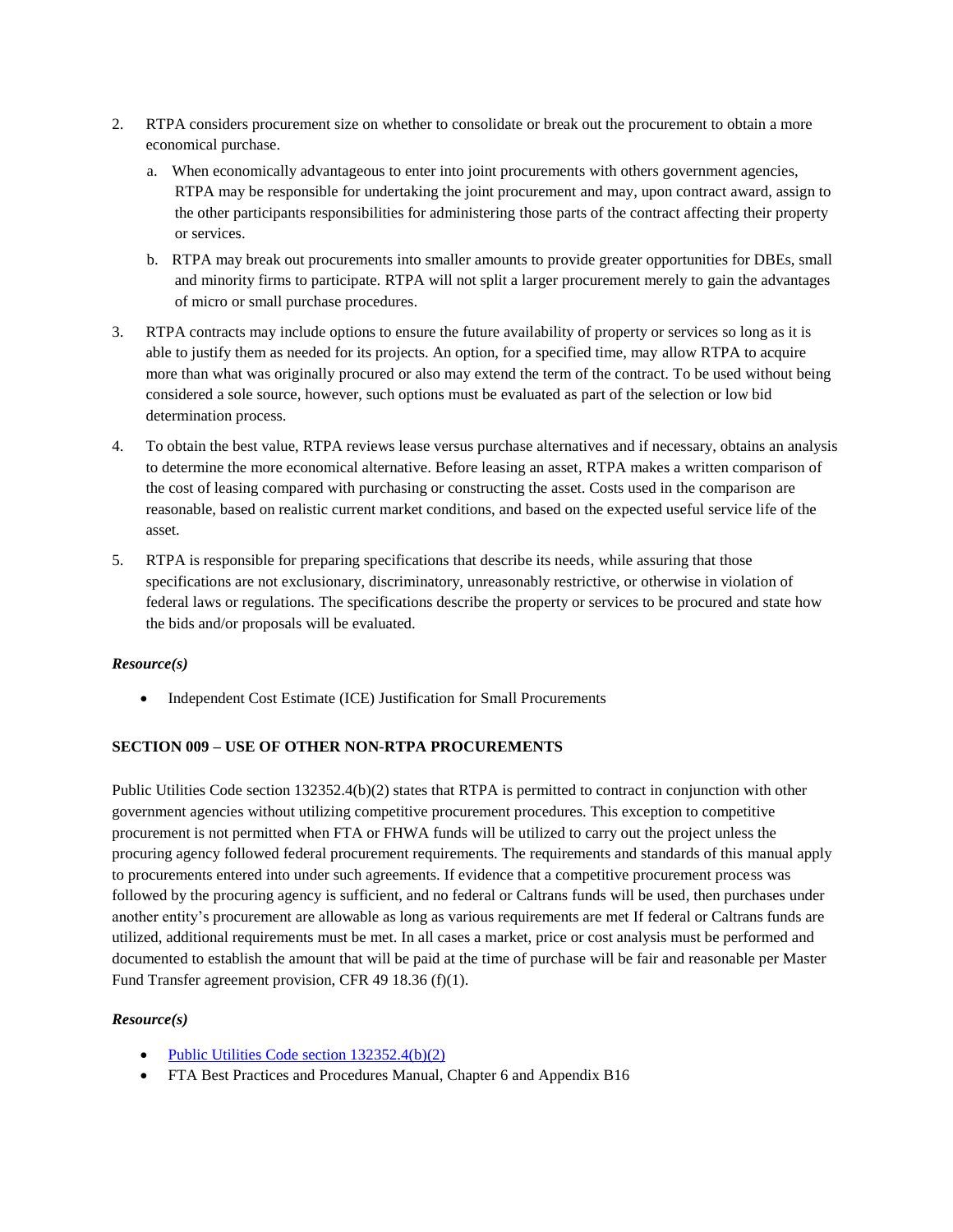## **SECTION 010 – THRESHOLD DETERMINATIONS CONCERNING CONTRACTORS/CONSULTANTS/VENDORS**

There are several determinations that must be made by the Contracts Officer before a contractor, consultant, or vendor can be procured and/or utilized, whether or not the procurement is competitive. A discussion of these issues follows.

## Conflicts of Interest

- 1. A contractor is eligible for an award by RTPA so long as the procurement in question does not create an actual, potential, or apparent conflict of interest. A prohibited conflict of interest exists when a firm is or may be unable to render impartial, objective assistance or advice to RTPA or where a firm would receive an unfair competitive advantage. Prohibited conflicts of interest include, but are not limited to, the following situations:
	- a. If the selected consultants and/or subconsultants will be assisting RTPA in the preparation of one or more documents that will be used for a future solicitation, assisting RTPA evaluate the work of others on the project, or designing the specifications for a future project, the consultant team selected will not be allowed to participate as a proposer or join a team submitting a proposal in response to future solicitation(s) because this could cause an organizational conflict to arise.
	- b. A consultant that provides legal, lobbying, auditing, or public relations services to an entity with a conflicting position from RTPA or with whom RTPA is in or previously was in litigation, may be precluded from providing services to RTPA if RTPA believes the consultant may not be able to render impartial advice or provide effective advocacy on behalf of RTPA.
- 2. A notice of potential for conflict of interest shall be included within any solicitation document issued by RTPA.
- 3. For purposes of this section of the manual, a "firm" is defined as any company or family of companies where there is a single parent board of directors or staff of officers who can influence the policies and actions of the design company.
- 4. For purposes of this section of the manual, "ineligible" shall include the prime contractor for the services, subcontractors for portions of the services, and affiliates of either. An affiliate is a firm that is subject to the control of the same persons through joint ownership or otherwise.
- 5. If there is any doubt by a firm regarding a potential conflict of interest for a specific project or function, the appropriate member of management staff, depending on type of project, will (upon written request) provide a written ruling. Contractors should be encouraged to use this procedure prior to submittal of a bid or proposal. In the event a conflict of interest is determined to exist, a written appeal may be made by the affected firm to the Executive Director within five calendar days of notice from RTPA of the conflict. The Executive Director will determine the adequacy of the appeal and make a subsequent final decision. No further appeal shall be considered.
- 6. Waiver of any actual, potential, or apparent conflict of interest that may exist or arise as a result of concurrent legal representation of RTPA and parties whose interests may conflict shall be decided by the Executive Director in consultation with Legal Counsel.

## Debarment

7. Prior to doing business with a firm, the Contracts Officer must verify that the firm has not been debarred by RTPA or any of the agencies funding the procurement and add documentation of the debarment check to the contract file.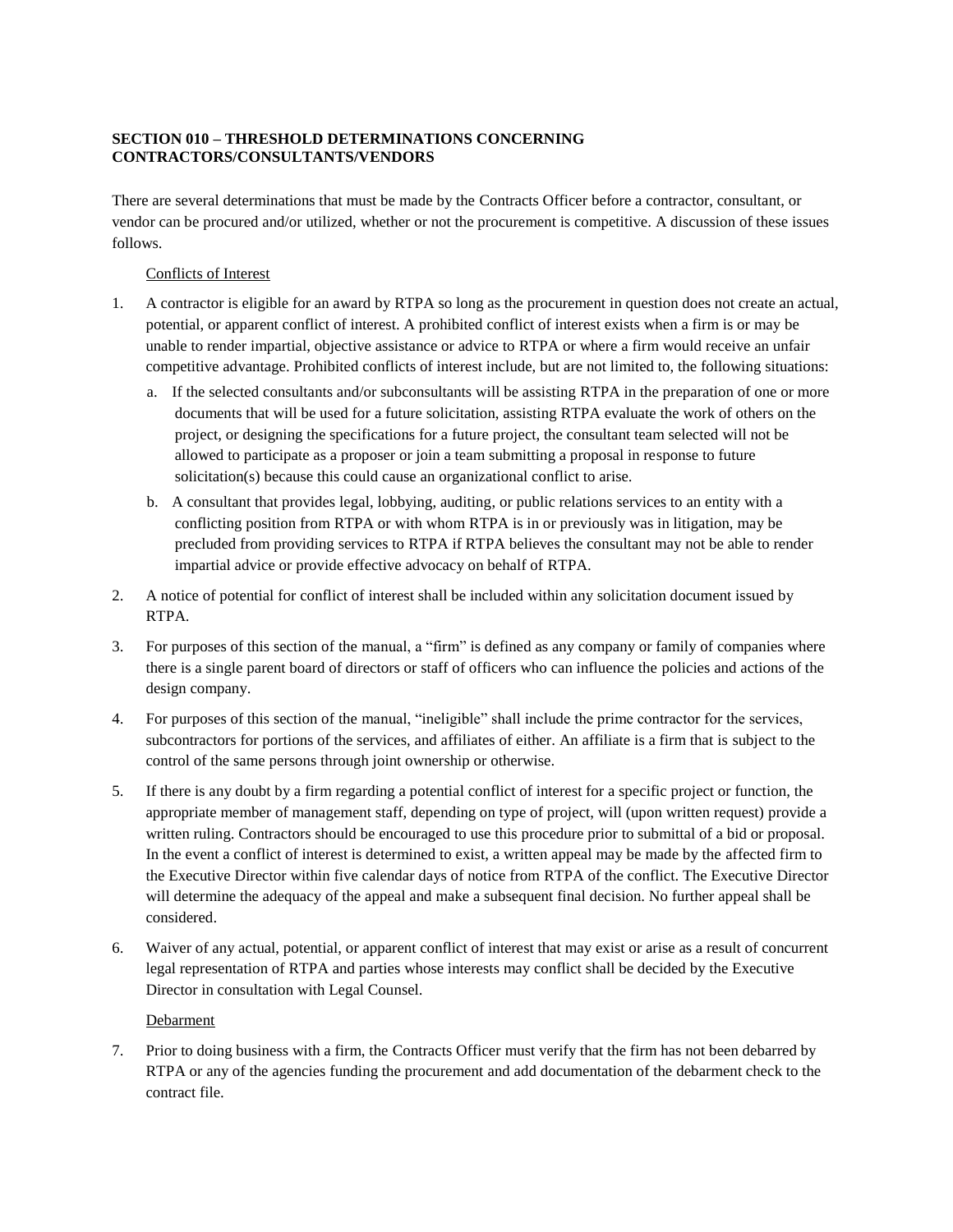## Procurements That Will Give Consultants Project Management Responsibilities

8. If a procurement's scope of work will include allocation of project manager types of responsibilities or any other responsibilities that will call for a consultant's or subconsultant's staff to prepare an ICE or RON or negotiate contract terms on behalf of RTPA, the persons on the consultant's staff who will perform these responsibilities will need to fill out a disclosure of financial interests (Form 700) and be free of any conflicts of interest. If the scope of work will include such responsibilities, the Contracts Officer should inform Legal Counsel so that an attorney can provide appropriate terms and conditions to protect RTPA interests for insertion in the contract.

## Procurements That Will Allow Use of RTPA Office Space by Non-RTPA Staff

9. If a procurement will call for the contract awardee to house any staff at RTPA, the Contracts Officer should consult with Legal Counsel so that appropriate terms and conditions to protect RTPA interests are inserted in the contract.

## *Resource(s)*

• None

## **SECTION 011 – CONTRACT AWARDS TO RESPONSIVE AND RESPONSIBLE BIDDERS/OFFERORS**

- 1. RTPA will make awards only to responsible bidders/offerors who submit responsive proposals/bids and who can demonstrate they possess the ability to perform successfully under the terms and conditions of a proposed procurement.
- 2. RTPA may award a contract to other than the lowest bidder. RTPA may include a statement in the solicitation reserving the right to award the contract to other than the low bidder or offeror.
- 3. RTPA will award only to "responsive and responsible" contractors that it believes possess the ability, willingness, and integrity to perform successfully under the terms and conditions of the contract. RTPA determines responsiveness and responsibility after receiving bids or proposals and before making contract award. A bidder/offeror must demonstrate affirmatively to RTPA that it qualifies as "responsible" and that its proposed subcontractors also qualify as "responsible." To determine that a bidder/offeror is "responsive and responsible," RTPA, at a minimum, will determine and ensure that the bidder/offeror satisfies the following criteria:
	- a. Has no known record of dissatisfactory integrity or improper business ethics;
	- b. Is neither debarred nor suspended from federal programs under DOT regulations, "Nonprocurement Suspension and Debarment;"
	- c. Bidder/offeror confirms that it is in compliance with the Common Grant Rules' affirmative action and FTA's DBE requirements;
	- d. Bidder/offeror confirms it is in compliance with the public policies of the federal government;
	- e. Has the necessary organization, experience, accounting, and operational controls and technical skills (or the ability to obtain them);
	- f. Is in compliance with applicable licensing and tax laws and regulations;
	- g. Has, or can obtain, sufficient financial resources to perform the contract;
	- h. Has, or can obtain, the necessary production, construction, and technical equipment and facilities;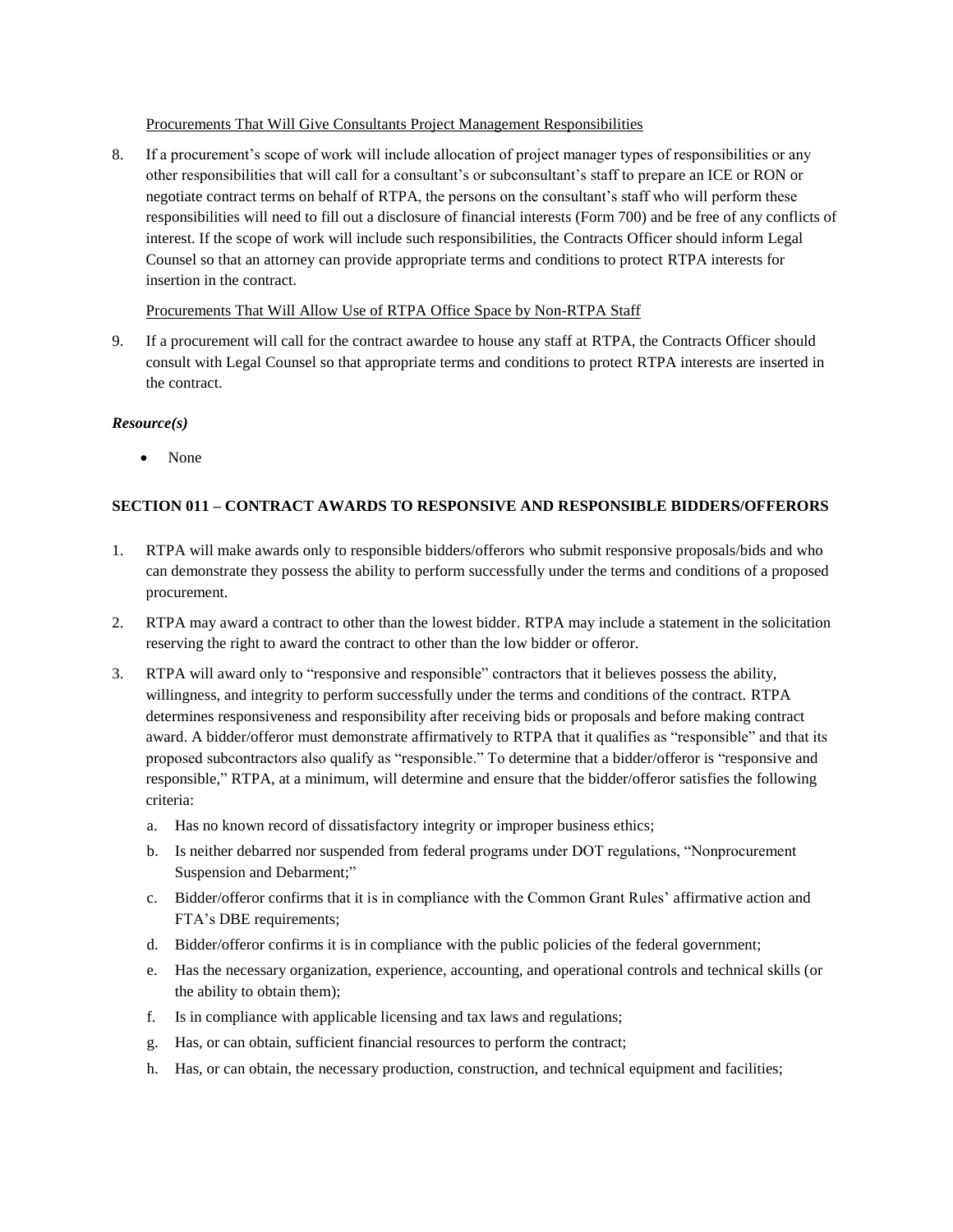- i. Is able to comply with the required delivery or performance schedule, taking into consideration all existing commercial and governmental business commitments; and
- j. Is able to provide a satisfactory current and past performance record in view of its records of long-time performance or performance with a predecessor entity, including key personnel with adequate experience, a parent firm with adequate resources and experience if applicable, and key subcontractors with adequate experience and past performance and past experience in carrying out similar work, with particular attention to management approach, staffing, timeliness, technical success, budgetary controls, and other specialized considerations.
- 4. A prospective bidder or offeror that is or recently has been seriously deficient in contract performance is presumed to be nonresponsible unless RTPA determines that the circumstances were beyond the bidder's or offeror's control or unless the bidder or offeror has taken appropriate corrective action. Past failure to apply sufficient tenacity, perseverance, and effort to perform acceptably is strong evidence of nonresponsibility. Failure to meet the quality requirements of a contract is a significant factor to consider in determining satisfactory performance.
- 5. RTPA may consider the number of the bidder's or offeror's contracts involved and the extent of deficient performance in each contract when making the responsibility determination. RTPA maintains the right to reject all bids or proposals submitted in response to IFB or RFPs.
- 6. All requisitions resulting in the formal procurement process of an IFB, RFQ, or RFP should document the award to a responsive and responsible contractor through use of checklists, reference checks, recommendation memo, or other contract file documentation and, at a minimum, should include the following applicable items:
	- a. Review "Responsibility" Requirements. Before selecting a contractor for award, RTPA must consider such matters as contractor integrity, compliance with public policy, record of past performance, and financial and technical resources.
	- b. Perform a reference check of an adequate number of references and complete the applicable reference check form.
	- c. Review the federal debarred/suspended contractor listing at: [http://sam.gov/portal/public/SAM.](http://sam.gov/portal/public/SAM) RTPA may collect a debarment and suspension certification from the prospective contractor or include a clause in the contract requiring disclosure. RTPA checks the System for Award Management (SAM) before awarding a contract.
	- d. Review the State debarred/suspended contractor listing at: [http://www.dir.ca.gov/DLSE/Debar.html.](http://www.dir.ca.gov/DLSE/Debar.html) RTPA treats any proposer listed on the debarment and suspension list as nonresponsible and ineligible for award.
- 7. For all contracts in excess of \$500,000, the following uniform system of determining whether or not a bidder/offeror is "responsive and responsible" may be applied. Following is a nonexclusive list of factors in relation to the work to be performed for the project:
	- a. Financial Requirements:
		- i. Bidders/offerors shall have evidence of the availability of working capital;
		- ii. The largest value of all work any bidder/offeror has had under contract over a previous similar time frame as the subject contract shall meet or exceed the total amount of the bid;
		- iii. The dollar value of at least one of the previous individual contracts listed shall be at least 50 percent of the dollar value bid on the RTPA contract; and
		- iv. The bidder/offeror shall have successfully completed contracts during the previous five years that together exceeds five times the annual value of the RTPA contract.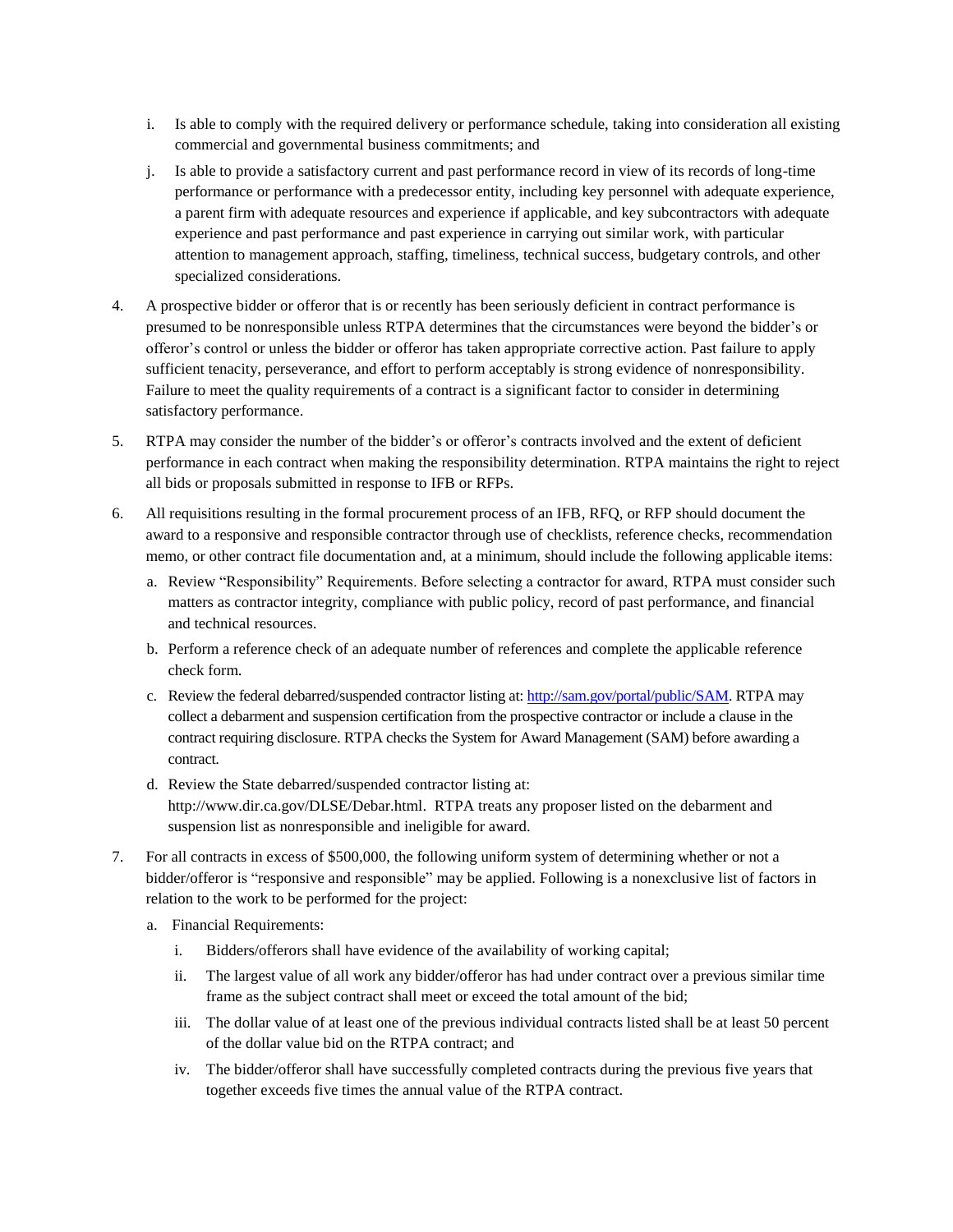- b. Experience Requirements:
	- i. The bidder/offeror must demonstrate organization experience on work similar to RTPA contract by submitting a list, covering at least the previous five years, of all projects of any type that have been completed or are under construction. The list shall contain a name, title, address, and phone number for agency/firm staff to contact to verify the contract details;
	- ii. The bidder/offeror shall demonstrate individual experience by submitting a list of all officers, superintendents, and engineers who will be involved in RTPA contract. These key personnel shall have at least three years experience on contracts where the work is similar to RTPA contract and shall have been employed by the bidder/offeror for at least two years before RTPA contract bidding date. The individuals listed shall have been involved at the same level of responsibility on successfully completed contracts during the previous five years that together exceeds the value of RTPA contract. A résumé for each individual listed shall include the name, title, address, and phone number of an individual or organization who can verify the individual's experience;
	- iii. The bidder/offeror shall submit a summary of all claims made in the last five years arising out of previous contracts listed (this summary shall include all claims by owner against bidder or bidder against owner and the final status of each claim);
	- iv. The bidder/offeror shall state whether or not it has defaulted on a project within the last two years;
	- v. The bidder/offeror shall list any violation of the apprenticeship requirements under a State Business and Professions Code of Labor Code found by an appropriate authority within the last two years;
	- vi. The bidder/offeror shall state whether they have been found guilty of failure to pay required prevailing wages on a public contract within the last two years;
	- vii. The bidder/offeror shall state whether they have been formally found to be a nonresponsible bidder, for reason other than being nonresponsive by a public agency within the last two years;
	- viii. The bidder/offeror shall list how many projects the bidder will be working on in conjunction with RTPA project;
	- ix. The bidder/offeror shall state whether they have ever been terminated by an owner or client or rejected from bidding on a public works project in the last five years;
	- x. The bidder/offeror shall state whether a surety ever completed any portion of the work on the bidder's project within the last five years;
	- xi. The bidder/offeror shall state whether the bidder, any officer of such bidder, or any employee of such bidder who has a proprietary interest in such bidder has ever been disqualified, removed, or otherwise prevented from bidding on or completing a federal, state, or local government project because of a violation of a law or safety regulation, and if so, explain the circumstances; and
	- xii. For all items identified under this subsection, the bidder/offeror shall provide name of owner, title of project, contract amount, location of project, date of contract, and name of bonding company.
- c. Reporting Forms:
	- i. In order to demonstrate that RTPA financial and experience requirements are met, the bidders/offerors shall submit, when requested by RTPA, a Contractor's Statement of Experience and Financial Condition prepared by the bidder/offeror and a financial statement prepared by an independent auditor, both verified under oath, shall meet RTPA's requirements.
	- ii. Failure to provide accurate information relative to its financial status or experience may result in the debarment of the bidder/offeror from future RTPA work.
	- iii. RTPA will make its determination of responsiveness and responsibility based upon information submitted by bidders/offerors, and, if necessary, interviews with previous owners, clients, design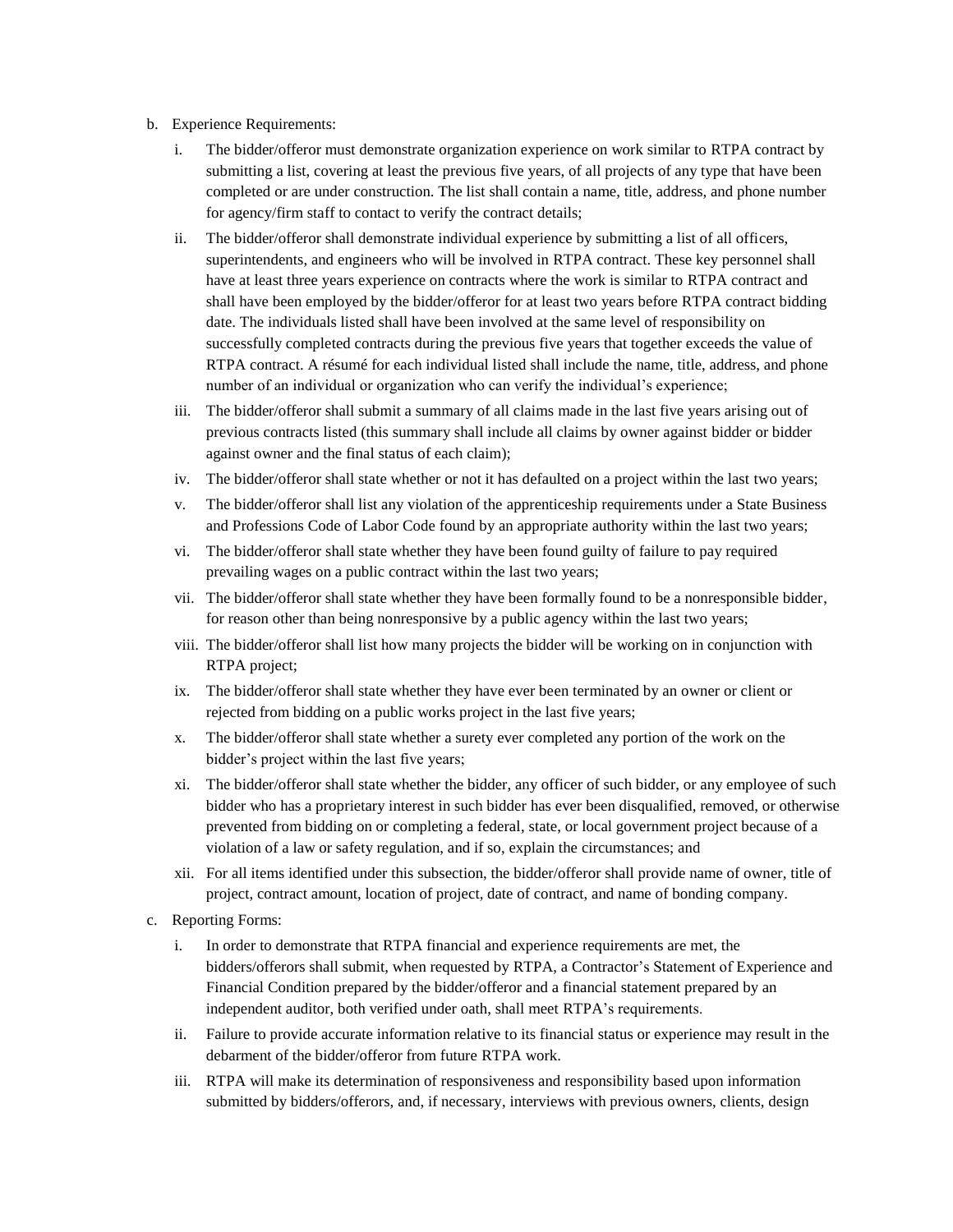professionals, or subcontractors with whom the bidder/offeror has worked, including RTPA project managers. If a nonresponsive or nonresponsible offeror submits additional evidence within the time limitation provided by RTPA, then that additional evidence should be considered by the director in making the recommendation to the Executive Director regarding determination of the bidder/offeror that should be awarded the contract.

8. The methods above may be employed at the discretion of the Contracts Officer to include the requesting of a Dun & Bradstreet [\(http://www.dnb.com/government\)](http://www.dnb.com/government) financial report on the low bidder (IFB) or highest evaluated offeror(s) (RFP). All methods employed must be documented and contained in the contract file.

## *Resource(s)*

- Contractor's Statement of Experience and Financial Condition
- Recommendation for the Selection of a Contractor Memo Template

## **SECTION 012 – WRITTEN RECORD OF PROCUREMENT HISTORY**

RTPA will maintain and make available to authorized agencies, records detailing the history of a procurement. At a minimum, these records should include:

- 1. The rationale for the method of procurement: RTPA provides the rationale it used for each contract, including a limited competition or sole source justification for any acquisition that does not qualify as competitive;
- 2. Selection of contract payment type: RTPA states the reasons for selecting the contract type it used, such as fixed-price or cost reimbursement;
- 3. Reasons for contractor selection or rejection: RTPA states its reasons for contractor selection or rejection and includes a written responsibility determination for the successful contractor; and
- 4. The basis for the contract price: RTPA evaluates and states its justification for the contract cost or price.

The determination for items 1 and 2 above will be made through the use of the PAD form or equivalent documentation to the contract file. In addition, any Board agenda report requesting approval to award a third-party contract or recommendation memo will serve as a record detailing procurement history. For item 3, a recommendation memo is used to justify contractor selection. For item 4, the justification for a procurement cost can be detailed in the Independent Cost Estimate (ICE) document.

## *Resource(s)*

- Recommendation for the Selection of a Contractor Memo Template
- Method of Procurement Selection Form
- Independent Cost Estimate (ICE) Justification for Small Procurements
- Independent Cost Estimate, Scope of Work, Summary, and Staffing Plan
- Contract Payment Type Selection Form
- Micro Purchase Justification Form

## **SECTION 013 – USE OF TIME-AND-MATERIAL CONTRACTS**

RTPA will use time-and-material type contracts only: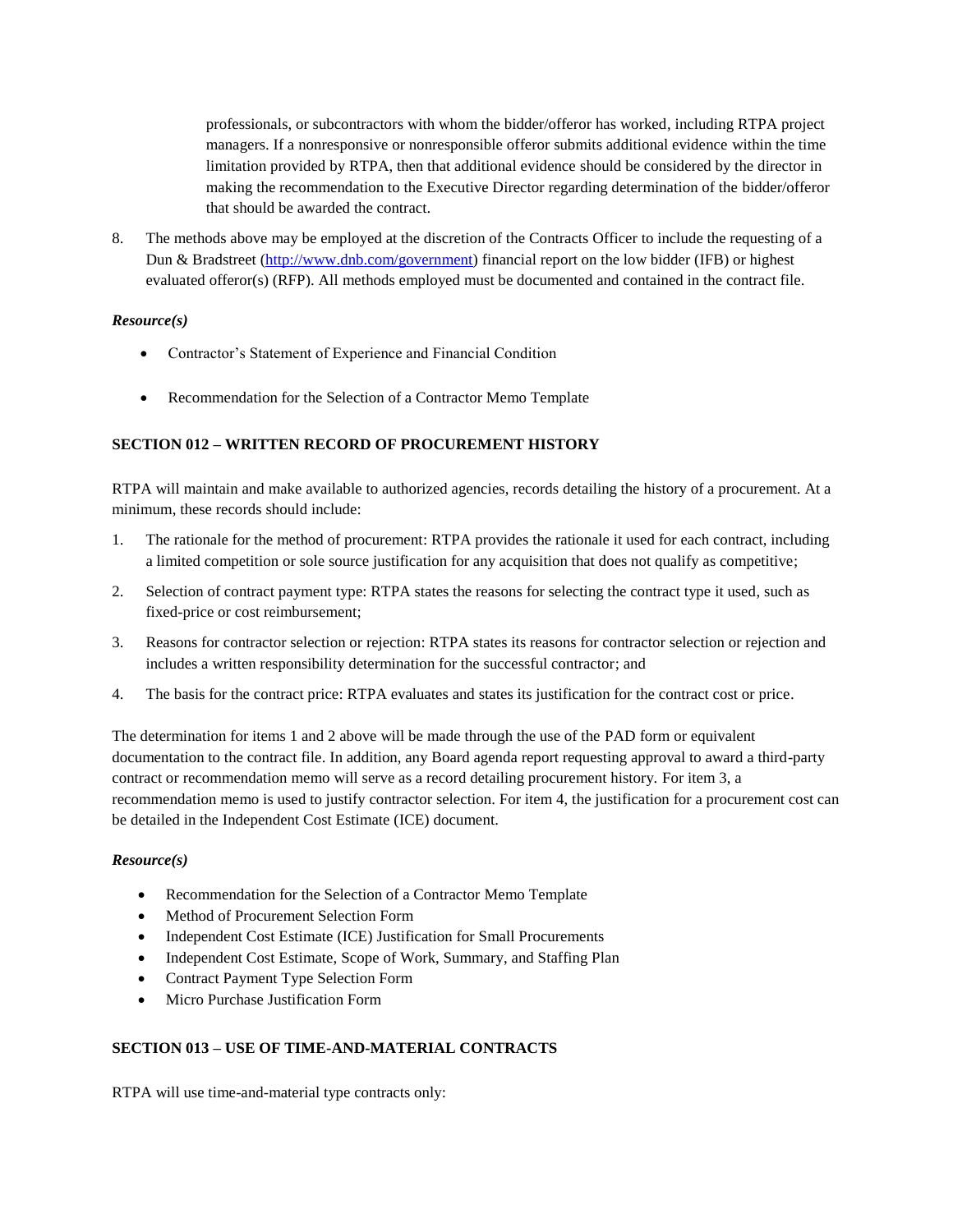- 1. After a determination that no other type of contract is suitable; and
- 2. If the contract specifies a ceiling price that the contractor shall not exceed the amount except at its own risk.

- Method of Procurement Selection Form
- Contract Payment Type Selection Form

#### **SECTION 014 – VARIATIONS FROM PROCEDURES**

1. Nothing herein is intended to limit the Executive Director's authority to determine not to make a contract award if he/she determines that the bids/proposals received or contract terms negotiated by RTPA staff are not in RTPA's best interests.

#### *Resource(s)*

None

## **SECTION 015 – WRITTEN PROTEST PROCEDURES**

RTPA has written protest procedures to handle and resolve disputes relating to its procurements. There are separate procedures related to protests involving the Disadvantaged Business Enterprises provisions in procurements and contracts. All protest decisions must be in writing. For FTA- or FHWA-funded procurements, RTPA will disclose all information regarding the protest in a timely manner in its next quarterly milestone progress report and at its next project management oversight review. A protestor must exhaust all administrative remedies by pursuing RTPA's protest procedures to completion before appealing the decision to the FTA. In the case of contracts funded by the FTA, the FTA will review only protests regarding the alleged failure of RTPA to have written protest procedures or alleged failure to follow such procedures. An appeal to the FTA must be received by the cognizant FTA regional or headquarters office within five (5) working days of the date when the protester has received actual or constructive notice of RTPA's final decision.

- 1. RTPA's role and responsibilities with regard to the FTA when there is a protest on FTA-funded procurements:
	- a. RTPA will provide copies of all protests and any or all related supporting documents for protests that have a value exceeding \$100,000, or; involve a controversial matter, irrespective of amount, or; involve a highly publicized matter, irrespective of amount.
	- b. RTPA will provide a brief description of the protest; the basis of disagreement, and; if open, how far the protest has proceeded, or; if resolved, the agreement or decision reached, and; whether an appeal has been taken or is likely to be taken.
	- c. When RTPA denies a bid protest, and especially if an appeal to the FTA is likely to occur, RTPA will inform the FTA regional administrator for the region administering a regional project or the FTA associate administrator for the program office administering a headquarters project directly.
- 2. The FTA's role and responsibilities with regard to FTA-funded procurements in the appeals process for reviewing protests state that the protester must qualify as an "interested party," which is an actual or prospective bidder or offeror whose direct economic interest would be affected by the award or failure to award the contract.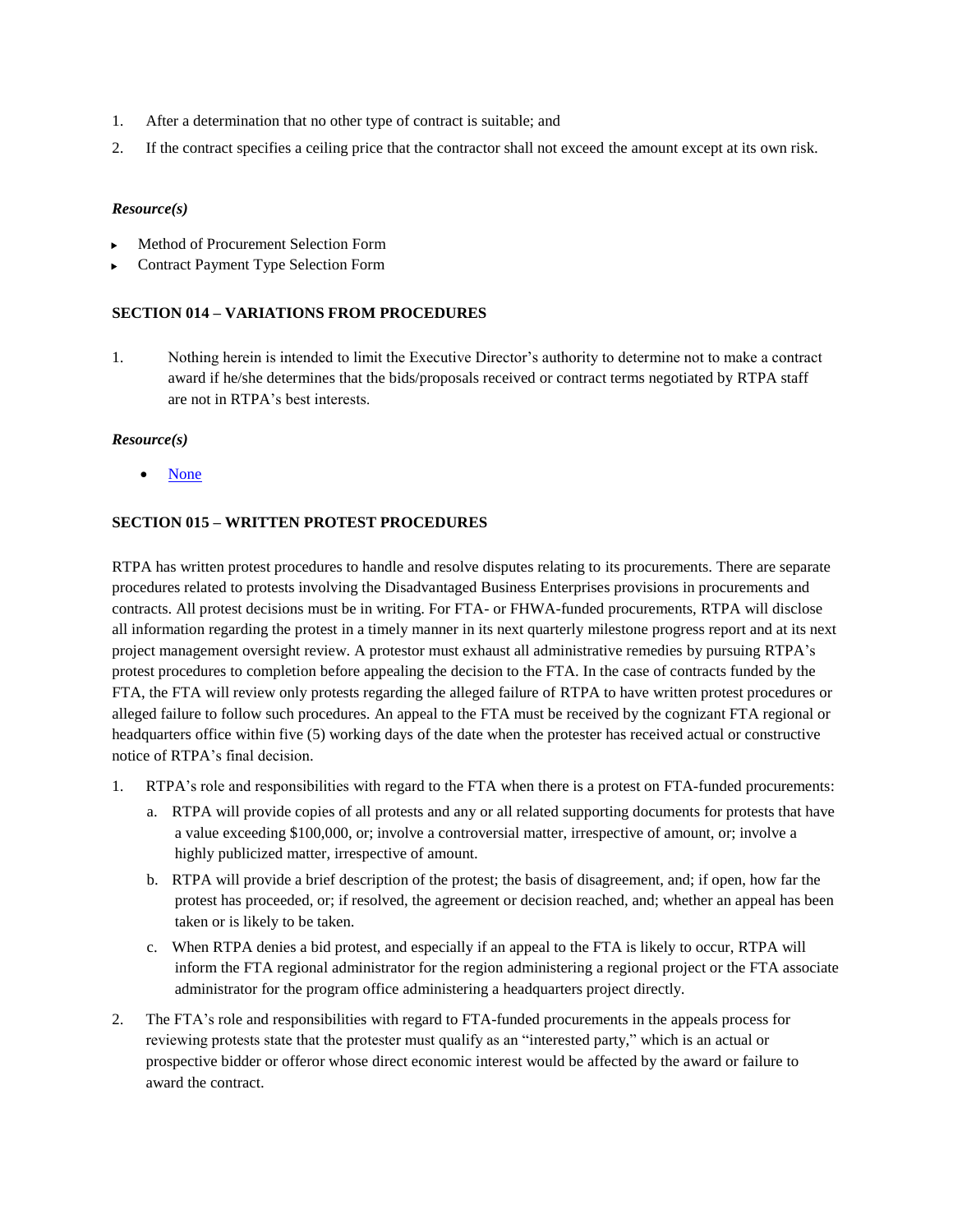- a. A subcontractor does not qualify as an "interested party" because it does not have a direct economic interest in the results of the procurement.
- b. An established consortium, joint venture, partnership, or team that is an actual bidder or offeror and is acting in its entirety would qualify as an "interested party" because it has a direct economic interest in the results of the procurement. An individual member of a consortium, joint venture, partnership, or team, acting solely in its individual capacity, does not qualify as an "interested party" because it does not have a direct economic interest in the results of the procurement.
- c. An association or organization that does not perform contracts does not qualify as an "interested party" because it does not have a direct economic interest in the results of the procurement.

Violations of federal law or regulation will be handled by the complaint process stated within that law or regulation. Violations of state or local law or regulations will be under the jurisdiction of state or local authorities.

## *Resource(s)*

- RTPA Protest Procedures
- DBE Complaint Procedures

## **SECTION 016 – CHANGES AND MODIFICATIONS**

RTPA is responsible for issuing, evaluating, and making necessary decisions involving any change to its contracts, amendments, any change orders, or modifications. It also will evaluate and make the necessary decisions involving any claim of a constructive change to a contract. Changes and modifications will be evaluated to ensure that if they will constitute a sole source, applicable sole source documentation is prepared. In addition, an ICE will be prepared and the project manager will document negotiations of prices, costs and/or profit mark-up.

RTPA will have cost justifications supporting each change order it may issue and approve any proposed change order before it is issued. The cost of the change, modification, change order, or constructive change must be allowable, allocable, within the scope of any applicable grant, cooperative agreement, or other funding restriction and must be reasonable for the completion of project scope.

## *Resource(s)*

- Sole Source Approval Form
- Method of Procurement Selection Form
- Record of Negotiation

## **SECTION 017 – DISPUTES**

RTPA has written procedures to handle and resolve disputes relating to contract provisions. All disputes must be in writing by contractors/consultants. Adequate documentation must be submitted by the contractor/consultant documenting the facts, events, negotiations, and/or applicable laws establishing the grounds for the dispute.

RTPA will notify the FTA about disputes on FTA-assisted procurements that have a value exceeding \$100,000 if the FTA funding could be used to resolve the dispute. Upon request from the FTA, RTPA will provide a brief description of the dispute; basis of disagreement, and; if open, how far the dispute has proceeded, or; if resolved, the agreement or decision reached, and; whether an appeal has been taken or is likely to be taken.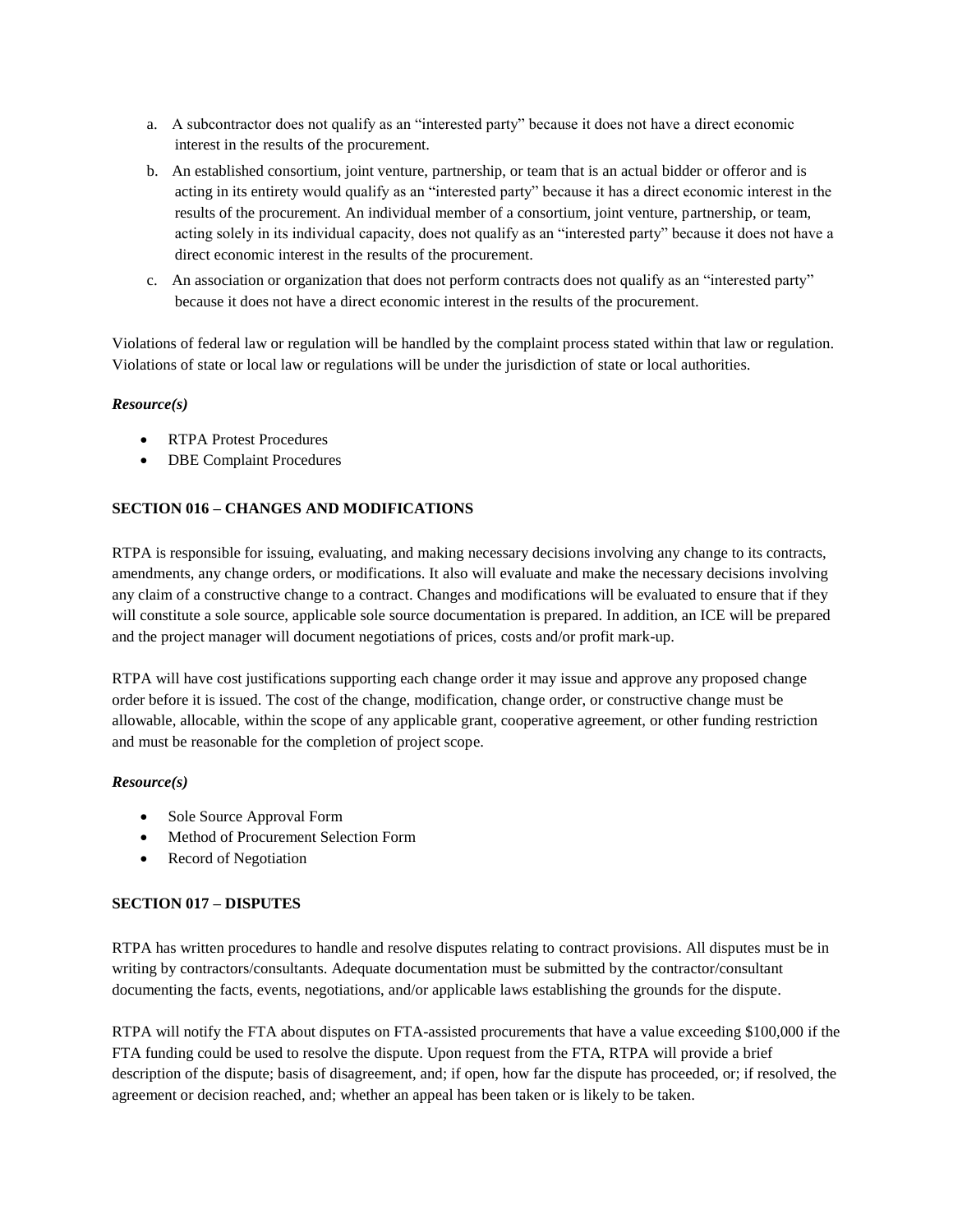This information will be provided to the FTA as applicable in RTPA's next quarterly milestone progress report and in the next project management oversight review, if any.

### *Resource(s)*

*None*

### **SECTION 018 – CONTRACT PERIOD OF PERFORMANCE LIMITATION**

Except for procurements of rolling stock and replacement part contracts, which are limited on federally funded procurements to five (5) years, RTPA's other contracts (such as property, services, leases, construction, revenue) are not limited by federal requirements to the five-year limit.

Even if a federal time limit is not applicable, however, RTPA staff will use sound business judgment and be judicious in establishing, extending, and documenting a contract's period of performance. Generally, RTPA's standard maximum contract length will not exceed five (5) years, inclusive of options, unless the reason for a longer term is documented in the contract folder. Contracts may be awarded with periods of performance in excess of five years if prior concurrence by the Executive Director in consultation with Legal Counsel is documented. This requirement applies to the initial contract and contract extensions or renewals beyond a five-year term. The same process also is required for the exercise of an option which will extend the contract's period of performance beyond five years.

The period of performance generally should not exceed the time necessary to accomplish the purpose of the contract. RTPA staff should consider competition, pricing, fairness, and public perception when making decisions regarding the term of a contract. Particular attention should be paid when the procurement provides for on-call services on a wide range of services for more than three years. Such procurements limit the firms eligible for award to a specific list of on-call firms and may lead to missed opportunities for better pricing and/or experience from other firms that have been established or have gained the necessary experience to be eligible for award if a new procurement was issued at a sooner interval. RTPA staff will document its rationale for determining the performance period designated for each contract.

RTPA considers contract time extensions in light of whether they are permissible changes or impermissible cardinal changes. Once it awards the contract, an extension of the contract term length that amounts to a cardinal change will require a sole source justification.

#### *Resource(s)*

Sole Source Approval Form

## **SECTION 019 – ASSIGNMENT OF CONTRACT RIGHTS, JOINT PROCUREMENTS, AND INTERGOVERNMENTAL PROCUREMENT**

RTPA limits its procurements to the amount required to meet its reasonably expected needs without adding excess capacity simply for the purpose of assigning contract rights to others at a later date. Advertised quantities and dollar amounts should be justifiable.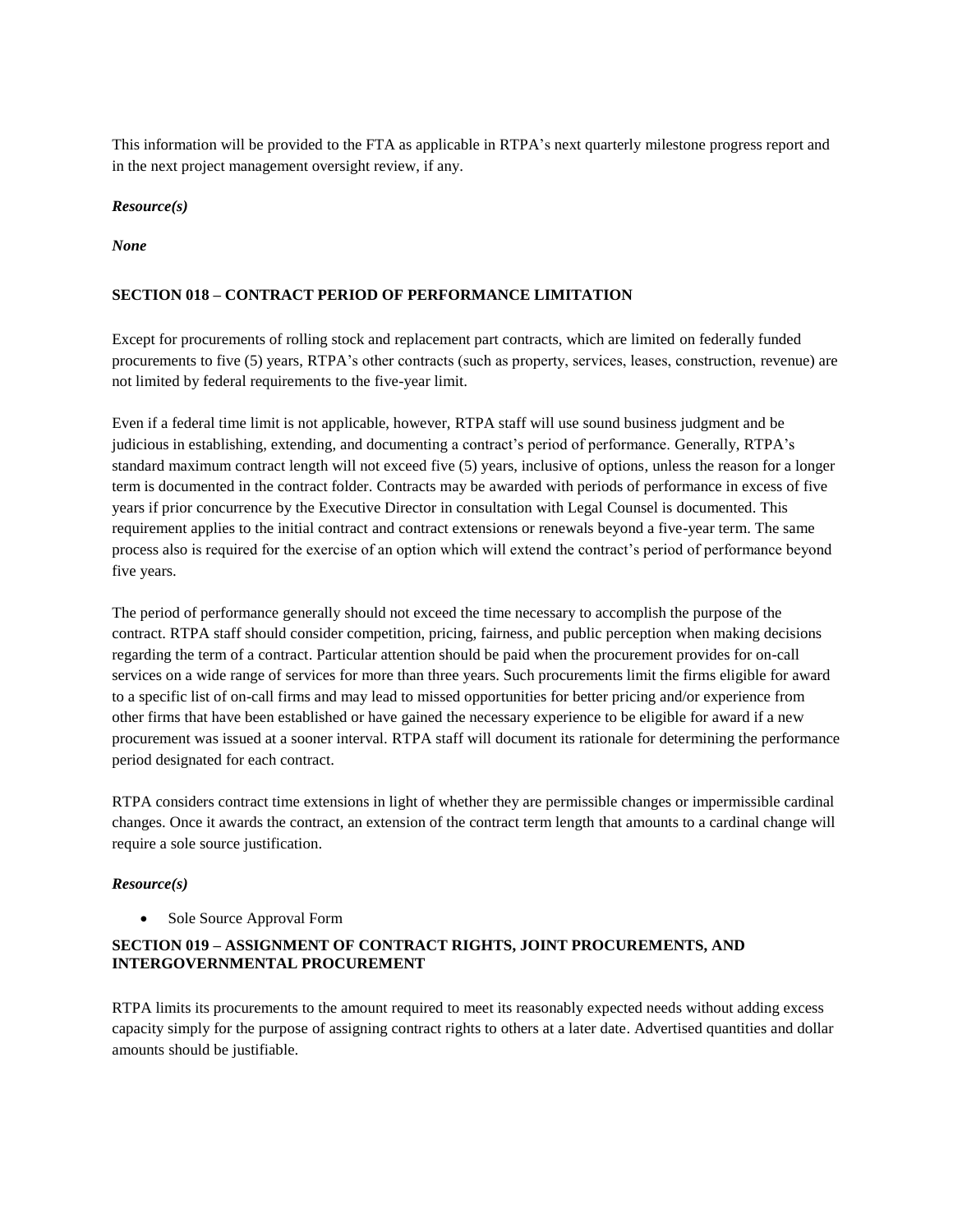When RTPA solicits, competes, and awards through the use of an indefinite-delivery-indefinite-quantity (IDIQ) contract, the solicitation and the contract award should both contain a minimum and maximum quantity that represents reasonably foreseeable needs.

Should RTPA find that it has inadvertently acquired contract rights in excess of its needs, it may assign those contract rights to other public agencies if the original contract contains an assignability provision that permits the assignment of all or a portion of the specified deliverables under the terms originally advertised, competed, evaluated, and awarded or contains other appropriate assignment provisions. This process is sometimes referred to as "piggybacking."

- 1. In cases where RTPA finds it useful to "piggyback" off of another public entity's procurement, it first has to determine the contract price remains fair and reasonable and the negotiated contract provisions are adequate for compliance with all federal requirements if the contract will use federal funds. RTPA need not perform a second price analysis if a price analysis was performed for the original contract in the previous 12 months, however, RTPA staff will still need to determine whether the contract price or prices originally established are still fair and reasonable before using those rights by performing an analysis. RTPA is then responsible for ensuring the contractor's compliance with the FTA's Buy America requirements and execution of all the required pre-award and post-delivery Buy America review certifications, if applicable. RTPA staff should review the original contract to be sure that the quantities the assigning recipient acquired, coupled with the quantities it is seeking, do not exceed the amounts available under the entity assigning the contract.
- 2. Piggybacks and assignments may limit choices to specific property and services acquired. RTPA may choose to instead use joint procurements by combining or "pooling" procurements to obtain better pricing. Joint procurements are often more desirable than assignments because an assignment does not represent the combined buying power of more than one purchaser at the time when prices are established. A joint procurement also may offer the advantage of permitting the parties to acquire property and services more closely responsive to each purchaser's material requirements than would be available through assignment of existing contract rights. However, if RTPA and another party jointly solicit and award an IDIQ contract, the joint minimum and maximum quantities are expected to be stated in the solicitation and contract.
- 3. Non-RTPA procurements are procurements for which another public entity served as the lead procurement entity and that include provisions that will allow the procurement to be used by RTPA to contract with one or more specific contractors/vendors using pre-established prices, terms and/or conditions. Examples of such procurements include joint procurements, piggybacks, and state purchasing schedules. When obtaining property or services in this manner, RTPA staff should ensure that all federal requirements, required clauses, and certifications (including Buy America) are properly followed and included in the master intergovernmental contract or in RTPA contract as applicable. When buying from a purchasing schedule, and as applicable, RTPA will obtain Buy America certification before entering into the contract or PO. If the product is not Buy America-compliant, RTPA should obtain a waiver from the relevant federal agency before proceeding if the procurement will be federally funded.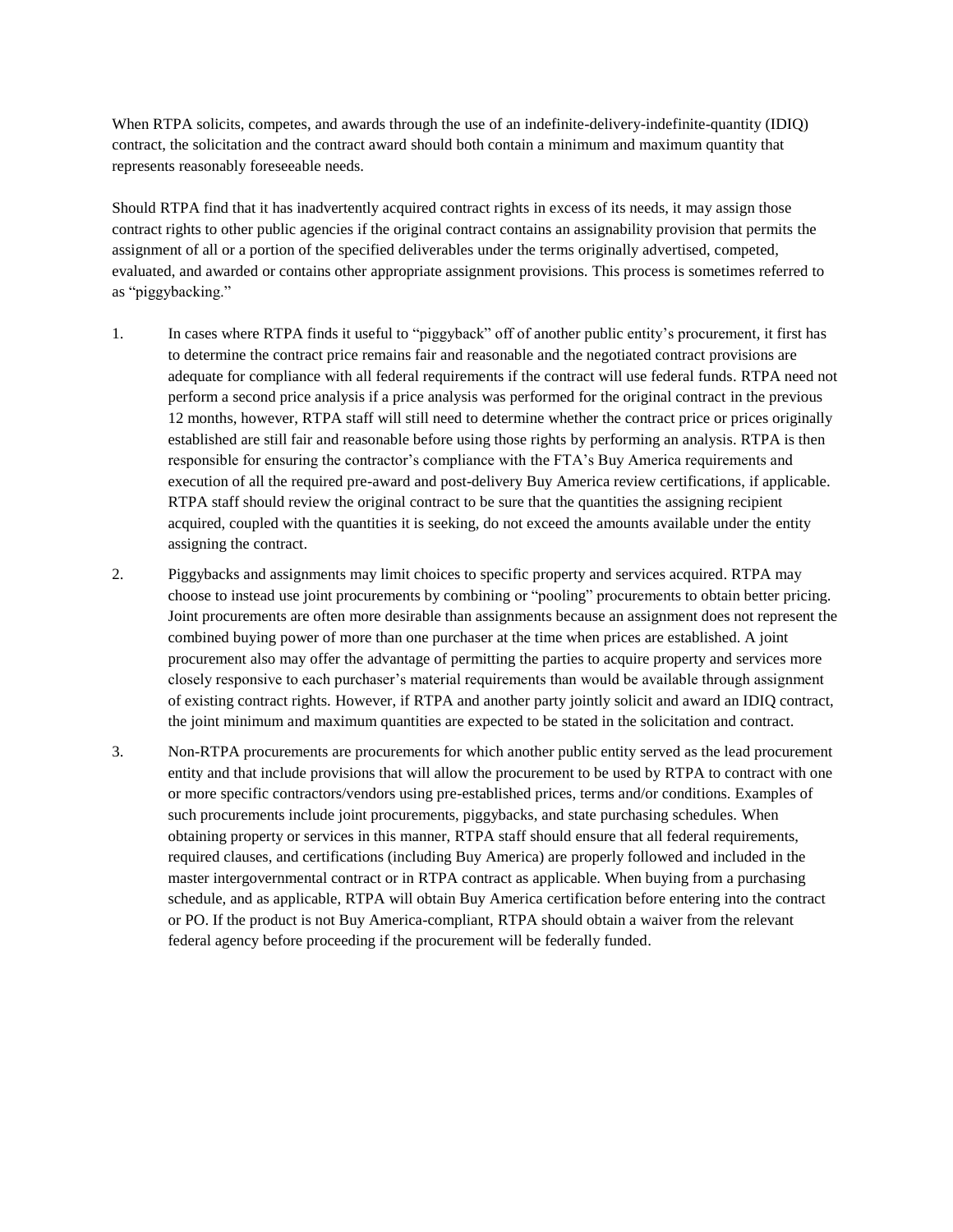None

#### **SECTION 020 – COMPETITION**

This section is composed of the following subsections:

- 022A Full and Open Competition
- 022B Prohibition Against Geographic Preferences
- 022C Written Procurement Selection Procedures
- 022D Pre-Qualification Criteria

#### **SECTION 020A – FULL AND OPEN COMPETITION**

RTPA will provide for full and open competition when soliciting bids or proposals. All procurement transactions, excluding approved limited competition or sole source procurements, will be conducted in a manner providing full and open competition consistent with this manual. Some of the situations that may be considered to be restrictive of competition include, but are not limited to:

- 1. Unreasonable requirements placed on contractors in order for them to qualify to do business;
- 2. Unnecessary experience and excessive bonding requirements;
- 3. Noncompetitive pricing practices between firms or between affiliated companies;
- 4. Noncompetitive awards to any person or firm on retainer contracts;
- 5. Organizational conflicts of interest an organizational conflict of interest means that because of other activities, relationships, or contracts, a contractor is unable, or potentially unable, to render impartial assistance or advice to the grantee; a contractor's objectivity in performing the contract work is or might be otherwise impaired; or a contractor has an unfair competitive advantage;
- 6. The specification of only a "brand name" product without listing its salient characteristics and not allowing "an equal" product to be offered; and
- 7. Any arbitrary action in the procurement process.

RTPA will adhere to these principles of competition:

- 1. Fundamental to the use of any procurement method is the principle of full and open competition. The availability of suppliers who are willing to compete for a procurement is essential for the effective use of small purchase procedures, formally advertised procurements (IFBs), or negotiated procurements (RFPs and RFQs).
- 2. Competition in procurement is defined as a condition where at least two sources are able to compete for a requirement, both in price and technical skills.
- 3. An attempt to get at least three quotes or bids is required for RTPA's competitive procurements.
- 4. RTPA will not fund procurements that restrict competition by utilizing exclusionary or discriminatory specifications. These include: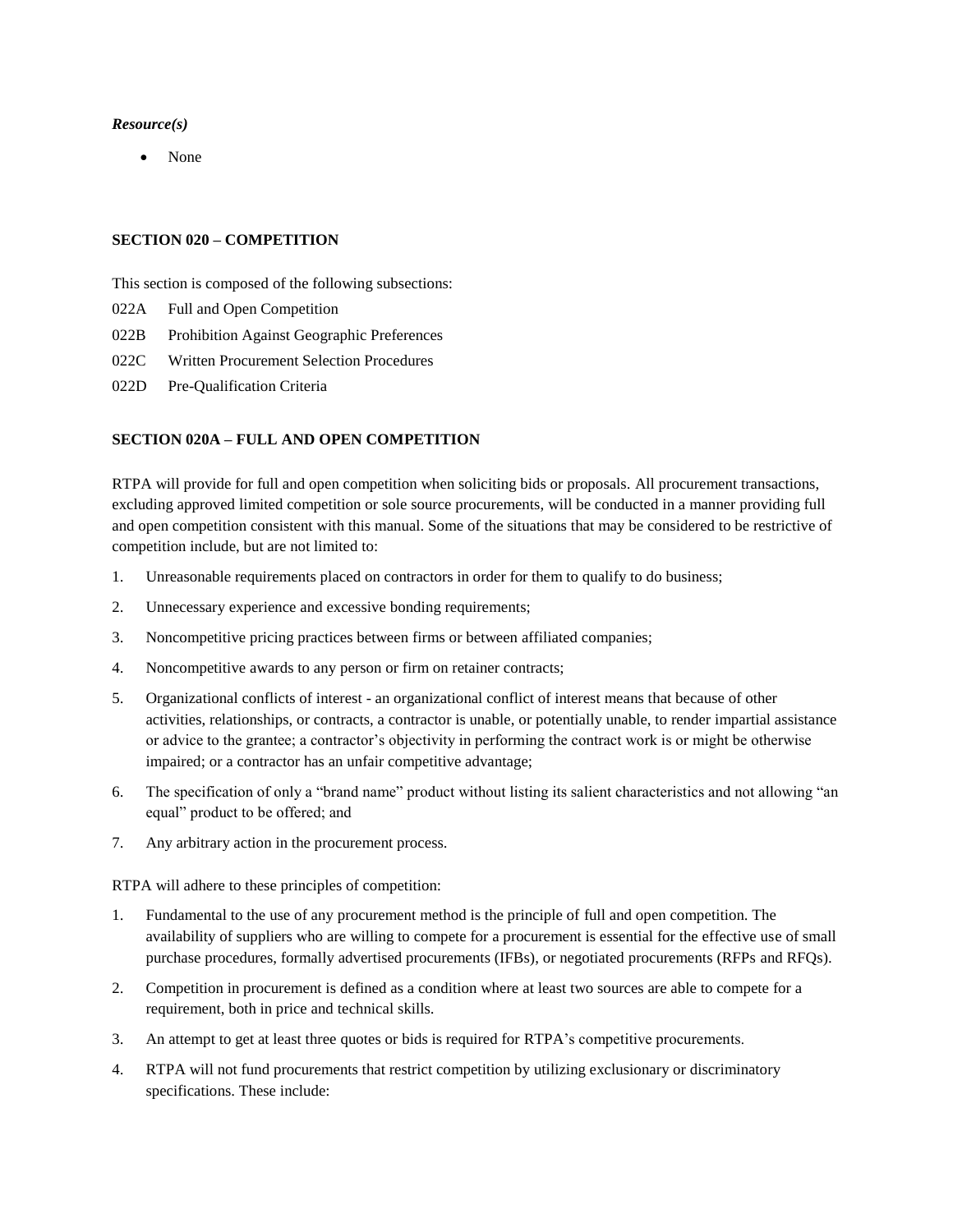- a. Placing unreasonable requirements on firms by specifying technical features, conditions, or other factors for which there is insufficient operational justification of legitimate need;
- b. Allowing noncompetitive practices between firms (collusion, price fixing);
- c. Conflicts of interest within RTPA; and
- d. Requiring unnecessary experience and bonding.
- 5. By working throughout the procurement process to encourage full and open competition among potential contractors, RTPA will assure that both its interests and those of the state and federal government are protected and that RTPA is getting a fair return on the expenditure of federal, state, and local tax dollars.
- 6. Less than full and open competition is not justified based on failure to plan or limited availability of federal assistance to support the procurement (for example, expiration of federal assistance previously available for award). When less than full and open competition is available to RTPA on a federally-funded procurement, the common grant rule requires RTPA to:
	- a. Solicit offers from as many potential sources as is practicable under the circumstances;
	- b. Provide a sole source or limited competition justification. If RTPA decides to solicit an offer from only one source or use a limited competition procurement, it must justify its decision adequately and in writing;
	- c. Prepare or obtain a cost analysis verifying the proposed cost data, the projections of the data, and the evaluation of the costs and profits; and
	- d. Submit the proposed procurement for pre-award review if a federal agency so requests.

- See also, Section 022J of this manual
- Sole Source Approval Form
- Limited Competition Approval Form

## **SECTION 020B – PROHIBITION AGAINST GEOGRAPHIC PREFERENCES IN FEDERALLY FUNDED PROCUREMENTS**

RTPA will conduct procurements in a manner that prohibits the use of statutory or administratively imposed in-state or local geographical preferences in the evaluation of bids or proposals if federal funds will be used, except in those cases where applicable federal statutes expressly mandate or encourage geographic preference. This does not preempt state licensing laws; however, geographic location may be a selection criterion in procurements for architectural and engineering (A&E) services provided its application leaves an appropriate number of qualified firms, given the nature and size of the project, to compete for the contract.

#### *Resource(s)*

None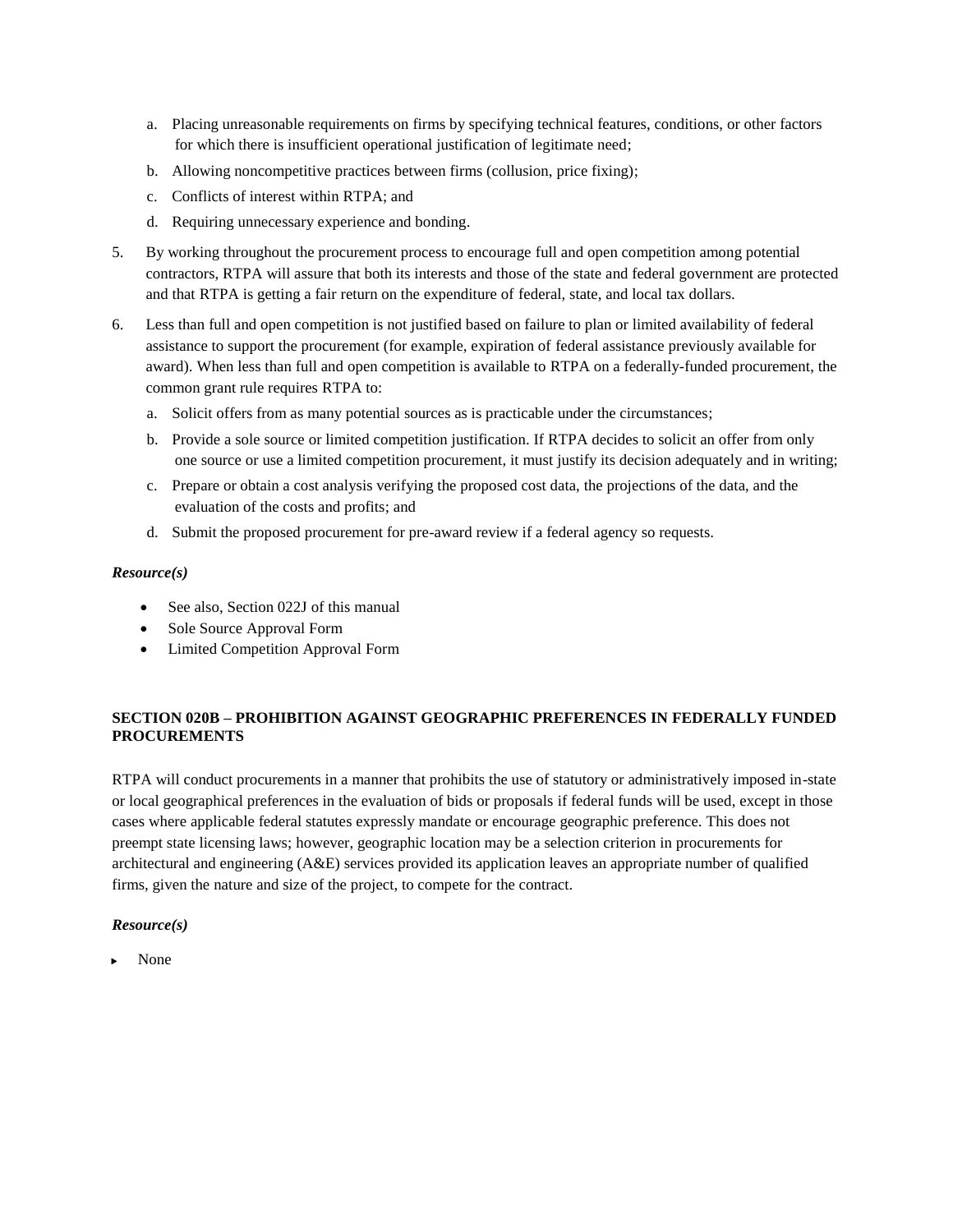## **SECTION 020C – WRITTEN PROCUREMENT SELECTION PROCEDURES**

RTPA will have written selection procedures in its solicitations. All solicitations should:

- 1. Incorporate a clear and accurate description of the technical requirements for the material, product, or service to be procured. Such description should not, in competitive procurements, contain features that unduly restrict competition. The description may include a statement of the qualitative nature of the material, product, or service to be procured and when necessary, should set forth those minimum characteristics and standards to which it must conform if it is to satisfy its intended use. Detailed product specifications should be avoided if at all possible. When it is impractical or uneconomical to make a clear and accurate description of the technical requirements, a "brand name or equal" description may be used. RTPA will use a "brand name or equal" description only when it cannot provide an adequate specification or more detailed description, without performing an inspection and analysis, in time for the acquisition under consideration. Further, use of "brand name or equal" must carefully identify its minimum needs and clearly set for those salient physical and functional characteristics of the brand name product in the solicitation.
- 2. Identify all requirements that bidders/offerors must fulfill and all other factors to be used in evaluating bids or proposals.
- 3. If a multiple-award on-call procurement is utilized, the solicitation must identify the requirements and criteria that will be used to select a specific firm for a specific project or task order so that notice is provided to competing firms of RTPA's selection procedures.

## *Resource(s)*

None

## **SECTION 020D – PREQUALIFICATION CRITERIA**

RTPA does not typically use a prequalification process, except in the case of major projects that will exceed \$5,000,000. RTPA will not, however, preclude potential bidders from qualifying during the solicitation period, which is from issuance of the solicitation to its closing date, unless a determination has been made based on sufficient evidence that the bidder is not responsible. For procurements in excess of \$5,000,000 that will utilize a prequalification process, RTPA will take measures to confirm that its list of prequalified persons or firms that are used in acquiring goods and services are current and include enough qualified sources to ensure full and open competition. Firms that choose to prequalify will be asked to submit documentation, including a completed Contractor's Statement of Experience and Financial Condition.

## *Resource(s)*

Contractor's Statement of Experience and Financial Condition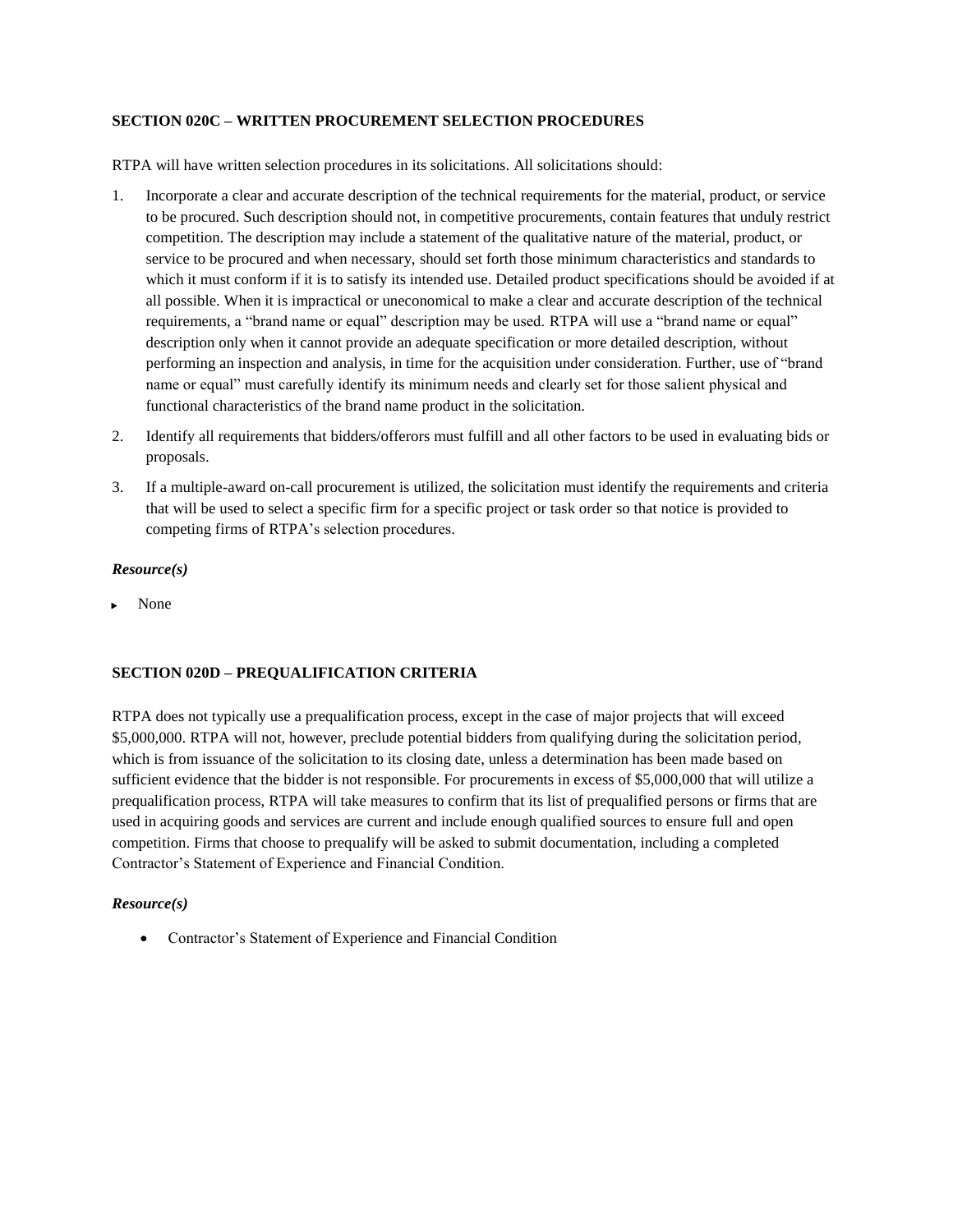#### **SECTION 021 – BEST VALUE**

RTPA may award a contract to a proposer who provides the greatest value. "Best Value" describes a competitive, negotiated procurement process in which RTPA reserves the right to select the most advantageous offer by evaluating and comparing factors in addition to cost or price such that it may acquire technical superiority even if it must pay a premium price. A "premium" is the difference between the price of the lowest-priced proposal and the one that RTPA believes offers the best value. RTPA bases its determination of which proposal represents the best value on an analysis of the tradeoff of qualitative technical factors and price or cost factors. The documentation and analysis establishing best value should be documented in the RFP for small procurements, which includes the score sheets used to evaluate proposers on small procurements and establishes which proposer will provide the best value to RTPA for all procurements under the applicable small purchase threshold.

For procurements in excess of the small procurement threshold, the contract file should contain documentation in the evaluation factors within the solicitation and relevant score sheets, as well as the record of negotiation (RON) and other written records to establish the best value criteria are met. RTPA will disclose those factors in its solicitation that will form the basis for award. The evaluation factors for a specific procurement reflect the subject matter and the elements that are most important to RTPA. Those evaluation factors may include, but need not be limited to, technical design, technical approach, length of delivery schedules, quality of proposed personnel, past performance, and management plan.

#### *Resource(s)*

Record of Negotiation

#### **SECTION 022 – METHODS OF PROCUREMENT**

This section is composed of the following subsections:

- 022A Procurement by Small Purchase Procedure for Equipment & Supplies (up to \$25,000)
- 022B Procurement by Small Purchase Procedure for Services Other Than A&E (up to \$5,000)
- 022C Procurement by Sealed Bids/IFB for Equipment & Supplies and Construction (More Than \$25,000)
- 022D Procurement by Competitive Proposal for Services Other Than A&E (Greater Than \$5,000)
- 022E Procurement of A&E Services
- 022F Audit Requirements
- 022G Procurement by Non-Competitive Proposals (Sole Source) (With Caltrans or Federal Funds)
- 022H Procurement by Non-Competitive Proposals (Sole Source) (Without Caltrans or Federal Funds)
- 022I Procurement by Limited Competition
- 022J Options
- 022K Contracts with Other Government Entities
- 022L Use of On-Call Multiple Award Procurements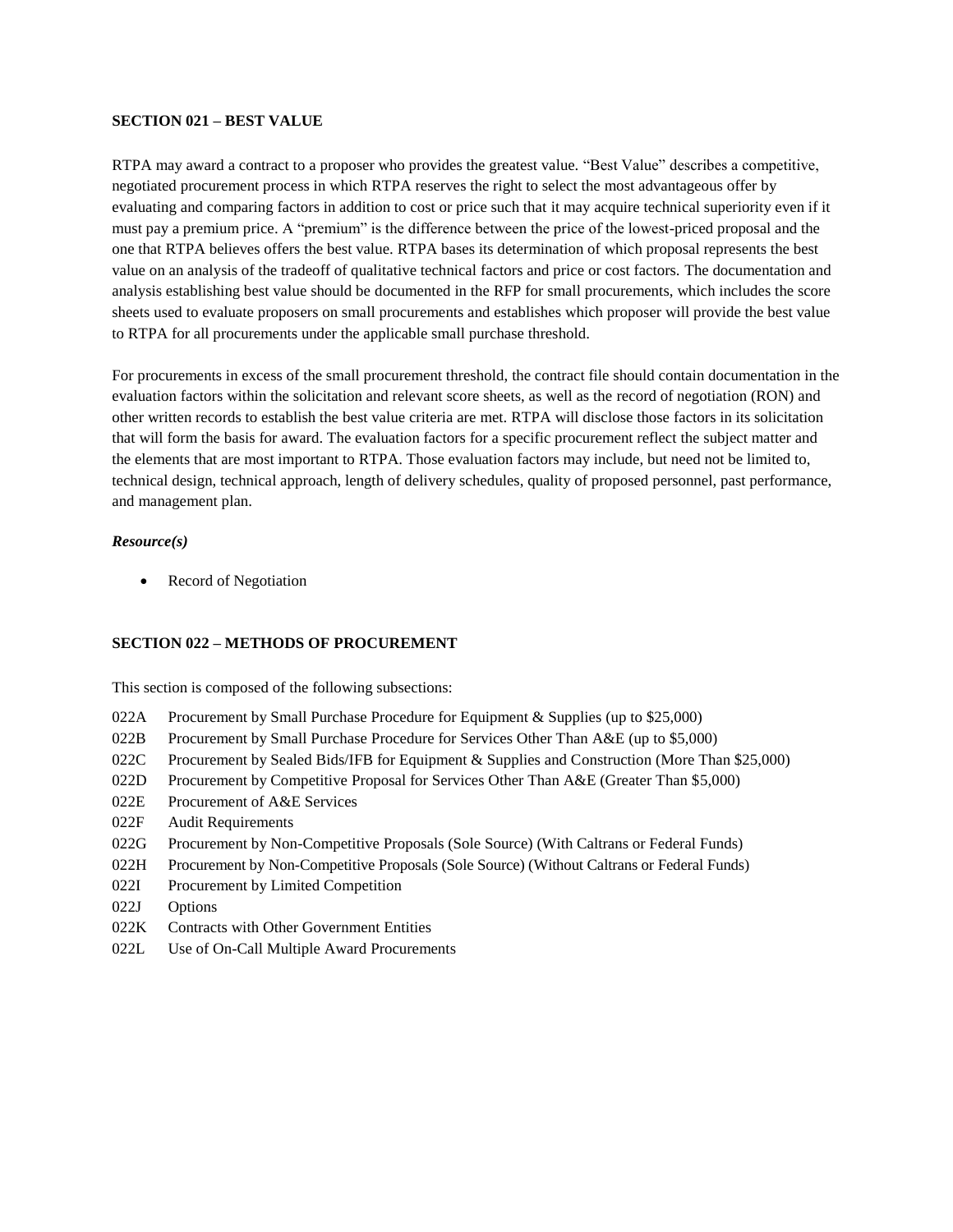## **SECTION 022A – PROCUREMENT BY SMALL PURCHASE PROCEDURES FOR EQUIPMENT SUPPLES (up to \$25,000)**

Small purchase procedures are those relatively simple and informal procurement methods for securing equipment, supplies, or other property, which do not cost more than RTPA's simplified acquisition threshold of \$25,000. If small purchase procedures are used, price or rate quotations should be obtained from an adequate number of qualified sources, with three sources being the minimum number of quotes staff must attempt to obtain. Prior to requesting bids, the project manager will prepare an ICE and the Contracts Officer will prepare a Method of Procurement Selection Form.

- 1. Staff should attempt to obtain written bids or document oral bids from at least three suppliers in a manner that permits prices and other terms to be compared. This should be accomplished by sending a fax or email request to an adequate number of firms using any combination of RTPA's bid list, California Unified Certification Program, Caltrans DBE list, or known sources or sources generated from published documents. Staff should recommend the supplier that is determined to be the low responsive and responsible bidder meeting the terms, conditions, and specifications of the solicitation, taking into account the possible range of competing product and materials available, fitness of purpose, manufacturer's warranty, and other similar factors in addition to price. Documentation of which vendors were sent quote requests, the responses received, and the low bidder selected should be documented by the project manager using the recommendation memo template.
- 2. Approved Equal Clause: In order to establish a basis of quality, functionality, and/or performance, certain materials, equipment, or kinds of materials may be specified, either by description of functionality and/or performance or by designating a manufacturer by name and referring to his brand of product designation, make, model, or part number or by specifying a kind of material. The solicitation should not exclude other processes, equipment or materials of equal functionality and/or performance, utility, or merit, which may be approved by RTPA upon request. Requests for approved equal, clarification of the solicitation specifications, and complaints on specifications must be received by RTPA, in writing, by the time specified in the solicitation. Any request for an approved equal or protest of the specifications must be fully supported with technical data, test results, or other pertinent information as evidence that the substitute offered is equal to or better than the specification requirement.

## *Resource(s)*

- Independent Cost Estimate (ICE) Justification for Small Procurements
- Method of Procurement Selection Form
- Recommendation for Selection of a Contractor Memo Template

## **SECTION 022B – PROCUREMENT BY SMALL PURCHASE PROCEDURE FOR SERVICES OTHER THAN ARCHITECTURAL & ENGINEERING (up to to \$5,000)**

1. Prior approval of the use of this procurement procedure and the evaluation criteria should be obtained from the applicable management staff. The Contracts Officer also should concur with the use of this procurement method and fill out a Method of Procurement Selection Form to document the appropriateness of this procurement method. An informal competitive process may be followed with price or rate quotations obtained from an adequate number of qualified sources to ensure that RTPA is obtaining a fair and reasonable price and that the recommended consultant will provide the best value to RTPA if a best value analysis is utilized. Generally, quotes/proposals must be sought from at least three qualified consultants to meet this requirement. The competitive process should be documented by the Contracts Officer in the Recommendation template, the RON,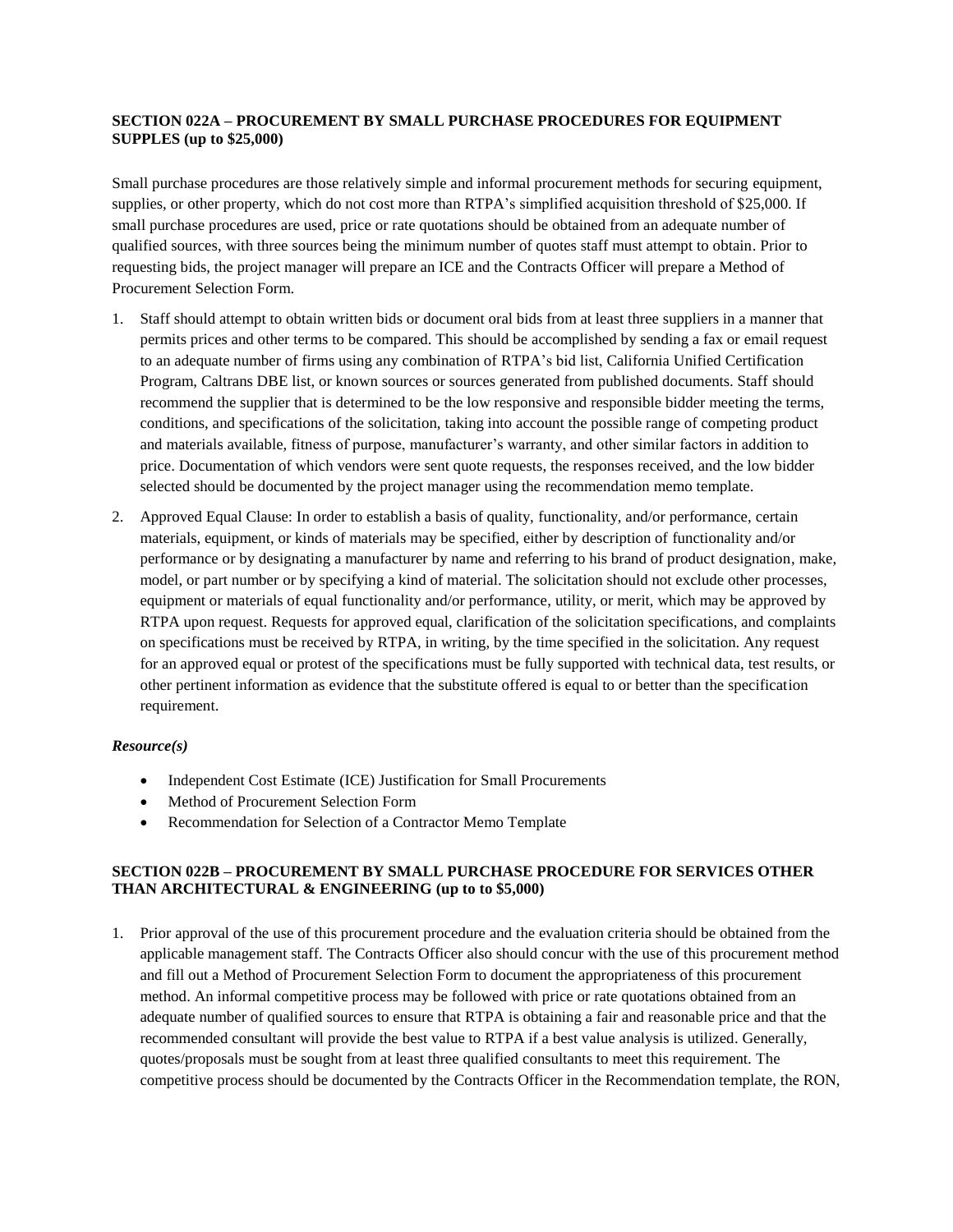or some other written record. In obtaining price or rate quotations, a SOW and evaluation criteria that include cost as a factor should be developed and supplied to all bidders/offerors.

- 2. Determination of which proposal will provide the best value to RTPA when the informal solicitation includes options that may be awarded, must include the options in the evaluation and selection process. If the optional work is not used to determine the best value proposal, such options, if exercised, will need to be justified as a sole source.
- 3. All procurements should have a documented RON that establishes that the project manager made the effort to obtain the best price for RTPA for the goods or services with quality, level of effort, cost, and other relevant factors taken into consideration. The staff member that takes the lead during negotiations is responsible for signing off on the RON whether it is a Contracts Officer or other staff person.

#### *Resource(s)*

- Recommendation for the Selection of a Contractor Memo Template
- Method of Procurement Selection Form
- Record of Negotiation

## **SECTION 022C – PROCUREMENT BY SEALED BIDS/IFB FOR EQUIPMENT & SUPPLIES AND CONSTRUCTION (More Than\$25,000)**

Under this procedure, bids are publicly solicited, and a firm-fixed-price contract (lump sum or cost per unit of work with a not-to-exceed amount) is awarded to the responsive and responsible bidder whose bid, conforming to all the material terms and conditions of the invitation for bids, is the lowest in price. A Method of Procurement Selection Form, Request for Major Construction Procurement Checklist, and ICE/EE must be prepared before an IFB is issued. Board consent in a public meeting may also be required if the procurement is of the type and amount the Board has directed that staff bring it for pre-procurement and/or pre-contracting approval.

- 1. Guidelines for IFBs:
	- a. The IFB includes the complete assembly of related documents (whether attached or incorporated by reference) furnished to prospective bidders for the purpose of bidding.
	- b. IFBs must be based on a clear and accurate description of the technical requirements for the material, product, or service to be procured. The description should not contain, in competitive procurements, features that unduly restrict full and open competition. The "brand name or equal" description may be used to define the performance or other necessary requirements of a procurement. When so used, the specific features of the brand name product that must be met by bidders must be clearly identified. Brand names that are known to meet the "or equal" requirements should be listed.
	- c. IFBs should be publicized through distribution to prospective bidders, posting on RTPA website, posting in public places, advertising in newspapers, and such other means as may be appropriate in sufficient time to enable bidders to prepare and submit their best bids before the time set for the public opening of bids.
	- d. If the procurement is successful, the contract will be awarded to the responsive and responsible bidder submitting the lowest bid determined on the basis of the specifications set forth in the IFBs.
	- e. The IFBs, including specifications and attachments, should permit full and open competition consistent with the requirement for the property or services to be procured. The requirement should represent RTPA's minimum needs and be sufficiently described to promote full and open competition.
	- f. All bids should be opened publicly at the time and place stated in the IFB.
- 2. In order for sealed bidding to be feasible, the following conditions should be present: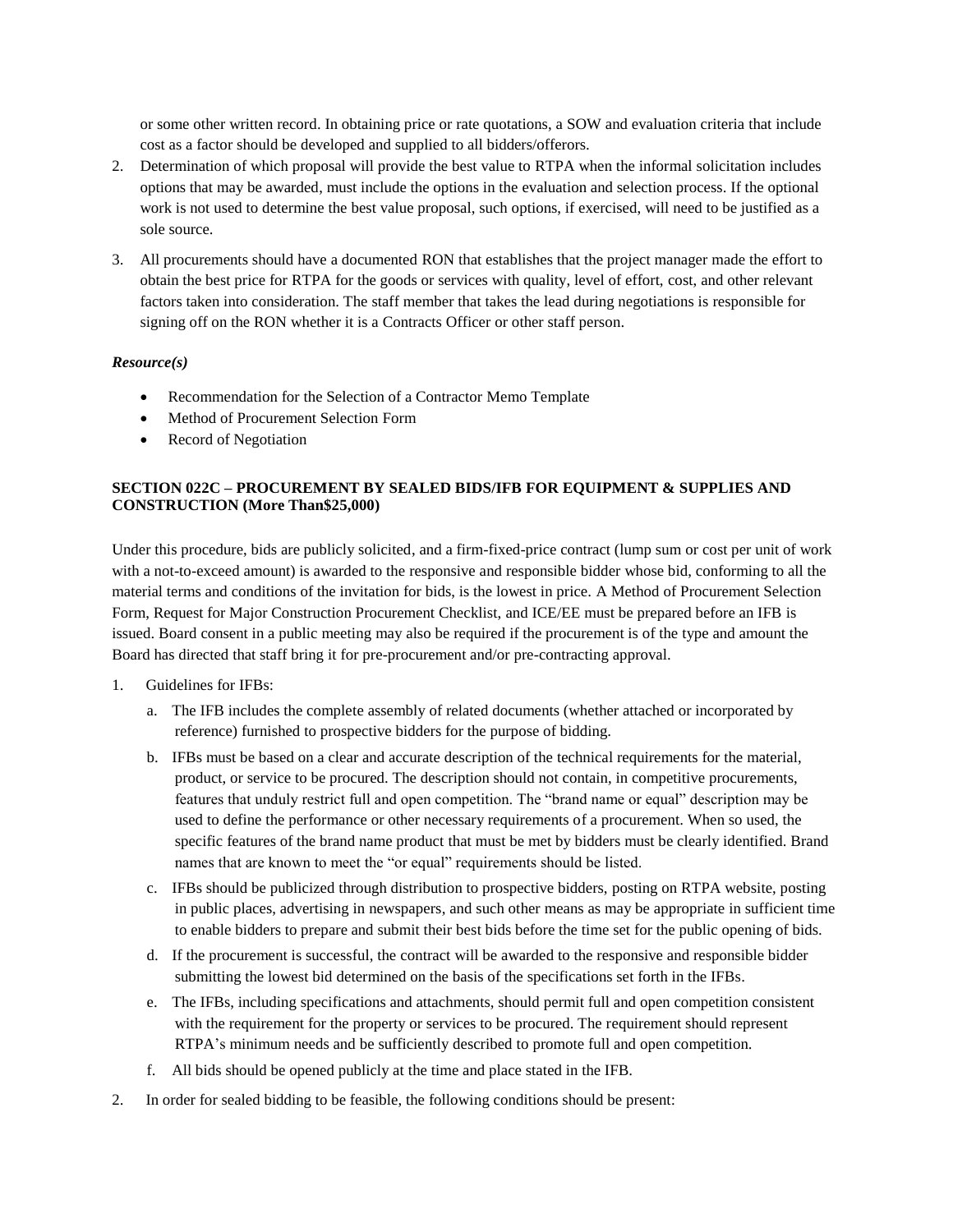- a. A complete, adequate, and realistic specification or purchase description is available;
- b. Two or more responsible bidders are willing and able to compete effectively for the business;
- c. The procurement lends itself to a firm fixed-price contract, and the selection of the successful bidder can be made principally on the basis of price; and
- d. There is no price negotiation with bidders before sending out the notice of intent to award.
- 3. If the sealed bid procurement method is used, the following requirements apply:
	- a. The IFB will be publicly advertised, and bids should be solicited from an adequate number of known suppliers or contractors, providing them sufficient time to prepare bids prior to the date set for opening the bids;
	- b. The IFB, which will include any specifications and pertinent attachments, should define the items or services sought in order for the bidder to properly respond;
	- c. All bids will be publicly opened at the time and place described in the IFB;
	- d. Bid amounts will be included in the bid opening documentation;
	- e. A firm-fixed-price contract award will be made in writing to the lowest responsive and responsible bidder. For the procurement of tangible items, when specified in bidding documents, factors such as discounts, transportation costs, and life cycle costs may be considered in determining which bid is lowest; payment discounts will only be used to determine the low bid when industry practice for the type of project involved indicates that such discounts are usually taken advantage of; and
	- f. Any or all bids may be rejected if there is a sound documented reason.
- 4. For purchases of equipment or supplies that are better suited for an RFP or purchase on the open market instead of an IFB, approval may be sought from the Contracts Officer to utilize a different procurement process based on the documentation in the Method of Procurement Selection Form. An alternate procurement process to the IFB may be in RTPA's best interest in the following example situations:
	- a. The purchase may be made at a lower price on the open market.
	- b. Competitive bidding is an inadequate method of procurement because it is necessary to purchase prototype equipment or modifications in order to conduct and evaluate operational testing.
	- c. The article(s) to be procured is undergoing rapid technological changes, and it is in the public's interest to issue an RFP so that the broadest possible range of competing product and materials available, fitness of purpose, manufacturer's warranty, and other similar factors in addition to price can be taken into consideration.
- 5. If staff seeks authorization to utilize an alternate procurement process, documentation setting forth the reasons a deviation from the typical competitive bidding process is warranted, and a technical evaluation of the articles, prices, and suppliers should be placed in the contract folder.
- 6. Payment Method

Contracts awarded as a result of IFBs should be fixed price. Escalation may be appropriate where unusual risks for labor or material are present and some flexibility is necessary and feasible. When escalation is necessary, an escalation ceiling must be established and must be the same for all bidders. Payment for unbid items, including items in change orders will not call for payment to the contractor on the basis of cost, plus a fixed percentage of cost. Markup amounts must be negotiated and determined reasonable on each item added to a low bid procurement.

7. Solicitation of Bids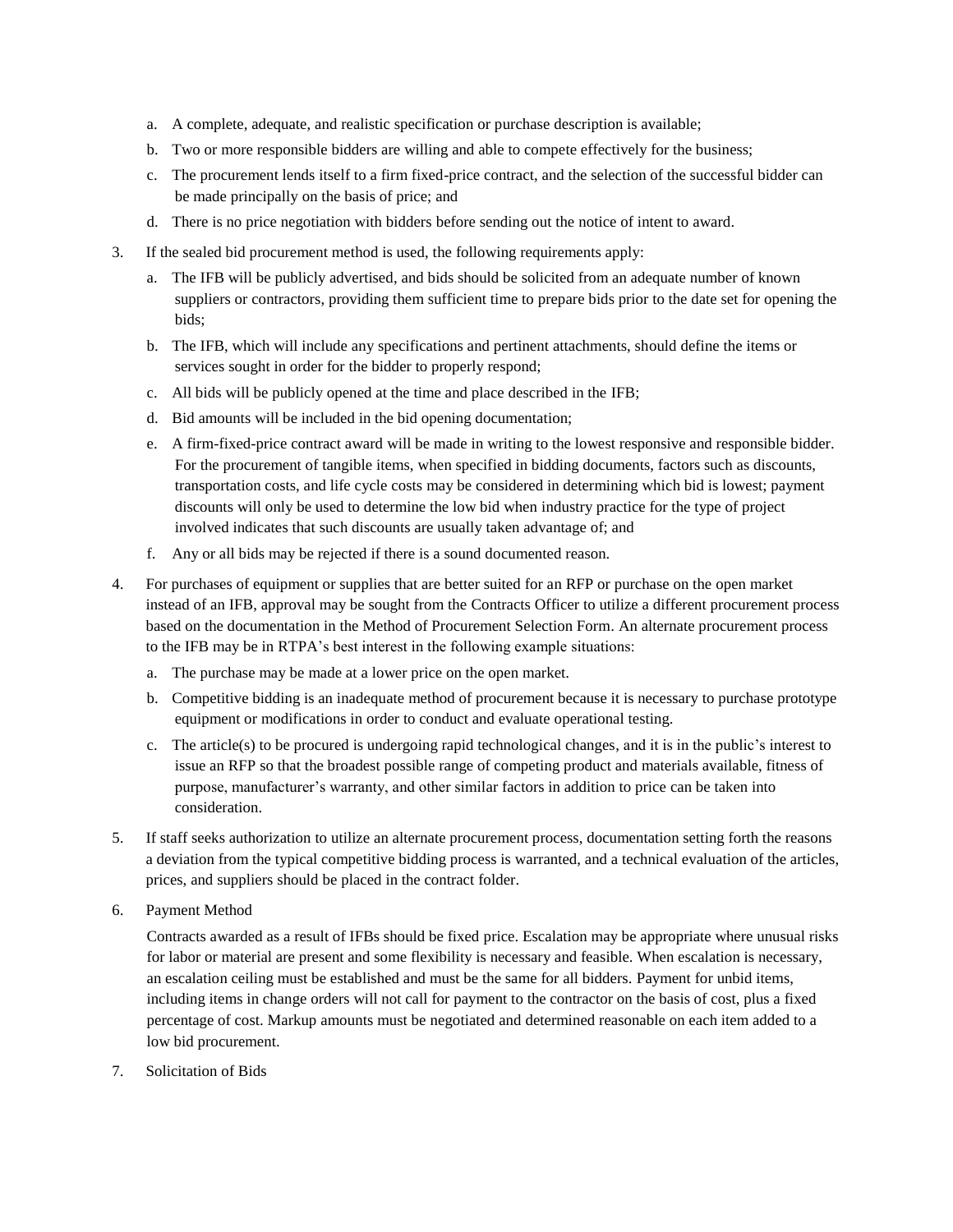- a. Preparation of IFBs. For supply and construction contracts, IFBs should contain the following information if applicable to the procurement involved:
	- i. Invitation number.
	- ii. Name and address of Contracts Officer.
	- iii. Date of issuance.
	- iv. Date, hour, and place of bid opening (prevailing local time should be used.)
	- v. Number of pages and numbered pages.
	- vi. A description of supplies or services to be furnished under each item in sufficient detail to promote full and open competition.
	- vii. The time of delivery or performance requirements.
	- viii. Statement of whether submission of electronic bids will be permitted.
	- ix. The IFB should set forth full, accurate, and complete information, including attachments.
	- x. Bid guarantee, performance, and payment bond requirements.
	- xi. A requirement that all bidders must allow an acceptance period of not less than a specified number of calendar days and that bids offering less than the minimum stipulated acceptance period will be rejected.
	- xii. Special experience and/or technical qualifications due to the complexity of the equipment being procured, or for some other special reason.
	- xiii. Any authorized special provisions relating to such matters as progress payments, patents, liquidated damages, etc.
	- xiv. Any additional contract provisions or conditions required by state, local, or other jurisdictions.
	- xv. All factors to be considered in the evaluation of bids that weigh on price, such as shipping costs. It is essential that the IFB inform vendors of those factors that will be evaluated and exactly how each factor will be evaluated. Bidders must know these factors to properly construct their bid prices. It is imperative that this process be followed to assure that any perception of arbitrary application of the price factors by buyers is eliminated.
	- xvi. Directions for obtaining copies of any documents that have been incorporated by reference. All documents incorporated in the IFB by reference must be readily available to all potential bidders.
	- xvii. A bid price form should be included that is tailored such that it breaks down all of the appropriate cost elements and options such that RTPA staff can determine the low bidder and the responsiveness of the bids.
- b. Bidding Time. Consistent with the need for obtaining the supplies or services, all IFBs should allow sufficient bidding time (i.e., the period of time between the date of distribution of an IFB and the date set for opening the bids) to permit prospective bidders to prepare and submit bids. Generally, bidding time should not be less than 21 calendar days when procuring standard commercial articles and services. It should not be less than 30 calendar days when procuring other than standard commercial articles or services. The exception is when the urgency of the need does not permit such delay.
- c. Place and Method of Delivery of Supplies. IFBs specifying f.o.b. origin should state that bids will be evaluated on the basis of bid price plus transportation cost to the buyer from point of origin to one or more designated destinations.
- d. Bid Sample. For the procurement of tangible items, a "bid sample" may be required by the IFB document to assist the buyer in determining whether the bid is an offer to perform exactly as required in the invitation. Such samples, however, may be used solely for the purpose of determining responsiveness and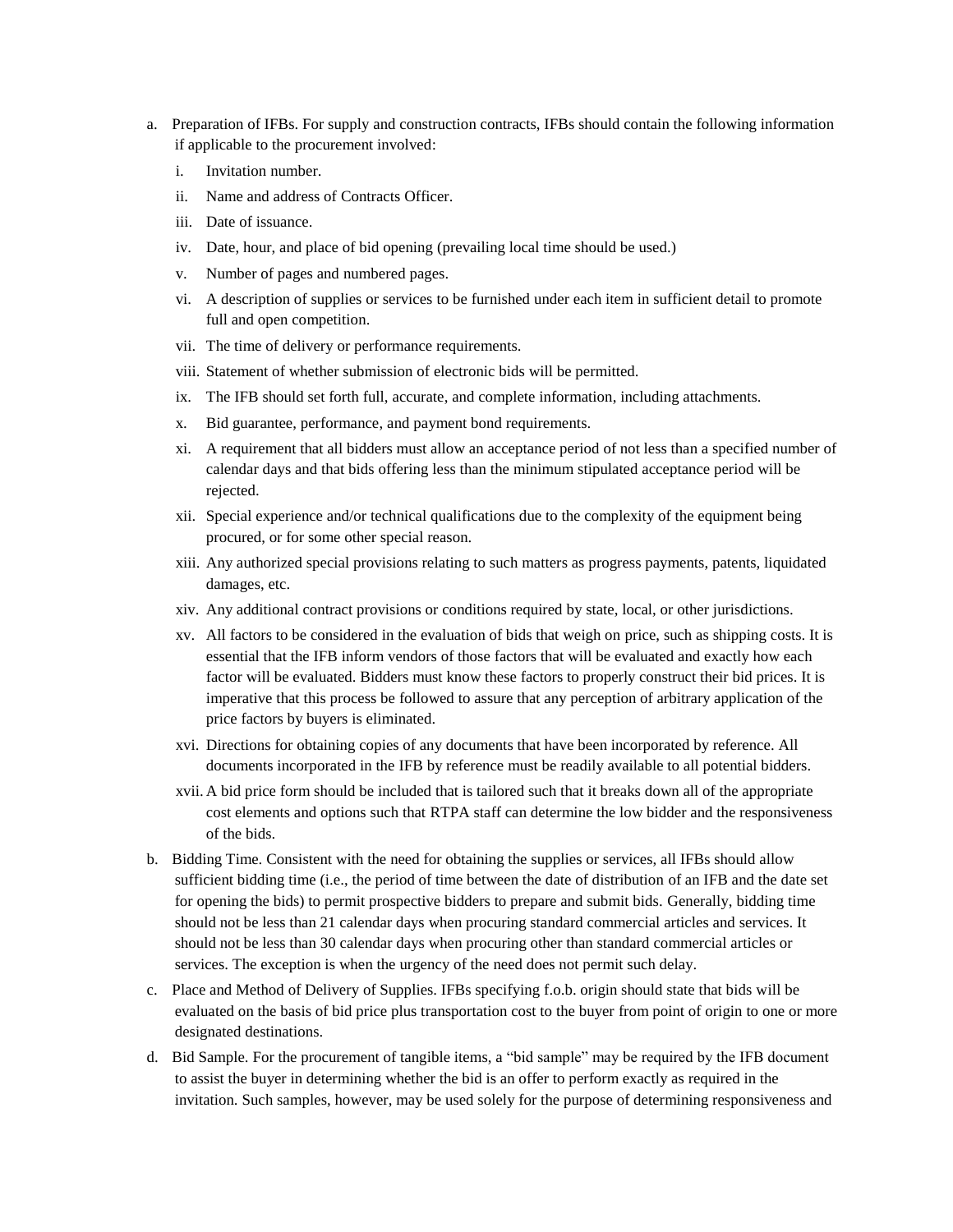should not be used to determine the bidder's ability to produce the required items. Bidders should not be required to furnish samples unless there are certain characteristics of the product that cannot be described adequately in the specification or purchase description, thus necessitating inspection of a sample to assure procurement of an acceptable product. Submission of bid samples should be discouraged unless they are absolutely necessary.

- e. Descriptive Literature for the Procurement of Tangible Items
	- i. Definition. The term "descriptive literature" means information, such as cuts, illustrations, drawings, and brochures, which describe or show the characteristics or construction of a product or explain its operation. The term includes only information required to determine acceptability of the product. It excludes other information such as that furnished in connection with the qualifications of a bidder or for use in operating or maintaining equipment;
	- ii. Use. Bidders should not be required to furnish descriptive literature as a part of their bids unless the project manager determines that such literature is needed to determine whether the product(s) offered meet the specification requirements of the IFB or establish exactly what the bidder proposes to furnish.
- f. Final Review of IFBs. RTPA Contracts Officer shall review each IFB allowing adequate review time as necessary to correct any discrepancies or ambiguities that could limit competition unnecessarily.
- g. Contacting Prospective Bidders. Notice of release of the IFBs should be sent via email or otherwise delivered to the maximum number of prospective bidders to promote and ensure maximum full and open competition. Unnecessary restrictions on competition should be avoided. From the time the solicitation is being prepared to the time of contract award, only the Contracts Officer should have contact with potential or actual proposers in order to reduce the likelihood of any unfair advantage in the competitive process.
- h. Pre-bid Conference. A pre-bid conference may be used as a means of briefing prospective bidders and explaining to them complicated specifications and requirements, including U/DBE information, goals, and documentation as early as possible after the invitation has been issued and before the bids are opened or proposals are due. The pre-bid conference should not be used as a substitute for amending a defective or ambiguous IFB or RFP. If a modification is proposed as a result of the pre-bid conference, such modifications should be made through a formal addendum and not through the pre-bid notes. A DBE interest list or non-inclusive DBE list of firms is made available with the IFB documents on RTPA website to assist contractors and subcontractors in locating each other to potentially partner on the project and may be provided again at the pre-bid conference as needed.
- i. Advertising. All IFBs should be advertised in a manner that promotes participation in the bidding by all qualified and capable firms. If there is a U/DBE goal, the goal amount should be advertised. Advertising only in the immediate local news media may not be adequate for large projects needing contractors of a type that are not common locally.
- j. Records of IFBs and Records of Bids. The Contracts Officer should retain a record of every IFB he/she issues and a copy of each abstract or record of bids. Contracts Officer should review this record during each subsequent procurement action for the same and, when appropriate, similar items. This should ensure that the information in the file is utilized with the new procurement. The IFB file should show the date of the IFB and the original distribution source list..
- k. Amendment of IFBs. If after issuance of IFBs, but before the time set for bid opening it becomes necessary to make changes or corrections in quantities, specifications, delivery schedules, opening dates, etc., or to correct a defective or ambiguous invitation, the changes will be accomplished by issuance of an addendum to the IFB at least 72 hours before the bid is due. Distribution of the addendum will be made to each concern to whom the invitation for bids has been furnished and/or placed on RTPA's website. Before amending an IFB, the period of time remaining to bid opening and the possible need to extend this period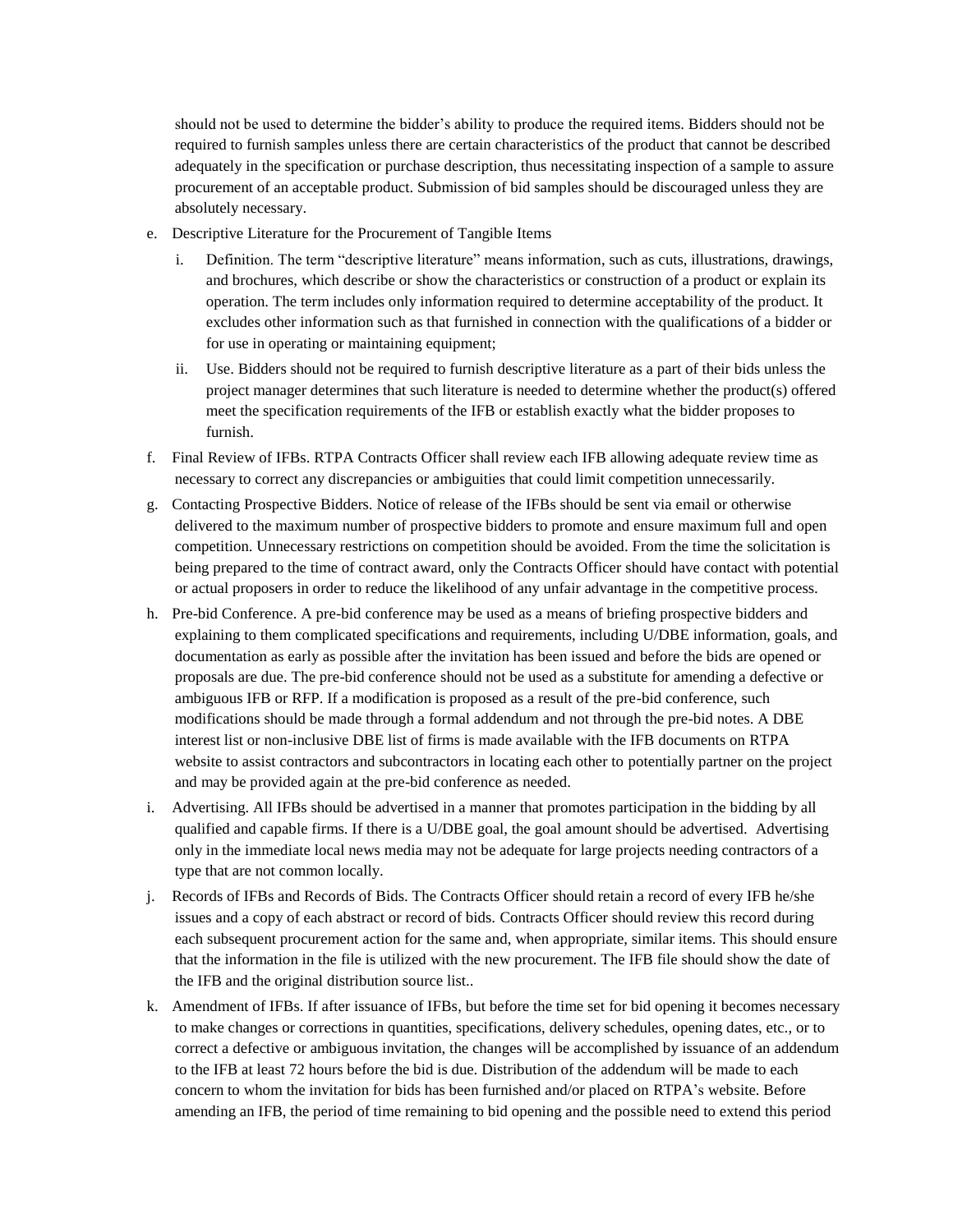should be considered and, if necessary, confirmed in the addendum. Any information given to a prospective bidder concerning an IFB should be furnished promptly to all other prospective bidders as an addendum to the IFB. No award should be made unless the addendum has been issued in sufficient time to permit all prospective bidders to consider the information in submitting or modifying their bids. In this regard, changes to DBE goals or requirements that may require additional time for bidders to conduct a good faith effort to locate DBE firms will be considered in determining whether an extension of the deadline is needed.

- l. Responsiveness of Bids. To be considered for award, a bid should comply in all material aspects with the IFB. Bidders must use RTPA bid forms in order to be in material compliance with the IFB requirements. This applies to both the method and timeliness of submission and the substance of any resulting contract. It is imperative that all bidders be afforded an equal opportunity so that the integrity of the bidding system is maintained. Bids should be completed, executed, and submitted in accordance with the instructions contained in the IFB.
- m. Time of Bid Submission. Bids should be submitted so as to be received in the office designated in the IFB not later than the exact time set for opening of bids. Late bids must be rejected.
- n. Modification or Withdrawal of Bids. Bids may be modified or withdrawn by written notice. The notice must be received in the office designated in the IFB not later than the exact time set for bid opening. A bid may be withdrawn, in person, by a bidder or his authorized representative provided:
	- i. his/her identity is made known;
	- ii. he/she signs a receipt for the bid; and
	- iii. the withdrawal is prior to the exact time set for bid opening.
- o. Late Modifications and Withdrawals. Modifications and requests for withdrawal of bids that are received after the exact time set for bid opening are considered "late modifications" and "late withdrawals," respectively. A late modification will not be considered.
- 8. Opening of Bids and Award of Contracts

The official designated as the bid opening officer should decide when the time set for bid opening has arrived and so declare to those present. All bids received prior to the time set for opening should be publicly opened, read aloud to the persons present, and be recorded. The name of the bidder and the total amount of each bid should be read and documented in the IFB file. Bidders may obtain copies of the bid documents that must be disclosed pursuant to the California Public Records Act at any time after the bid amounts are publicly read and recorded.

The original copy of each bid should be carefully safeguarded, particularly until an abstract of the bids has been made and its accuracy verified. RTPA may allow for electronic bidding of IFBs. If electronic bidding is allowed, the electronic process will record all data, and the results will be immediately available on RTPA website for the public to view.

9. Recording of Bids

All hard copy bids must be time and date stamped upon their receipt. A time-and-date stamp should be kept at the desks of the receptionists and administrative staff handling mail, and these staff members should be instructed to place a time-and-date stamp on all proposals/bids. To comply with FTA Circular 4220.1F, all bids received against an IFB will be documented using a bid summary form. The invitation number, bid opening date, general description of the procurement item, names of bidders, prices bid, and any other information required for bid evaluation should be entered into the bid summary. When the items are too numerous to warrant the complete recording of all bids, an entry should be made of the invitation number, opening date, general description of the procurement items, and the total price bid where definite quantities are involved. The bid summary should be completed as soon as practicable after the bids have been opened and read. The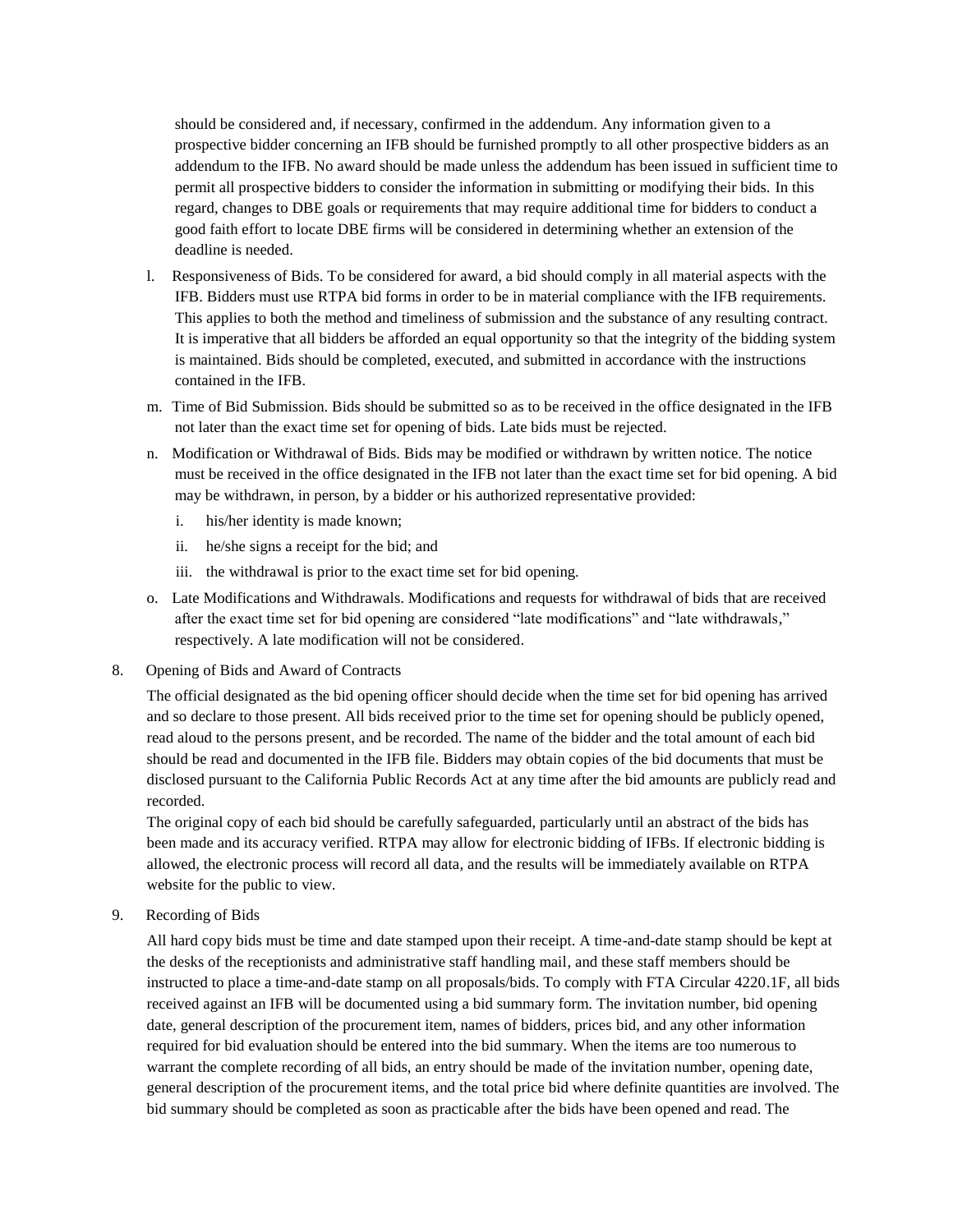Contracts Officer serving as the bid opening officer will certify the accuracy of the information. If the IFB is cancelled before the time set for bid opening, the cancellation should be recorded, together with a statement of the number of organizations invited to bid and the number of bids received.

10. Review of Bids

Review of bids for responsiveness and bidders for responsibility should be conducted by technically qualified staff and/or consultants without financial or organizational conflicts of interest. Consultants or non-employees that assist staff in evaluating and reviewing bids must fill out a declaration concerning conflicts prior to reviewing bids. No oral discussion or written communication should be conducted with bidders except to obtain clarification regarding the bid contents or provide information regarding protests or delays.

11. Cancellation of Invitation After Opening

Preservation of the integrity of the competitive bid system dictates that, after bids have been opened, award must be made to that responsible bidder who submitted the lowest-priced, responsive bid unless there is a compelling reason to reject all bids and cancel the invitation. An IFB should probably be cancelled if one of the following occurs (this is not an exhaustive list):

- a. all bids contained unreasonable prices;
- b. there is evidence of collusion or bad faith; or
- c. competition was not adequate to ensure a reasonable price.

The solicitation documents will be corrected, when necessary, before the procedure for re-solicitation may be followed.

12. Rejection of Individual Bids

Any bid that fails to conform to the essential requirements of the IFB, such as specifications, delivery schedule, or any alternatives to these or other requirements specifically provided for in the IFB should be rejected as nonresponsive. Ordinarily, a bid will be rejected when a bidder imposes conditions that would modify requirements of the IFB or limit its liability to the buyer in a way that gives the bidder an advantage over other bidders. Minor deviations may be waived. A minor deviation is an error that does not go to the substance of a bid. A condition goes to the substance of a bid when it affects the price, quantity, quality, or delivery of the items offered. Waivers of minor deviations should be consistently applied to avoid allegations of favoritism. Any bid may be rejected if RTPA determines that it is unreasonable as to price, and the determination is supported by review and analysis of the action. If a bid guarantee is required and the bidder fails to furnish the guarantee in accordance with the requirements of the IFB, the bid must be rejected.

13. Notice to Bidders of Rejection of All Bids

When it is determined to reject all bids, the Contracts Officer should notify each bidder in writing that all bids have been rejected, stating the reason(s) for such action if appropriate.

14. Award

Unless all bids are rejected, award should be made by written notice within the time specified for acceptance in the bid or extension thereof. Award should be made to that responsible bidder whose bid, conforming to the IFB, will be most advantageous to RTPA, price and other factors considered. Determination of the lowest bidder must include the bid amount that includes all options that may be awarded. If the option bid amounts are not used to determine the low bidder, such options, if exercised, will need to be justified as a sole source. Award should not be made until the protest period has ended and all required RTPA approvals have been obtained. All unsuccessful bidders should be sent a notice of intent to award as soon as possible in order to start the clock running on the protest period.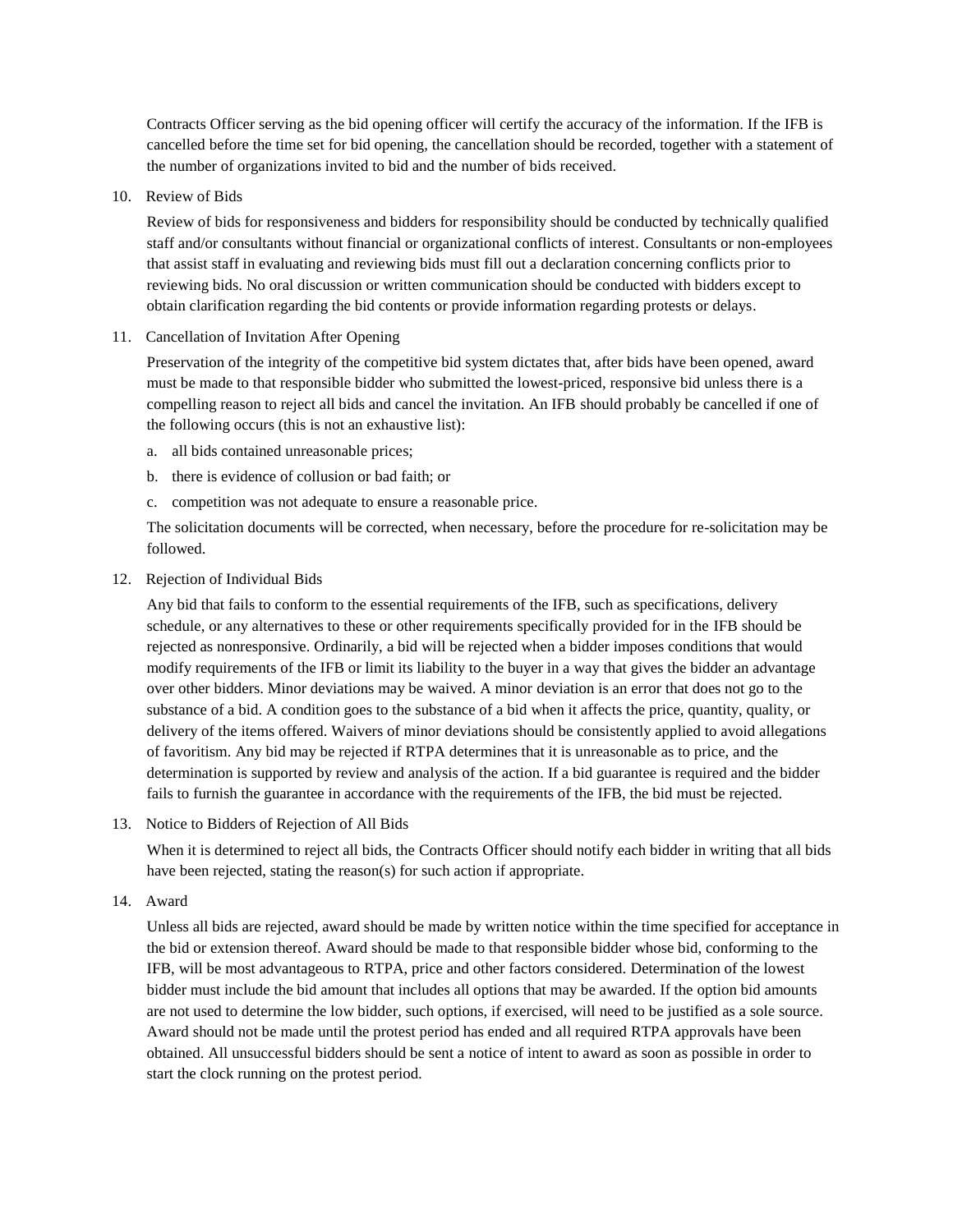15. Responsible Bidder-Reasonableness of Price

Before awarding the contract, Contracts Officer, with the assistance of technical staff or consultants, should determine that prospective contractor is responsible and that the prices offered are reasonable. These determinations should be made in the light of all prevailing circumstances.

16. Discounts

Prior to issuing an IFB (except one for construction), a determination should be made to establish the minimum period for prompt payment discounts to be considered in the evaluation. The minimum period should be stated in the IFB.

17. Delay of Award

If, after bid opening, administrative problems threaten to delay award beyond the bidder's acceptance period, bidders should be requested to extend the bid acceptance period. This request must be made and confirmed in writing prior to the expiration of their bids (with consent of sureties, if any) to avoid the need for readvertisement

#### 18. Information to Bidders

When award is made to other than the apparent low bidder, the Contracts Officer should promptly notify the unsuccessful lower bidders. The notification should state the reason for rejection of their bid. In addition, notification that an award has been made to another firm should be given immediately to all unsuccessful bidders.

#### 19. Technical Evaluation Memorandum

A recommendation memo should be prepared for each IFB procurement. The recommendation memo should include a certifying statement confirming that the low bidder is acceptable with respect to the technical specifications of the IFB. It should be prepared by the project manager in cooperation with the Contracts Officer to ensure that the apparent low bidder is technically responsive. The memorandum should be supported by documentation and placed in the contract file. Any non-RTPA employee involved in evaluating bidders or bids will be given RTPA Evaluator Guidelines and fill out a Declaration Concerning Conflicts for Evaluators.

20. Protests

Protest procedures shall be included in the IFB.

## *Resource(s)*

- RTPA Standard of Conduct Policy
- Recommendation for the Selection of a Contractor Memo Template
- RTPA Evaluator (Consultant/Contractor Evaluation Committee) Guidelines
- Declaration Concerning Conflicts for Evaluators
- Method of Procurement Selection Form
- Responsive Bidder/Proposer Checklist for RFP/RFQ
- Bid Summary
- Notice of Intent to Award
- Post-Award Notice to Unsuccessful Proposers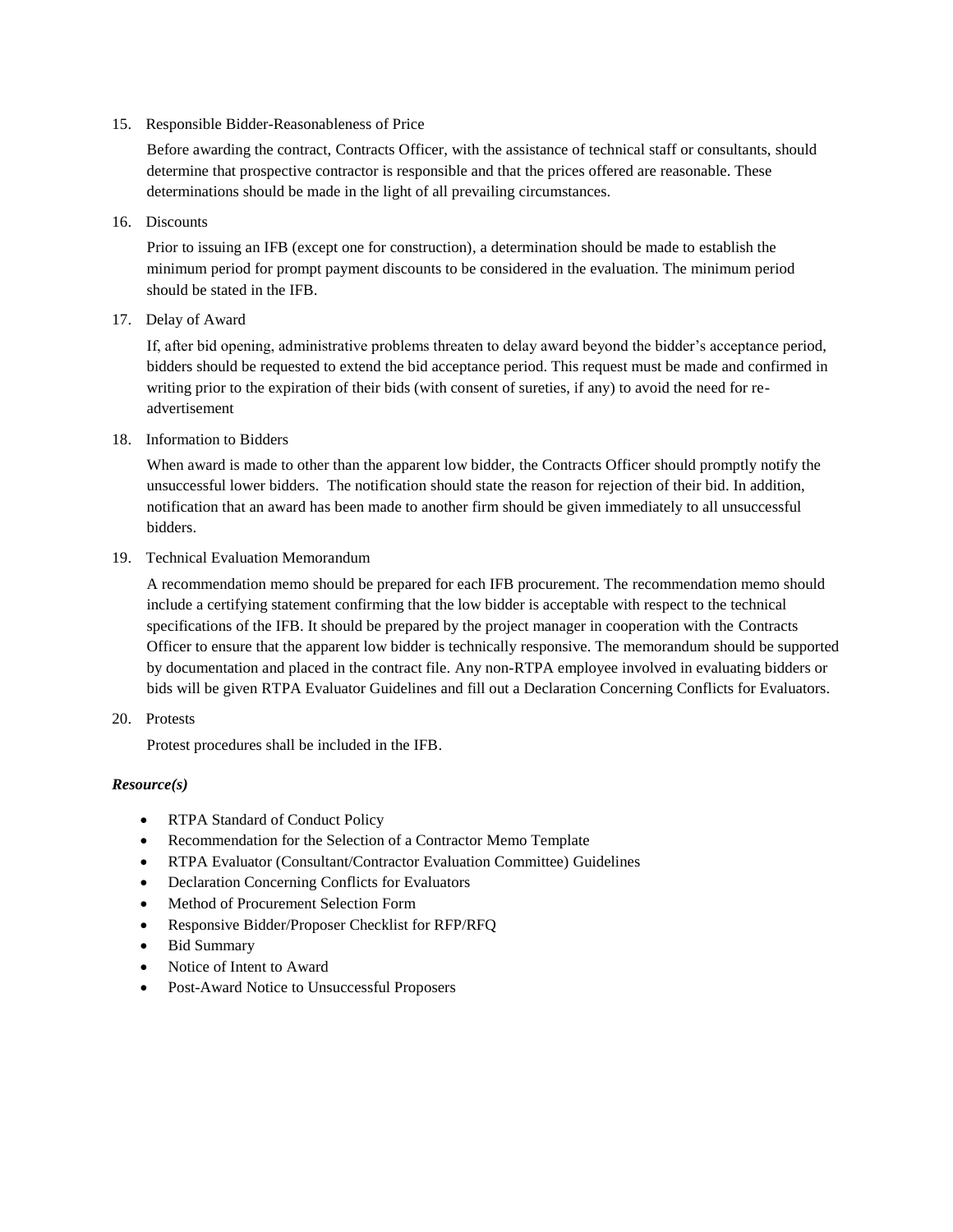## **SECTION 022D – PROCUREMENT BY COMPETITIVE PROPOSAL FOR SERVICES OTHER THAN ARCHITECTURAL AND ENGINEERING (More Than \$5,000)**

- 1. When the project or operating budget or ICE determines that the value of the services to be procured exceeds \$5,000 and the Method of Procurement Selection Form indicates this method is appropriate, the RFP/RFQ method should be used. Board consent in a public meeting may also be required if the procurement is of the type and amount the Board has directed that staff bring it for pre-procurement and/or pre-contracting approval. This competitive proposal method of procurement is normally conducted with more than one source submitting an offer (i.e., proposal). Either a fixed-price or cost-reimbursement type contract is awarded. This method of procurement is generally used when conditions are not appropriate for the use of sealed bids. If this procurement method is used the following requirements apply:
	- a. RFPs will be publicized. All evaluation factors will be identified along with their relative importance.
	- b. Proposals should be solicited from an adequate number of qualified sources.
	- c. The RFP/RFQ will define the method for conducting technical evaluations of the proposals received and for selecting awardees.
	- d. Awards will be made to the responsible firm whose proposal is most advantageous to RTPA with price and other factors considered, which is sometimes referred to as best value.
- 2. The RFP/RFQ solicitation is publicized and proposals are requested from a number of sources. Negotiations may be conducted with one or more of the sources submitting offers and a fixed-price or cost-reimbursement type (that identifies specific rates of compensation) of contract is awarded, as appropriate. When the RFP/RFQ is used, the following procedures apply:
	- a. A technical and a cost proposal should be solicited from an adequate number of qualified sources to permit reasonable competition consistent with the nature and requirements of the procurement. The RFP/RFQ should be publicized, and requests for the solicitation by other potential sources as a result of the advertisement should be honored to the maximum extent practicable. The objective is to promote full and open competition.
	- b. Care should be exercised to avoid providing any information to an offeror which would give them a competitive advantage. From the time the solicitation is being prepared to the time of contract negotiations, only the Contracts Officer should have contact with potential or actual proposers in order to reduce the likelihood of any unfair advantage in the competitive process.
	- c. The RFP/RFQ should disclose a ceiling price or budget range.
	- d. The RFP/RFQ should identify all significant evaluation factors (criteria) and corresponding point value for each evaluating factor. If a two-step RFP/RFQ procurement method is used, RTPA will identify a shortlisted group of proposers within the competitive range for the highest-scoring offerors in the first step based on proposal evaluating factors that include price. Then, the short-listed group of proposers will be invited to participate in the second step of the competitive process. More details on the two-step process can be found below. RTPA may elect to negotiate with the highest-scoring short-listed offeror based on proposal evaluating factors alone, including price, and forgo interviews if RTPA has sufficient information to determine that the offeror provides the best value to RTPA and the interview process is unnecessary.
	- e. Determination of which proposal will provide the best value to RTPA when the solicitation includes options that may be awarded, must show documented inclusion of the options in the evaluation and selection process. If the optional work is not used to determine the best value proposal, such options, if exercised, will need to be justified as a sole source.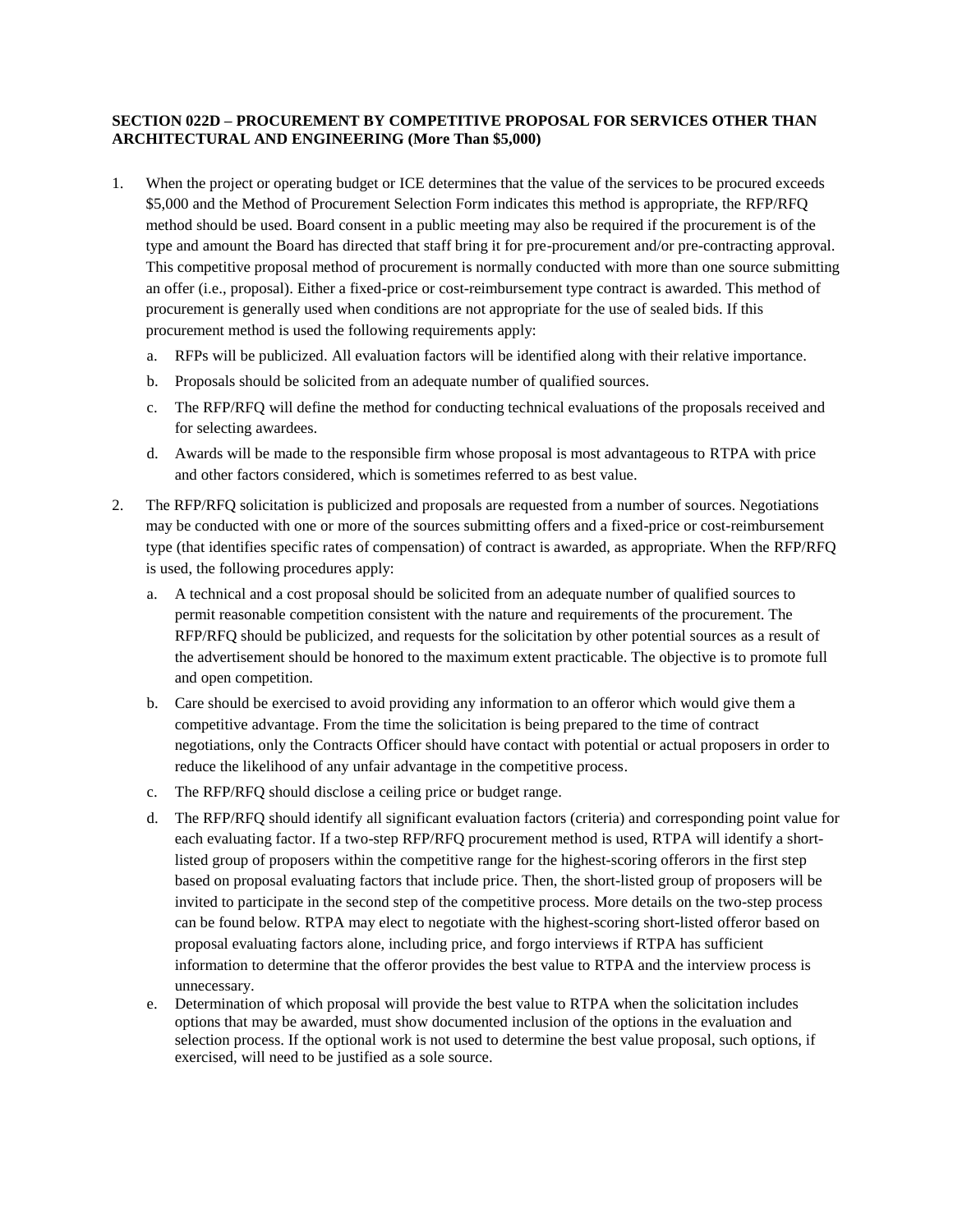- f. RTPA may elect to conduct interviews with all responsible offerors who submit proposals within a competitive range, with price and other factors considered.
- g. Upon selection of the most qualified offeror, RTPA may elect to conduct negotiations with one or more offerors in the competitive range. During the negotiation process, the offeror(s) will be given reasonable opportunity (with a common cutoff date) to support, clarify, correct, improve, or revise its/their proposal(s).
- h. Unsuccessful offerors should be notified at the earliest practicable time that their offer is no longer being considered for award. Upon written request, unsuccessful offerors should be informed (in general terms only) of the reasons for not being awarded a contract, but this should not be done until after the contract has been executed with the awarded consultant in order to preserve the competitive process. After award of a contract, a debrief for the unsuccessful offerors may occur. Before, during, and after contract award, staff should take care to avoid disclosing offerors' proprietary data if it is labeled as such.
- i. Award should be made to the responsible offeror whose proposal will be most advantageous to RTPA; price, technical, and other factors considered ("other factors" means factors other than price-related factors such as quality of proposal, experience, etc.).
- 3. Solicitation of Proposal
	- a. Knowledge of the product or service and its use is essential to sound pricing. The project manager should develop an ICE of the proper price level or value of the product or service to be purchased. For goods, such estimates may be based on a physical inspection of the product and review of such items as drawings, specifications, job process sheets, and prior procurement data.
	- b. Selection of qualified sources for solicitation of proposals is basic to sound prices. Proposals should be invited from a sufficient number of competent sources to ensure adequate competition.
	- c. Failure to determine requirements in sufficient time to allow a reasonable period for preparation of RFP/RFQs, preparation of quotations, contract negotiation and preparation, and adequate lead time for performance may cause delays in deliveries and increased prices. Requirements issued on an urgent basis or with unrealistic delivery schedules should be avoided since they generally increase prices or restrict desired competition.
	- d. The RFP/RFQ should contain sufficient information to enable a prospective offeror to properly prepare a proposal. The RFP/RFQ should be as complete as possible with respect to:
		- i. item description or SOW;
		- ii. specifications;
		- iii. buyer furnished property, if any;
		- iv. required delivery schedule;
		- v. general provisions;
		- vi. special provisions;
		- vii. cost and pricing data requirements;
		- viii. contract clauses (standard or special);
		- ix. experience and technical experience;
		- x. project organization and key personnel;
		- xi. duration of agreement;
		- xii. payment method (selection of which is documented in a Contract Payment Type Selection Form);
		- xiii. project schedule; and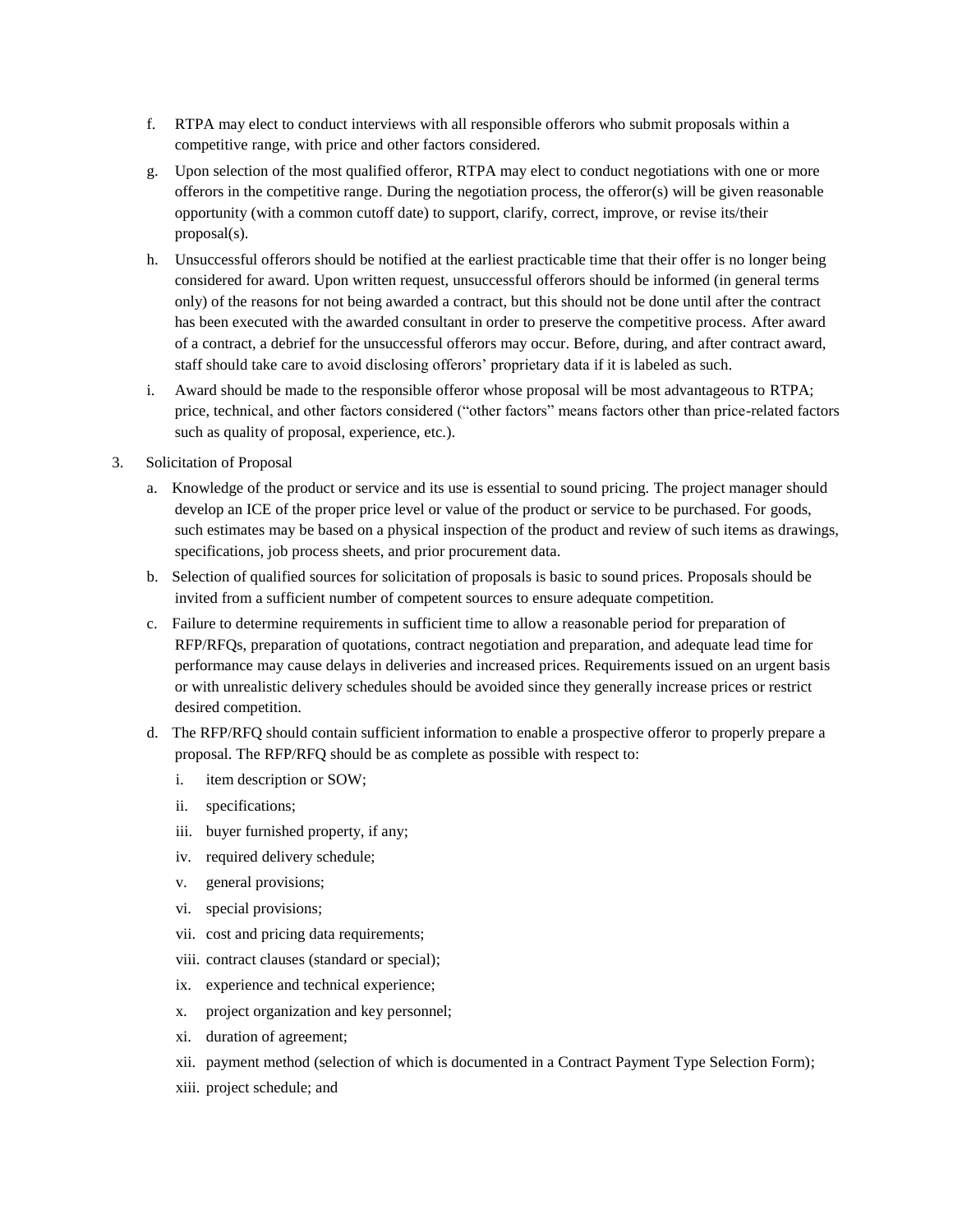xiv. any U/DBE requirements.

e. RFP/RFQs should specify a date and time for submission of proposals. Any extension of time should be granted uniformly to all prospective offerors. Each RFP/RFQ should be available to all prospective offerors at the same time, and no offeror should be given the advantage of advance knowledge regarding SOW details or evaluation factors that could affect the competitive process.

#### 4. Addenda to the RFP/RFQ

If after issuance of the RFP/RFQ, but before the time set for the proposal deadline, it becomes necessary to make changes or corrections in quantities, specifications, delivery schedules, opening dates, etc., or to correct a defective or ambiguous language, the changes will be accomplished by issuance of an addendum at least 72 hours before proposals are due. Distribution of the addenda will be via RTPA's website. Before amending an RFP/RFQ, the period of time remaining until the proposal deadline and the possible need to extend this period should be considered and, if necessary, confirmed in the addendum. Any information given to one proposer should be furnished promptly to all other prospective proposers as an addendum. No award should be made unless the addendum has been issued in sufficient time to permit all prospective sufficient time to submit or modify their proposals. In this regard, changes to DBE goals or requirements that may require additional time for proposers to conduct a good faith effort to locate DBE firms will be considered in determining whether an extension of the deadline is needed.

5. Pre-Proposal Meeting

A pre-proposal meeting may be used as a means of briefing prospective offerors and explaining to them complicated specifications and requirements, including U/DBE information, goals, and documentation as early as possible after the solicitation has been issued and before the proposals are due. The pre-proposal meeting should not be used as a substitute for amending a defective or ambiguous solicitation. After a pre-proposal meeting is held, question-and-answer notes should be taken and posted on the website. If a modification is proposed as a result of the pre-proposal meeting, such modifications should be made through a formal addendum and not through the question-and-answer notes. A list of interested small and U/DBE firms should be prepared and posted within three days after the pre-proposal meeting on RTPA website to assist contractors and subcontractors in locating each other to potentially partner on the project.

6. Evaluation Committee

Evaluation of proposals should be conducted by one or more committees of technically qualified personnel concerned with the procurement and should include at least one non-RTPA staff member. All non-staff members must receive the evaluation committee guidelines and complete a declaration concerning conflicts of Interest before taking part in the evaluation. Selection of evaluation committee members should be approved by the Executive Director using the evaluation committee selection memo. Evaluation Committee members will evaluate and provide their individual ratings of the technical component of the proposals. The Contracts Officer will analyze the cost proposals and provide the analyses to the Evaluation Committee members. If an Evaluation Committee member prepared the Independent Cost Proposal, he/she should not take the lead in negotiations but may assist Contracts Staff in preparing the negotiation strategy.

#### 7. Selection of Offerors for Negotiation and Award

The objective of contract negotiation is to obtain complete agreement on all the basic issues. Oral discussion or written communication should be conducted with offerors, to the extent necessary, to resolve uncertainties relating to the technical and nontechnical issues. Basic questions should be resolved when they arise and not be left for later agreement during subsequent proceedings.

Proposals will be evaluated, negotiated, selected and any award made in accordance with the criteria and procedures described below. The approach and procedures are those that are applicable to a competitive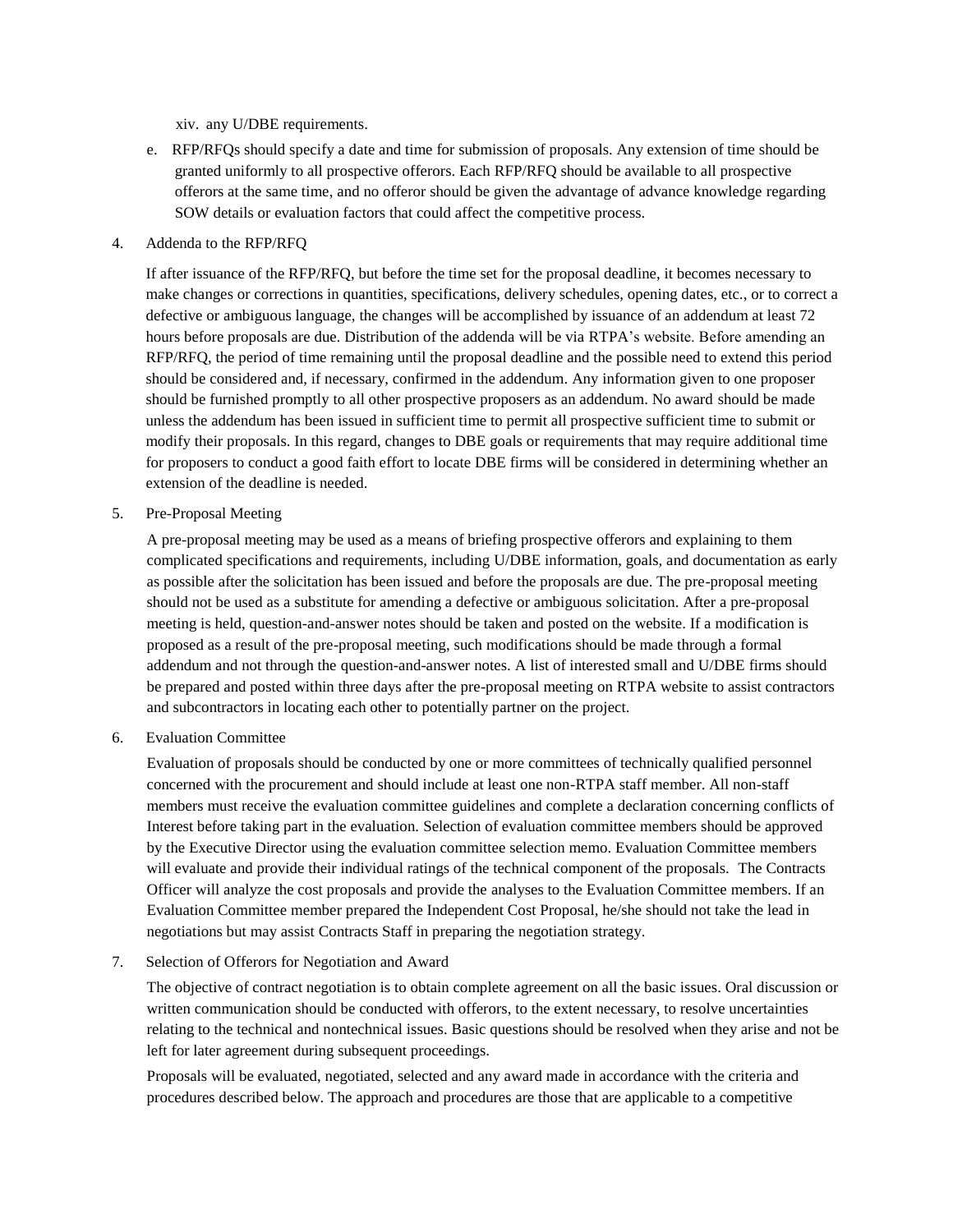negotiated procurement whereby proposals are evaluated to determine which proposals are within a competitive range. Discussions and negotiations may then be carried out with offerors within the competitive range after which best and final offers (BAFOs) may be requested. However, RTPA may select a proposal for award without any discussions or negotiations or request for any BAFO(s). Subject to RTPA's right to reject any or all proposals, the offeror will be selected whose proposal is found to be most advantageous to RTPA. Proposals will be evaluated, negotiated, selected and any award made in accordance with the criteria and procedures included in the RFP/RFQ. Proposals may not be evaluated on the basis of criteria that were not included in the RFP/RFQ. After receipt of initial proposals, written or oral discussion may be conducted with all responsible offerors who submitted proposals within a competitive range, price and other factors considered. Exceptions to this requirement are:

- a. procurements in which rates or prices are fixed by law or regulation; and
- b. procurements in which it can be clearly demonstrated (from the existence of adequate competition or accurate prior cost experience with the product or service) that acceptance of the most favorable initial proposal without discussion would result in a fair and reasonable price. In such procurements the RFP/RFQs must contain a notice that award may be made without discussion of proposals received and that proposals should be submitted initially on the most favorable terms possible from a price and technical standpoint. When there is uncertainty, however, as to the pricing or technical aspects of any proposal, the project manager and Contracts Officer should not make award without further exploration and discussion. When the project manager and Contracts Officer deem a proposal to be the most favorable and that proposal involves a material departure from the requirements stated in the RFP/RFQ, all offerors should be given an opportunity to submit new proposals on a basis comparable to that of the offeror tentatively selected.
- 8. Confidentiality of Negotiations

In competitive negotiations, offerors should not be given any indication of a "target" price that must be met to ensure further consideration for contract award. Such practice constitutes an auction technique that may violate the integrity of the procurement process and must be avoided. Additionally, the RFP/RFQ boilerplate should state that proposals (minus the cost proposal/estimate until the time of award) will not be treated as confidential documents unless they are marked as such by the bidder/offeror and the bidder/offeror is able to demonstrate the documents contain the type of information protected by law as confidential or trade secret. Large portions of proposals are typically public records. They should not, however, be released to the public during the procurement or contract negotiation process without the approval of the Executive Director in consultation with Legal Counsel.

9. Opening of Proposals

Proposals will not be publicly opened. All detailed cost estimates ("cost proposals") and evaluations related to costs will be kept strictly confidential throughout the evaluation, negotiation, and selection process. Only the members of the evaluation committee and RTPA officials, employees and agents having a legitimate interest will be provided access to the cost proposals and cost evaluation results during this period.

10. Negotiations

All negotiated procurements over \$5,000 must have a documented RON that establishes that staff made the effort to obtain the best price for RTPA for the goods or services with price, quality, level of effort, and other relevant factors taken into consideration. A template exists for documenting the RON. The project manager should take the lead on preparing the RON when he/she leads the contract negotiations if he/she did not take the lead on preparing the ICE. The Contracts Officer is responsible for documenting negotiations in the RON or in other records when it takes the lead on the contract negotiations.

#### 11. Protests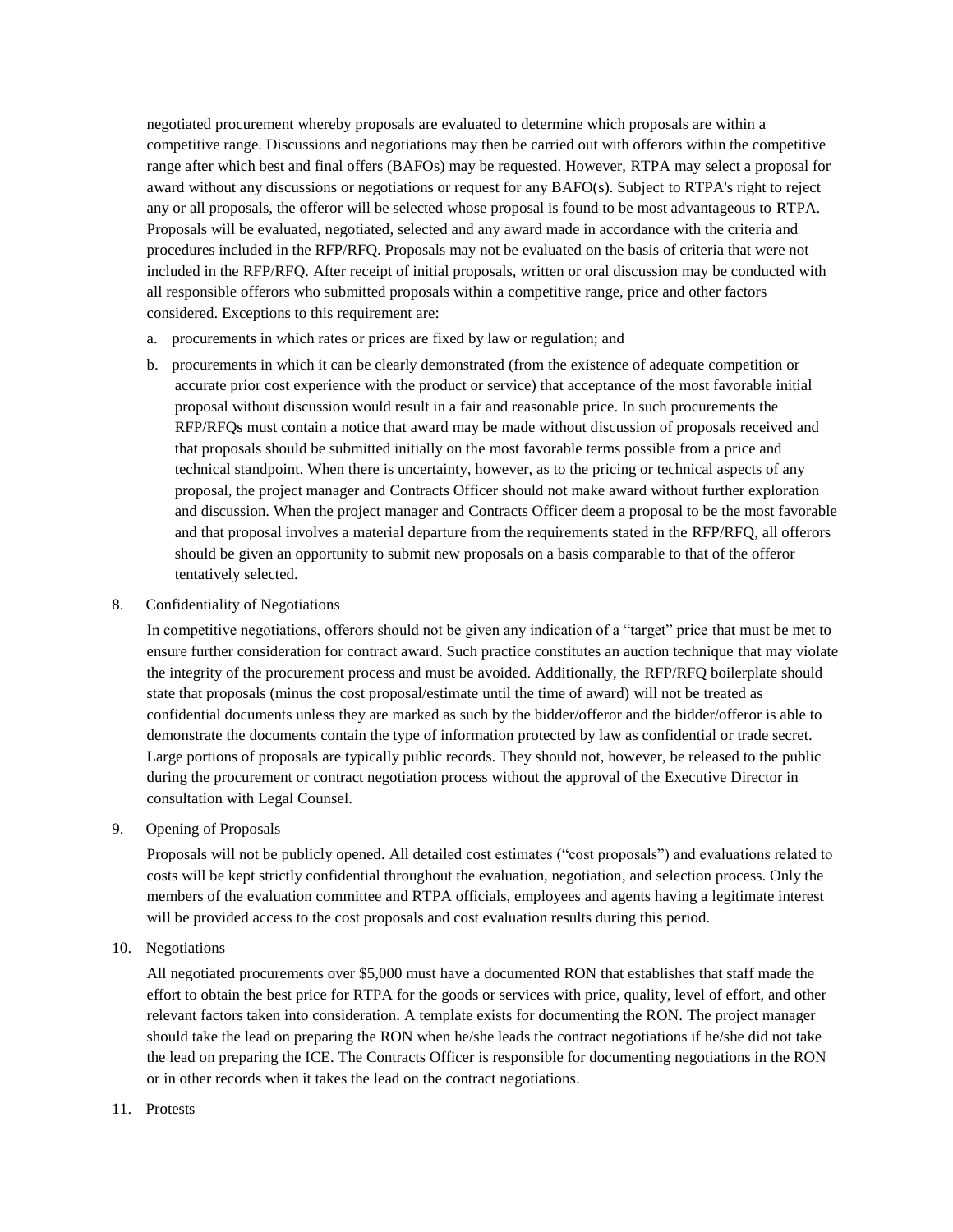Protest procedures shall be included in the RFP/RFQ.

- 12. Normally, a "one-step" selection procedure will be used for service contracts in excess of \$100,000. The "onestep" competitive process is as follows:
	- a. Notice of the professional services required should be published at least once in a newspaper of general circulation in the county and in community newspapers, as appropriate, at least three weeks before the proposal due date. For federally funded projects, notice also should be published in one or more minority newspapers in the county. The notice should state that RTPA is interested in receiving responses from qualified firms and indicate how additional information can be obtained and the time and place for receiving responses.
	- b. Notice also should be sent to firms or individuals known to be interested in providing the required services, including small and emerging businesses on RTPA's various interested party lists and to appropriate DBE firms or individuals registered with RTPA.
	- c. The RFP/RFQ should include:
		- i. Pass/fail criteria to be used as an initial screening of responses. Such criteria should include, but not be limited to, insurance requirements, licensing, and any other consideration which would make the proposer ineligible to perform the work.
		- ii. Evaluation factors.
		- iii. Any standard contract language that the successful offeror will be required to comply with, including all applicable federal clauses and certifications.
	- d. Responses to an RFP/RFQ shall list all proposed subconsultants and subcontractors, their area of the work and certified U/DBEs. A cost proposal shall be submitted along with the technical proposal and will be used as an evaluation factor by the evaluation committee.
	- e. The Contracts Officer will document the receipt of all proposals. A time-and-date stamp shall be kept at the desks of the receptionists and administrative staff handling mail, and these staff members shall be instructed to place a time-and-date stamp on all proposals. RTPA's procedure for determining whether a proposal is disqualified for being submitted to RTPA after the deadline for proposals or statements of qualification will be stated in the solicitation document.
	- f. The responses should be evaluated by an evaluation committee appointed by the project manager with the approval the Executive Director. The evaluation committee should consist of RTPA staff and should include at least one person from outside the agency. Care should be taken to avoid using direct supervisors and their reports as the sole staff scoring evaluators. Additional staff members/advisers, who do not participate in scoring, may sit in on evaluation panels if needed to provide expertise.
	- g. The firm(s) that are deemed responsible and responsive and who receive the highest scores will be shortlisted. Short-listed proposers should be sent a notice to short-listed proposers and those who have not made the short-list should be sent a notice to proposers not making short-list. This notice will trigger the protest period.
	- h. The top-ranked firm(s) may then be interviewed, if deemed necessary. The final list of qualified firms shall be based on the response to the RFP/RFQ references, the interview, and other relevant factors. The project manager should summarize the findings of the evaluation committee in a recommendation memo to the Executive Director. The memo should include the evaluation committee's recommendation for negotiations with one or more firms in the competitive range.
	- i. The Executive Director will approve or reject the recommendation based upon information provided by the evaluation committee and other factors as deemed appropriate, including, but not limited to, qualifications, ability to meet schedule and budget, cost of work, and meeting insurance requirements. The Executive Director also may interview one or more of the firms prior to making a selection.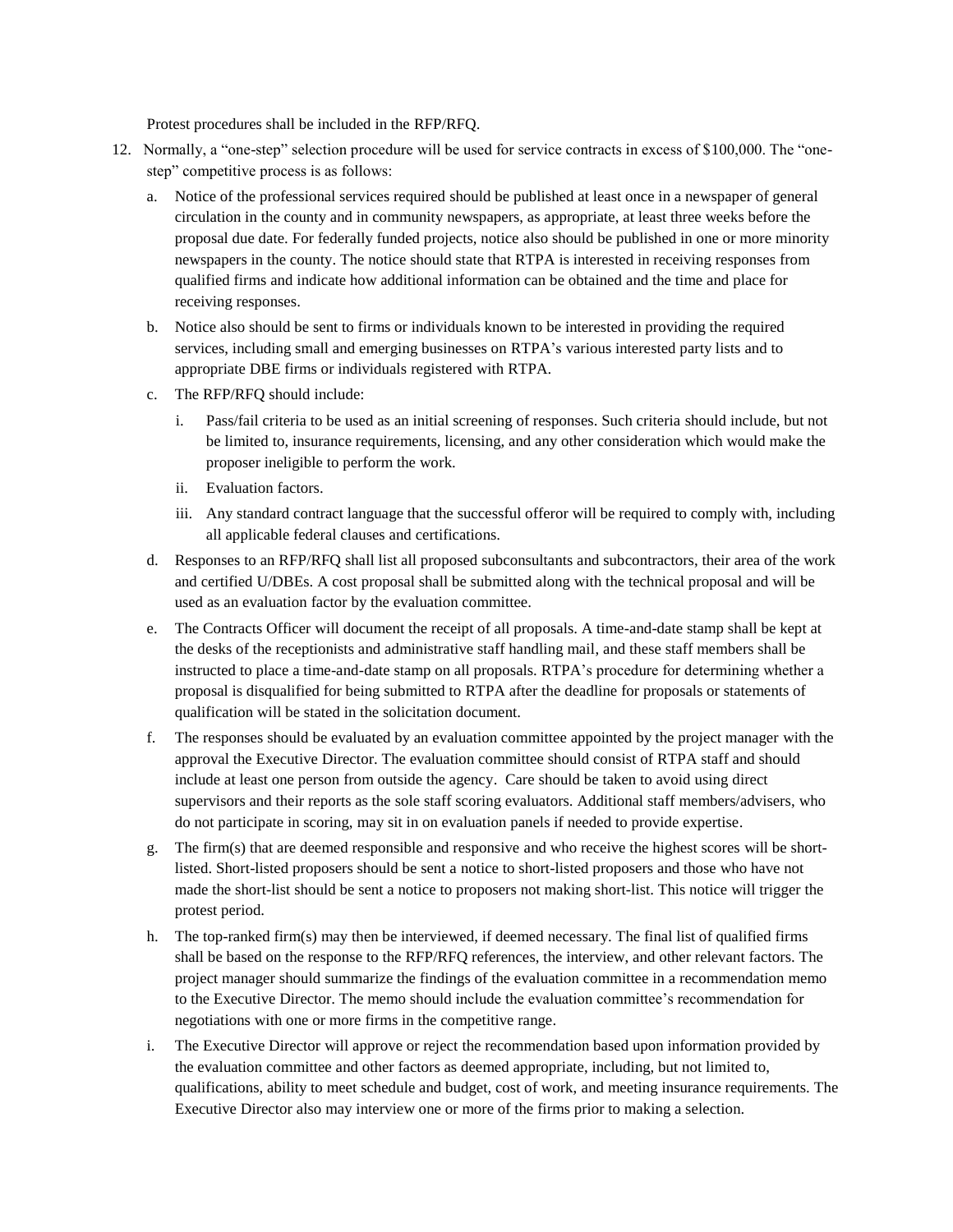- j. Approval by the Executive Director of the recommendation shall be deemed approval to enter into negotiations with one or more firms in the competitive range. After one or more offerors are selected for contract negotiations, they should be sent a notice of intent to award. This notice is not a commitment by RTPA to award a contract; it is just notice that RTPA intends to negotiate. At this stage any necessary certificates of insurance should be requested from offerors with whom RTPA will negotiate. Proposers who are not selected for negotiation should be sent a notice of intent to enter negotiations with another consultant in order to trigger their protest period. A contract should not be finalized until a sufficient number of days have passed from the time the notice of intent to enter negotiations with another proposer is sent to the unsuccessful proposers for the protest period to have expired.
- k. The cost proposals from the firm(s) in the competitive range should be used as a basis for negotiation. Negotiations will be conducted by the Contracts Officer and the Executive Director and can include factors in addition to cost, such as staffing levels, project schedule, etc. If negotiations are conducted with more than one firm in the competitive range, then staff attempt to obtain the most favorable terms by negotiating with all of the firms. Should negotiations fail, the Executive Director may issue a BAFO to the qualified firms. Once negotiations are complete, a contract incorporating the negotiated terms and conditions will be prepared for the approval of the Executive Director or his/her designee. A post-award notice should be sent to all of the unsuccessful firms at this point in time to notify them that a final selection has been made and trigger their protest period.
- 12. For services that have a very explicit SOW containing detailed, straight-forward specifications that will allow consistent responses and offerors can be considered qualified or not qualified based on predetermined criteria, the low-bid IFB process may instead be used. The Contracts Officer can assist the project manager in determining whether the nature of any of the services is appropriate for using this low-bid process.
- 13. Cost must be used as a factor in evaluating all proposals for services pursuant to this section.
- 14. As mentioned above, if desired, a **"two-step"** selection process may be followed, as follows:
	- a. Requests for information/letters of interest/statements of qualifications (RFIs/LOIs/SOQs) may be solicited from the current RTPA on-line vendor database and any other applicable list, for the particular services specialty. This first stage of the procurement also is sometimes referred to as the RFQ stage.
	- b. Notice of the professional services required should be published at least once in a newspaper of general circulation in the county and in one or more minority newspapers in the county at least three weeks before the proposal due date. The notice should state that RTPA is interested in receiving RFIs/LOIs/SOQs from qualified firms, indicate how additional information can be obtained, and indicate the time and place for receiving responses.
	- c. An RFI or RFQ may be sent to firms or individuals previously known to be interested in or capable of providing the required services. Reasonable effort should be made to send requests to minority firms known to be capable of providing the required services.
	- d. "Pass/fail" criteria will be established by staff and clearly stated in the RFIs/RFQ to be used as a screening of responses for responsiveness to the RFP/RFQ. Such criteria may include, but are not limited to, adherence to project budget, insurance requirements, and DBE compliance (if DBE is applicable).
	- e. An evaluation committee will be formed by the project manager with the approval the Executive Director, which should consist of RTPA staff and should include at least one person from outside the agency.
	- f. The evaluation committee will evaluate the technical component of the SOQs, and the Contracts Officer will analyze the cost proposals and provide the analyses to the evaluation committee members. The project manager or Contracts Officer should prepare a recommendation memo to the Executive Director summarizing the evaluation committee's findings and recommending one or more qualified firms to be invited to receive an RFP. The firm(s) in the competitive range that are deemed responsible and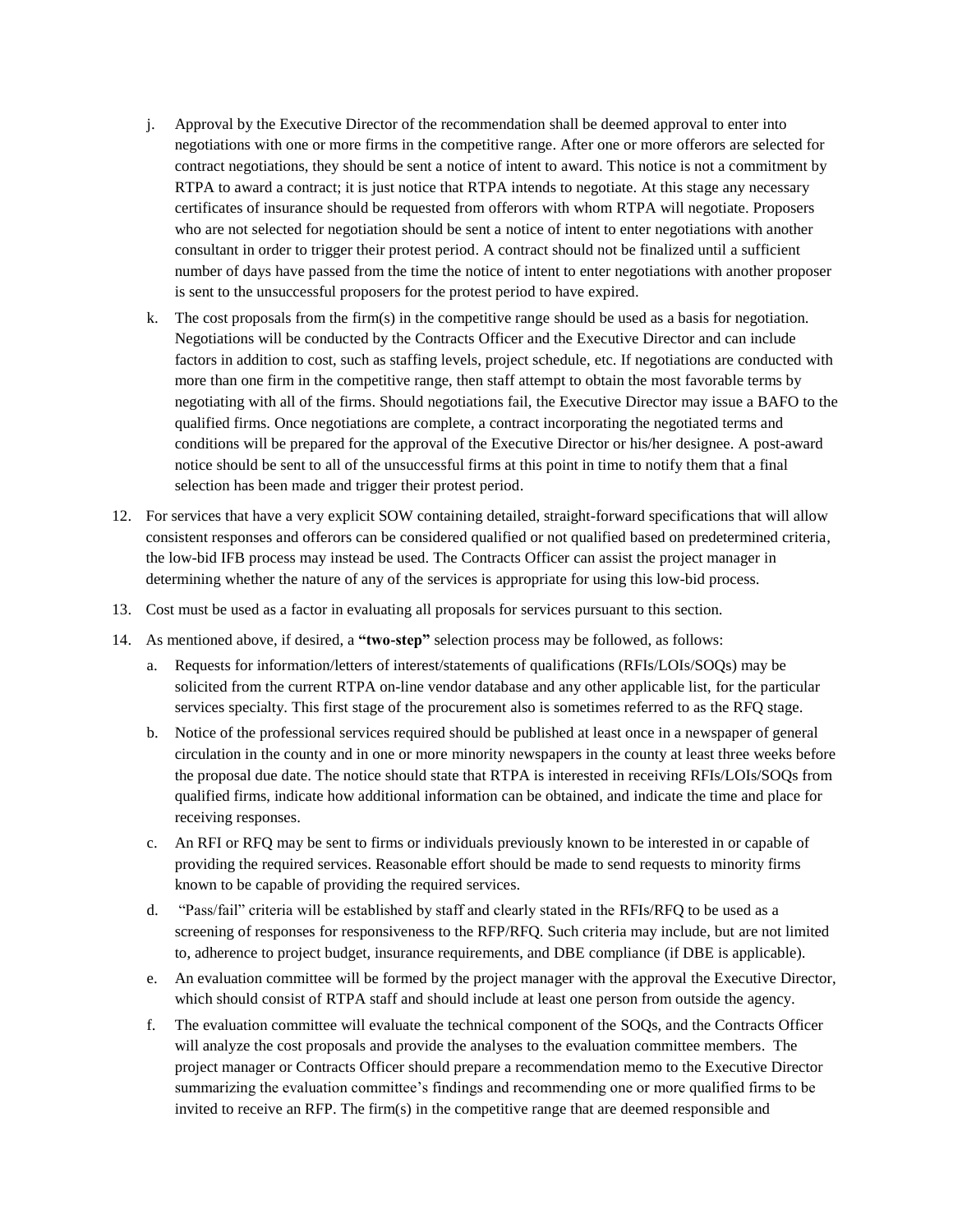responsive will be short-listed. Short-listed proposers should be sent a notice and those who have not made the short-list should be sent a notice of failure to make short-list. Following approval by the Executive Director or designee, the Contracts Officer may then issue the final version of the RFP to the qualified firm(s).

g. From this point, the steps above for a one-step procurement should be followed.

## *Resource(s)*

- RTPA Standard of Conduct Policy
- Recommendation for the Selection of a Contractor Memo Template
- RTPA Evaluator (Consultant/Contractor Evaluation Committee) Guidelines
- Declaration Concerning Conflicts for Evaluators
- Method of Procurement Selection Form
- Responsive Bidder/Proposer Checklist for RFP/RFQ
- Subconsultant List
- Notice of Intent to Award
- Notice of Intent to Enter Negotiations with Another Proposer
- Notice to Short-Listed Proposers
- Notice to Proposers Not Making Short-List
- Request for Cost Proposal
- Post-Award Notice to Unsuccessful Proposers
- Independent Cost Estimate Scope of Work, Summary and Staffing Plan
- Record of Negotiation
- Contract Payment Type Selection Form

## **SECTION 022E – PROCUREMENT OF A&E SERVICES**

The procedures outlined in this section relate to contracts with engineering firms to perform architectural and engineering related work. It is based on the Brooks Act when federal funding is utilized and on the California mini-Brooks law whether or not federal funds are used. Rather than selection based on price, the Act provides for selection based on profession al qualifications and experience, followed by negotiation with the most qualified firm of a price that is fair and reasonable to the government.

Based on the nature of RTPA's federal and state mandates, the need to perform a qualifications based selection in compliance with the Brooks Act is unlikely.

- 1. RTPA will use competitive proposal procedures based on the Brooks Act and California Mini-Brooks Act when contracting for A&E services as defined in 40 U.S.C. §541 and California Government Code 4525, as documented in a Method of Procurement Selection Form. Board consent in a public meeting may also be required if the procurement is of the type and amount the Board has directed that staff bring it for preprocurement and/or pre-contracting approval. Although price is not an evaluation criteria, and ICE must be prepared before the RFP/RFQ is issued for A&E Services. Types of services considered A&E services include environmental, program management, construction management, feasibility studies, preliminary engineering, design, surveying, mapping, and services which require performance by a registered or licensed architect or engineer. The Brooks Act requires that:
	- a. An offeror's qualifications be evaluated;
	- b. Price be excluded as an evaluation factor;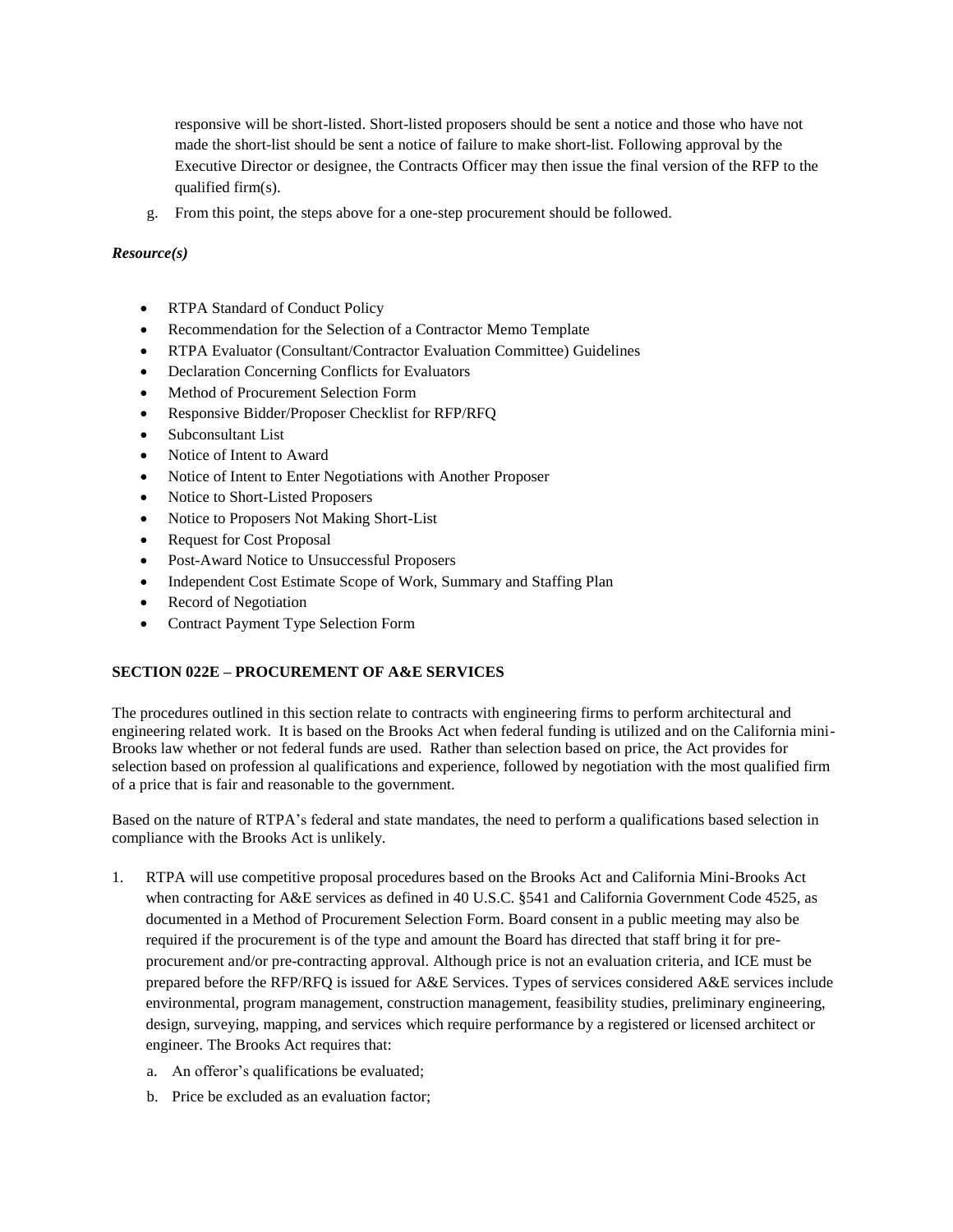- c. Negotiations be conducted with only the most qualified offer or; and
- d. Failing agreement on price, negotiations with the next most qualified offer or should be conducted until a contract award can be made to the most qualified offer or whose price is fair and reasonable to the grantee.
- 2. Separately bound or sealed cost proposals should be submitted as part of the process and should not be opened until after the evaluation committee has ranked the proposers. Cost proposals should be excluded as an evaluation factor and will only be used by the Executive Director or his/her designee when negotiating within the prescribed budget, except as may be otherwise provided in this manual.
- 3. The separately submitted cost proposal should be used as a basis for negotiation. Negotiations will be conducted by the Executive Director or his/her designee and can include factors other than cost, such as staffing levels, project schedule, etc. The party who prepared the original IC or Cost Analysis may participate in preparation of the negotiation plan, but should not lead the negotiations. Should negotiations fail, the Executive Director, or his/her designee, will enter into negotiations with the next ranked firm. Once negotiations are complete, a contract incorporating the negotiated terms and conditions will be prepared for the approval of the Executive Director or his/her designee. Only the cost proposal of the firm(s) in negotiations should be opened. At the end of the process, all unopened cost proposals should be disposed of unopened or returned to the offeror.
- 4. All provisions of Section 024F (Procurement of Services Other Than A&E by Competitive Proposal with a value greater than \$100,000) of this manual applicable to RFP/RFQs, which are not in conflict with this Section will be used for A&E procurements.
- 5. Audits and Indirect Costs. The following requirements apply to a third-party contract for A&E services:
	- a. Performance of Audits. The third-party contract or subcontract must be performed and audited in compliance with Federal Acquisition Regulation (FAR) Part 31 cost principles.
	- b. Indirect Cost Rates. RTPA, the contractor, its subcontractors must accept FAR indirect cost rates for oneyear applicable accounting periods established by a cognizant federal or state government agency, if those rates are not currently under dispute.
	- c. Application of Rates. After a firm's indirect cost rates are established and accepted, those rates will apply for purposes of contract estimation, negotiation, administration, reporting, and payments, not limited by administrative or de facto ceilings.
	- d. Pre-notification Confidentiality of Data. Before requesting or using cost or rate data, RTPA should notify the affected firm(s) that their data will be kept confidential and may not be accessible by or provided by the group of agencies that share cost data, except by written permission of the audited firm. If prohibited by law, that cost and rate data may not be disclosed under any circumstances. California's Public Records Act may make it difficult to maintain confidential cost or rate data. As a result, before requesting or using cost or rate data, RTPA should notify the affected firm that its cost or rate data may be subject to disclosure and should try to obtain permission to provide that data from the firm if RTPA receives a public records request for these records under applicable California law.
- 6. All procurements must have a documented RON that establishes that the project manager made the effort to obtain the best price for RTPA for the goods or services with quality, level of effort, and other relevant factors taken into consideration. A template exists for documenting the RON for task orders. The Contracts Officer is responsible for documenting the RON in other records when a template is not used.
- 7. Protest procedures should be included in the RFP or RFQ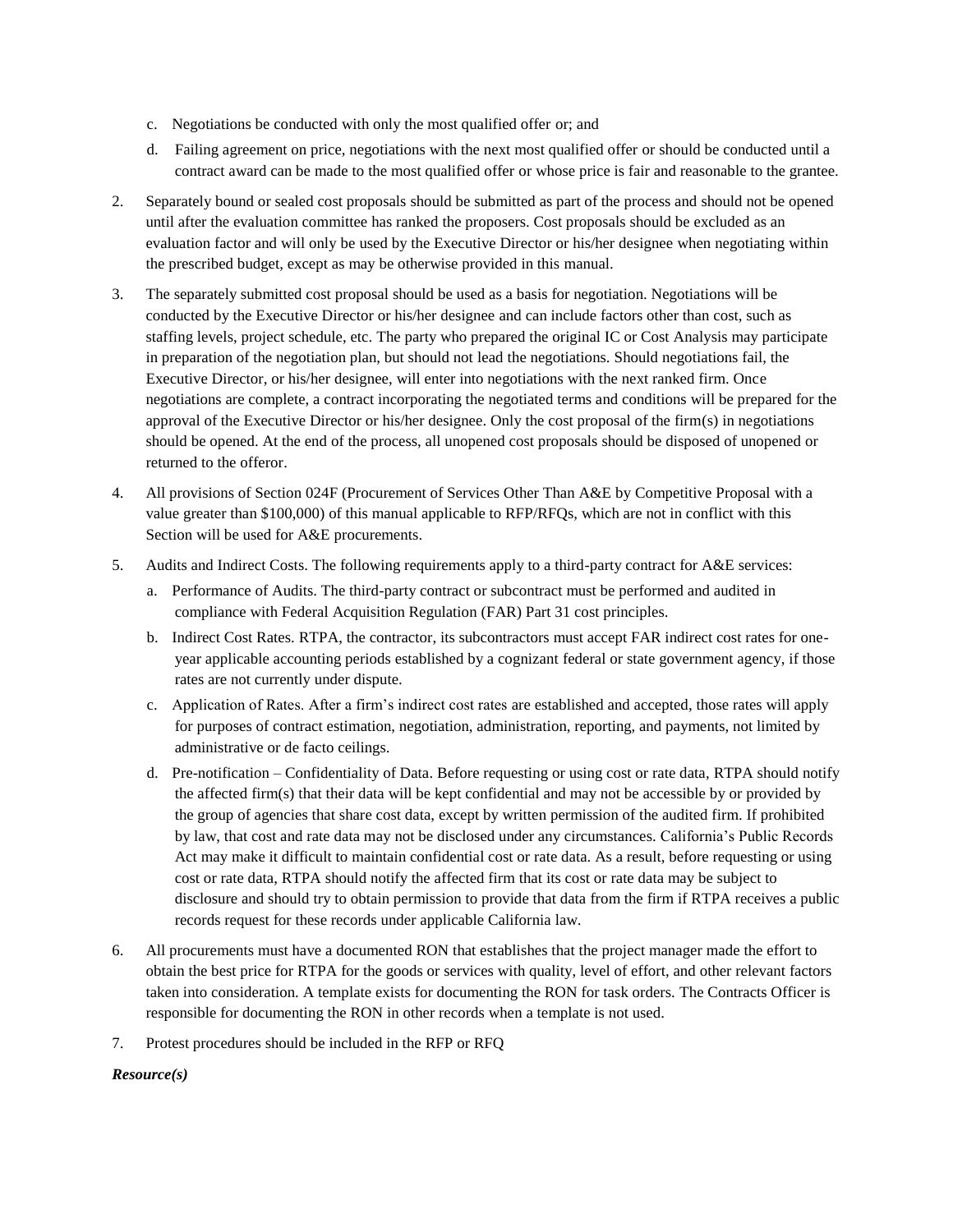- Recommendation for the Selection of a Contractor Memo Template
- RTPA Evaluator (Consultant/Contractor Evaluation Committee) Guidelines
- ▶ Declaration Concerning Conflicts for Evaluators
- Method of Procurement Selection Form
- Responsive Bidder/Proposer Checklist for RFP/RFQ
- Subconsultant List
- Notice of Intent to Award
- Notice of Intent to Enter Negotiations with Another Proposer
- Notice to Short-Listed Proposers
- Notice to Proposers Not Making Short-List
- ▶ Request for Cost Proposal
- Post-Award Notice to Unsuccessful Proposers
- Independent Cost Estimate Scope of Work, Summary and Staffing Plan
- $\blacktriangleright$  Record of Negotiation
- ▶ Contract Payment Type Selection Form

## **SECTION 022F – AUDIT REQUIREMENTS**

Caltrans direction prior to 2013 required the performance of preaward audits of contracts over \$1,000,000 involving state and federal funds.

The purpose of the preaward was to assess the adequacy of the consultant's accounting system to segregate allowable, unallowable and allocable costs, to assess the consultant's finanical position; and to evaluate the reasonableness of the proposed costs.

The 2013 version of the Local Programs Manual dispenses with the preaward audit concept, but still requires RTPA to determine the eligibility of costs paid to consultants. RTPA accomplishes this requirement to determine the eligibility of costs by performing costs and/or price analysis as part of the procurement process.

**For A & E contracts only**, where cost is not a consideration in the selection of the consultant, Caltrans Audits now requires RTPA to submit the following prior to executing negotiated contracts:

#### **Small Purchases, less than \$150K -**

No documentation required.

#### **Procurements between \$250K and \$1M -**

The following certifications by the consultant:

- That establishes the firm's indirect cost rate and asserts that it is in compliance with the cost principles of FAR Title 48, CFR, Part 31 and contains no unallowable costs.
- That the firm's financial management system meets the standards of financial reporting, accounting records, internal and budget controls in compliance with FAR, Title 49 CFR, Part 18.20.
- The dollar amount of all A&E contracts awarded by Caltrans or California local agencies within the last three years and the number of states with which the firm conducts business.
- That the direct costs identified in the cost proposal are reasonable, allowable and allocable in accordance with the cost principles of FAR 48, CFR, Part 31.
- Proposed contract amount for sub-consultants.
- Proposed Contract amount for the prime.
- A list of all sub-consultants and proposed subcontract dollar amounts.

#### **Procurements between \$1M and \$3.5M –**

- The proposed contract.
- Cost proposals for the prime and all sub-consultant contracts of \$150,000 or more.
- Consultant generated Indirect Cost Rate schedule prepared in accordance with applicable CFRs.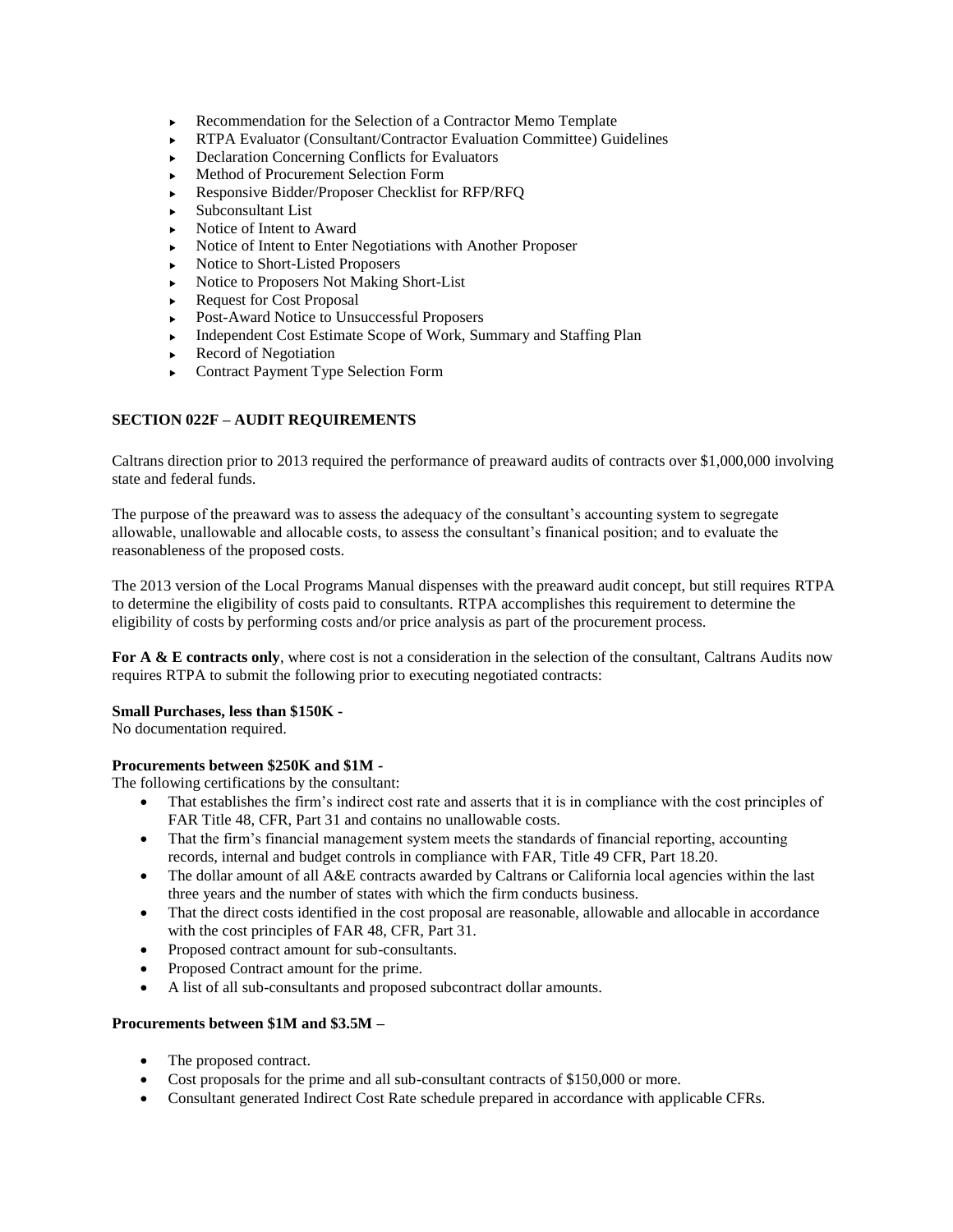- A completed Internal Control Questionnaire
- The following certifications by the consultant:
	- o That establishes the firm's indirect cost rate and asserts that it is in compliance with the cost principles of FAR Title 48, CFR, Part 31 and contains no unallowable costs.
	- o That the firm's financial management system meets the standards of financial reporting, accounting records, internal and budget controls in compliance with FAR, Title 49 CFR, Part 18.20.
	- o The dollar amount of all A&E contracts awarded by Caltrans or California local agencies within the last three years and the number of States the firm does business with.
	- o That the direct costs identified in the cost proposal are reasonable,, allowable and allocable in accordance with the cost principles of FAR 48, CFR, Part 31.
	- o Proposed contract amount for subconsultants.
	- o Proposed Contract amount for the prime.
	- o A list of all subconsultants and proposed subcontract dollar amounts.
- One of the following:
	- o A copy of the prior fiscal year and most recently completed fiscal year Cognizant approved indirect cost rate approved by the state DOT or
	- o A copy of the prior fiscal year and most recently completed Indirect Cost Rate Schedule and audit report by an independent CPA.
	- o A copy of the prior and most recently completed fiscal year Indirect Cost Rate evaluation or audit report on a prior Caltrans or local agency contract, and any other governmental agencies report, review or attestation.

## **Procurements over \$3.5M –**

- The proposed contract
- Cost proposals for the prime and all sub-consultant contracts of \$150,000 or more.
- Consultant generated Indirect Cost Rate schedule prepared in accordance with applicable CFRs.
- A completed Internal Control Questionnaire
- The following certifications by the consultant:
	- o That establishes the firm's indirect cost rate and asserts that it is in compliance with the cost principles of FAR Title 48, CFR, Part 31 and contains no unallowable costs.
	- o That the firm's financial management system meets the standards of financial reporting, accounting records, internal and budget controls in compliance with FAR, Title 49 CFR, Part 18.20.
	- o The dollar amount of all A&E contracts awarded by Caltrans or California local agencies within the last three years and the number of States the firm does business with.
	- o That the direct costs identified in the cost proposal are reasonable,, allowable and allocable in accordance with the cost principles of FAR 48, CFR, Part 31.
	- o Proposed contract amount for subconsultants
	- o Proposed Contract amount for the prime
	- o A list of all subconsultants and proposed subcontract dollar amounts.
- One of the following:
	- o A copy of the prior fiscal year and most recently completed fiscal year Cognizant approved indirect cost rate approved by the state DOT or
	- o A copy of the prior fiscal year and most recently completed Indirect Cost Rate Schedule and audit report by an independent CPA.
	- o A copy of the prior and most recently completed fiscal year Indirect Cost Rate evaluation or audit report on a prior Caltrans or local agency contract, and any other governmental agencies report, review or attestation.
- Indirect Cost Rates Audited by a CPA
	- o A copy of the consultant's approved State DOT Cognizant Indirect Cost Rate Schedule and Report and the Cognizant Approved State DOT Cognizant Concurrent letter (if issued) OR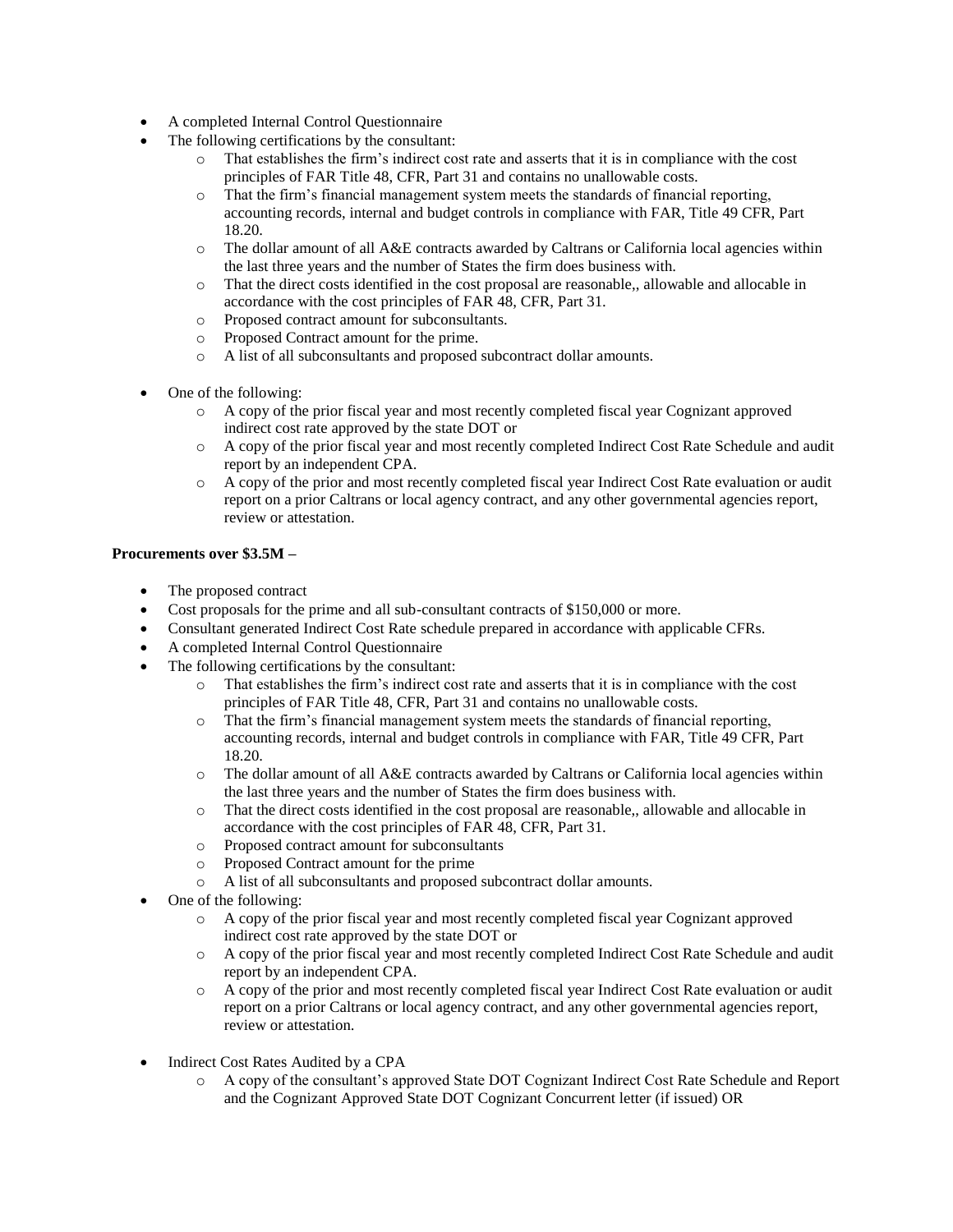- o A CPA Audited Indirect Cost Rate Audit Report AND
- o A copy of the CPA audited financial statements.

In the case of procurements for A&E consultants of \$1M or more, RTPA can begin, but not conclude, cost negotiations with the best qualified firm until a conformance letter is received from Caltrans Audits.

Based on the information gathered through the above steps, Caltrans Audits will perform risk analyses to determine which contracts/firms Caltrans will audit.

#### *Resource(s)*

- Caltrans Local Assistance Manual, Section 10
- Caltrans Local Assistance Manual, Exhibit 10-A
- Caltrans Local Assistance Manual, Exhibit 10

## **SECTION 022G – PROCUREMENT BY NONCOMPETITIVE PROPOSALS (SOLE SOURCE) WITH CALTRANS OR FEDERAL FUNDS**

When RTPA requires supplies or services available from only one responsible source and no other supplies or services will satisfy its requirements, RTPA may make a sole source award following documentation of an adequate justification. When RTPA requires an existing contractor to make a change to its contract that is beyond the scope of that contract, it may be a sole source award that must be justified. RTPA staff should work with the Contracts Officer to determine if a particular contract amendment could be considered a sole source. A sole source cannot be justified when the need for the sole source is due to either a failure to plan or a lack of advance planning or due to concerns about the amount of assistance available to support the procurement (for example, expiration of federal assistance available for award). Board consent in a public meeting may also be required if the procurement is of the type and amount the Board has directed that staff bring it for pre-procurement and/or pre-contracting approval. Procurement via the limited scope procurement method described in Section 022J also should be explored prior to utilizing the sole source method. The following requirements apply to a sole source procurement that falls within the parameters of this section:

- 1. A cost analysis (i.e., verifying the proposed cost data, the projections of the data, and the evaluation of the specific elements of costs and profit (ICE)), is required.
- 2. The Contracts Officer should not commence a sole source unless the Method of Procurement Selection Form indicates a sole source is appropriate and the procurement requisition includes a sole source approval form that:
	- a. justifies the use of such actions in writing based on one or more of the justifications permitted by the federal funding agency(ies);
	- b. certifies the accuracy and completeness of the justification; and
	- c. approval by the Executive Director is received.
- 3. The project manager is responsible for providing and certifying as accurate and complete necessary data to support his/her recommendation for a noncompetitive procurement.
- 4. The sole source justification form must accompany each procurement requisition requesting a sole source procurement.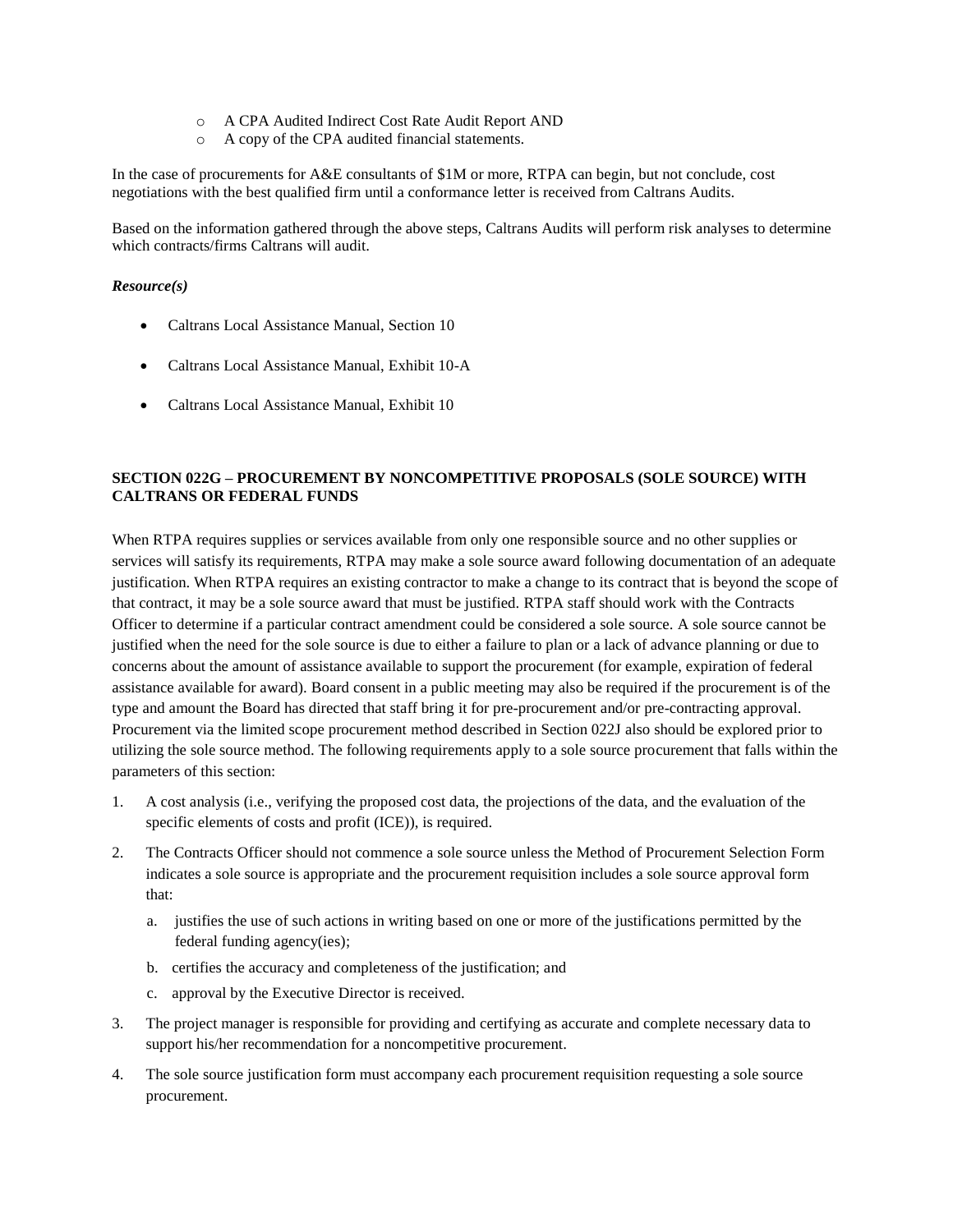- 5. When the acquisition will be paid for in whole or in part by federal funds, one of the following conditions must be met:
	- a. Staff solicited competitive bids and was unable to obtain a responsive bidder.
	- b. The grantor agency providing the federal funds has approved sole source procurement.
	- c. The service is only available from a single source because the contractor will be required to use confidential information, intellectual property, or trade secrets owned by the contractor.
	- d. The federal grantor agency made the award of funds being used based on RTPA's use of a particular team of contractors, and the contractor to be sole sourced is one of the team members identified in the funding application.
	- e. The work is necessary to continue development or production of highly specialized equipment or components thereof, and it is likely that award to another contractor would result in substantial duplication of costs that are not expected to be recovered through competition or when it is likely that award to another contractor would result in unacceptable delays in fulfilling RTPA's needs.
	- f. The sole source is authorized by statute, or only one contractor can comply with specific statutory requirements.
	- g. A national emergency exists and a particular facility or contractor is needed to achieve mobilization.
	- h. The disclosure of RTPA's needs in a public procurement process would compromise national security.
	- i. A particular expert or neutral person's services are needed for a current protest, dispute, claim, or litigation.
	- j. A competitive procurement is precluded by the terms of an international agreement or treaty or the written directions of a foreign government providing reimbursement for the cost of the supplies or services.
	- k. To establish or maintain an educational or other nonprofit institution or a federally funded research and development center that has or will have an essential engineering, research, or development capability.
- 6. All procurements over \$3,001 must have a documented RON that establishes that the project manager made the effort to obtain the best price for RTPA for the goods or services with quality, level of effort, and other relevant factors taken into consideration. The Contracts Officer is responsible for documenting the RON when it takes the lead on the negotiations, and the project manager is responsible for the RON if he/she takes the lead on negotiating with the contractor.
- 7. Sole source procurements require approval by the Executive Director.

- ► Sole Source Approval Form
- **Procurement Requisition Form**
- Method of Procurement Selection Form
- $\blacktriangleright$  Record of Negotiation

## **SECTION 022H– PROCUREMENT BY NONCOMPETITIVE PROPOSALS (SOLE SOURCE) WITHOUT FEDERAL FUNDS**

1. Regardless of funding, sole source procurements are accomplished through solicitation or acceptance of a proposal from only one source. A contract amendment or change order that is not within the scope of the original contract also is considered a sole source procurement that must comply with this section. A sole source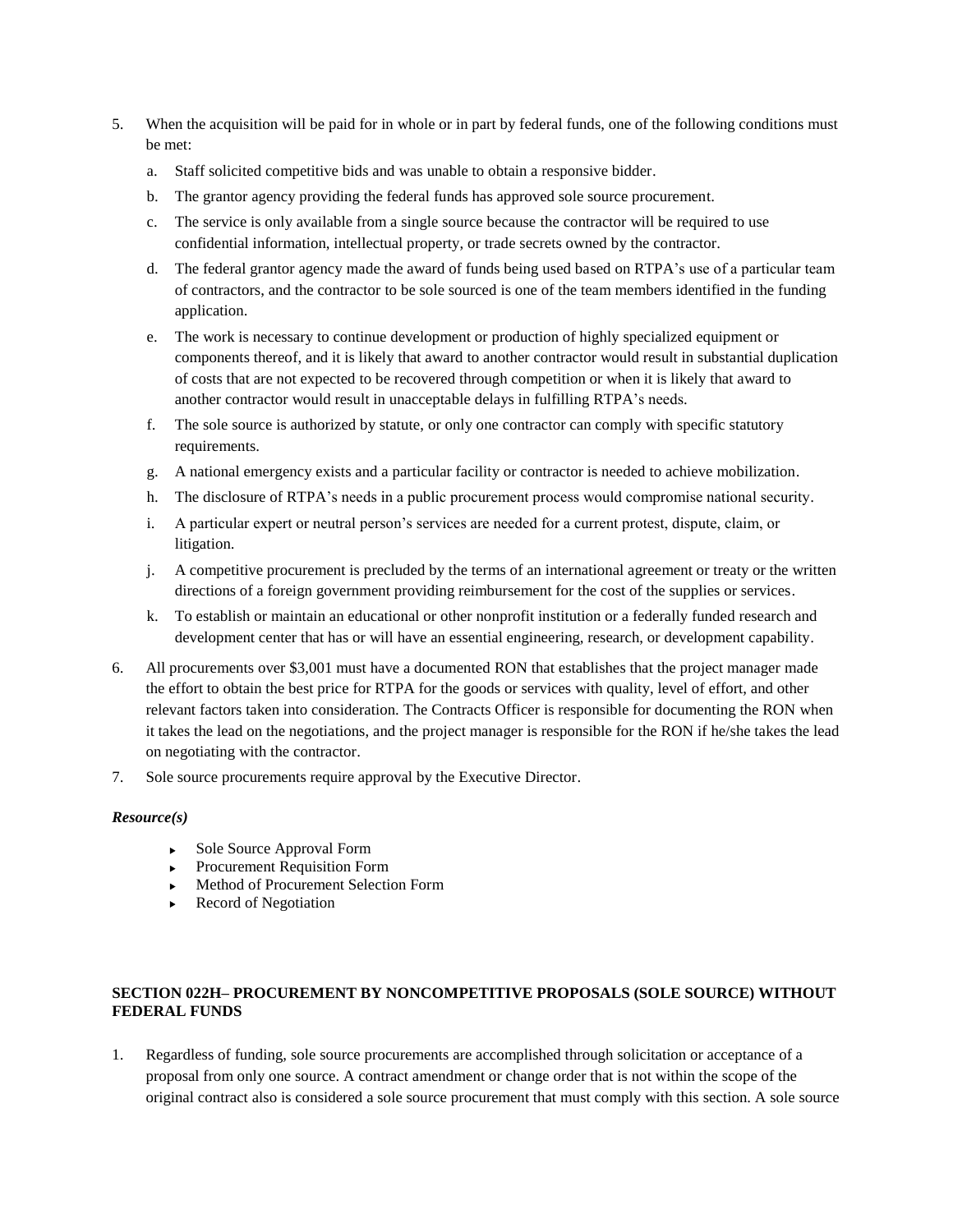cannot be justified when the need for the sole source is due to either a failure to plan or a lack of advance planning, or due to concerns about the amount ofassistance available to support the procurement (for example, expiration of funding assistance available for award). Board consent in a public meeting may also be required if the procurement is of the type and amount the Board has directed that staff bring it for pre-procurement and/or pre-contracting approval. RTPA staff should work with the Contracts Officer to determine if a particular contract amendment could be considered a sole source. Procurement via the limited scope procurement method described in Section 022J also should be explored prior to utilizing the sole source method.

- 2. When there are no federal funds involved, one of the following additional factors may be utilized to justify a sole source acquisition in addition to the factors in Section 022H:
	- a. Only one (1) contractor/consultant/vendor who can provide unique/highly specialized item/ service.
	- b. Economy or efficiency supports award to existing contractor/consultant as a logical follow-on to work already in progress under a competitively awarded contract.
	- c. Cost to prepare for a competitive procurement exceeds the cost of the work or item.
	- d. The item is an integral repair part or accessory compatible with existing equipment.
	- e. The item or service is essential in maintaining research or operational continuity.
	- f. The item/service is one with which staff members who will use the item/service have specialized training and/or expertise and retraining would incur substantial cost in time and/or money.
- 3. A cost analysis (i.e., verifying the proposed cost data, the projections of the data, and the evaluation of the specific elements of costs and profit (ICE)) is required.
- 4. The Contracts Officer should not commence noncompetitive negotiations unless a Method of Procurement Selection Form indicates a sole source is needed and the procurement requisition includes a sole source approval form that:
	- a. justifies the use of such actions in writing;
	- b. certifies the accuracy and completeness of the justification; and
	- c. approval by the Executive Director .
- 5. The project manager is responsible for providing and certifying as accurate and complete necessary data to support their recommendation for noncompetitive procurements.
- 6. All procurements must have a documented RON that establishes that staff made the effort to obtain the best price for RTPA for the goods or services with quality, level of effort, and other relevant factors taken into consideration. A template exists for documenting the RON for task orders. The Contracts Officer is responsible for documenting the RON when it takes the lead on the negotiations, and the project manager is responsible for the RON if he/she takes the lead on negotiating with the contractor.
- 7. The sole source approval form must accompany each procurement requisition requesting a sole source procurement

#### *Resource(s)*

- ▶ Sole Source Approval Form
- **Procurement Requisition Form**
- Method of Procurement Selection Form
- Record of Negotiation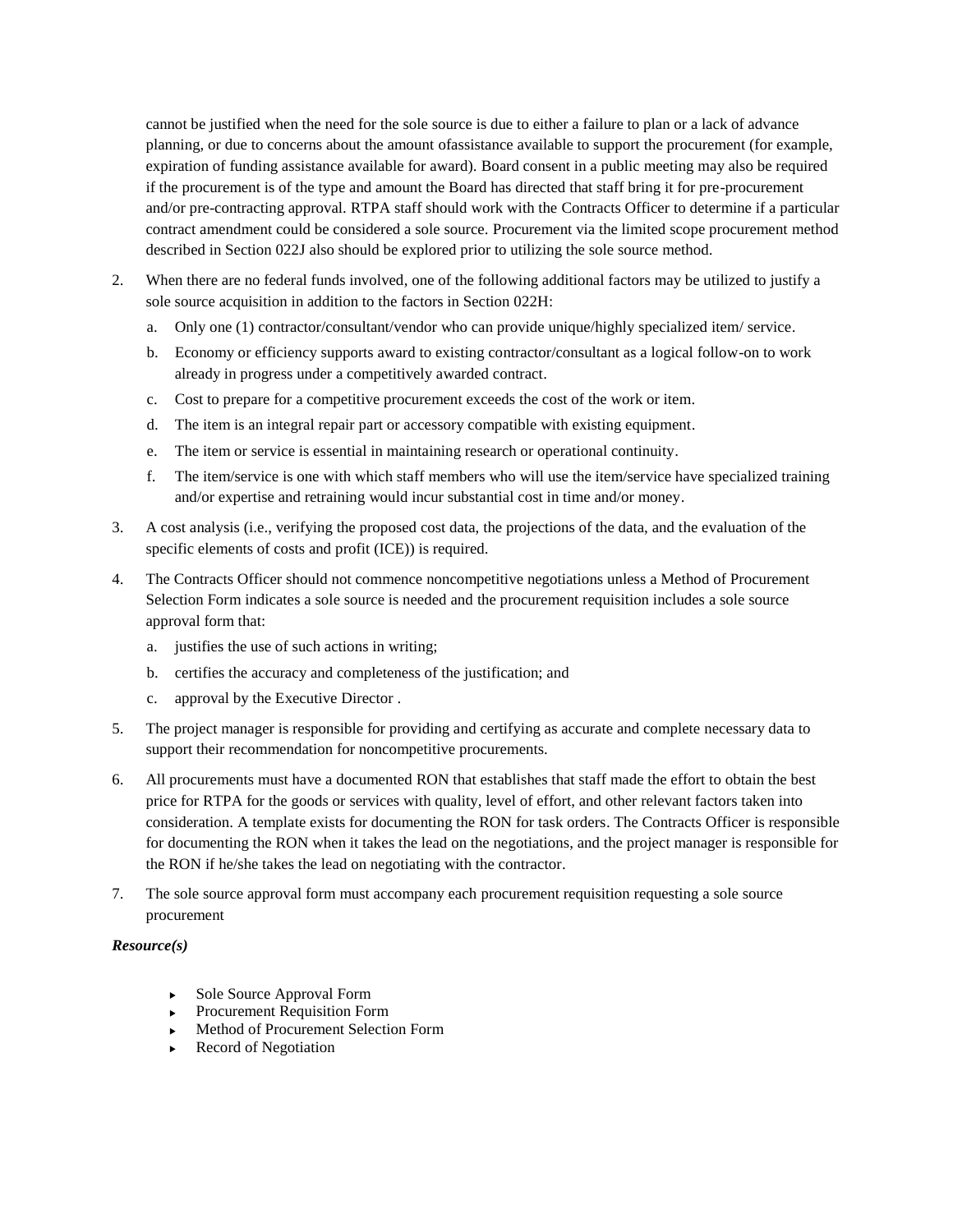## **SECTION 022I – PROCUREMENT BY LIMITED COMPETITION**

1. Generally, RTPA must provide for full and open competition in solicitations. The Common Grant Rule for governmental recipients of federal funding, however, permits RTPA to limit the number of sources from which it solicits bids or proposals when RTPA has such an unusual and urgent need for the property or services that it would be seriously injured unless it were permitted to limit the solicitation. A limited competition procurement cannot be justified when the need for foregoing the full and open competition requirement is due to either a failure to plan or a lack of advance planning or due to concerns about the amount assistance available to support the procurement (for example, expiration of federal assistance available for award). Only under certain circumstances can RTPA conduct a procurement using limited competition requirements. A small purchase procurement procedure in which only three quotes are sought on a shorter time frame could be used even for a procurement exceeding the normal applicable thresholds if a justification for limited competition exists. Prior consultation with the Contracts Officer is required in order to utilize a limited competition procurement method.

The justifications in Sections 024I and 024J may be sufficient. Additionally, one of the justifications below may be sufficient.

- a. Documentation is provided establishing that full and open competition in connection with a particular acquisition is not in the public interest.
- b. Documentation is provided establishing that an unusual and urgent need for the services exists and RTPA would be seriously injured unless it is permitted to limit the competition.
- c. Documentation is provided establishing that public exigency or emergency will not permit a delay resulting from a full formal competitive procurement for the supplies or services.
- d. Acquisition of an expert or neutral person's services is needed for a current or potential protest, dispute, claim, or litigation.
- 2. The Contracts Officer should not commence a limited competition procurement unless the procurement requisition justifies the use of limited competition, certifies the accuracy and completeness of the justification, and is approved by a department director or higher level of authority. The project manager is responsible for providing and certifying as accurate and complete necessary data to support the recommendation for limited competition procurements.
- 3. The limited competition request form must accompany each procurement requisition requesting this kind of procurement.
- 4. All procurements over must have a documented RON that establishes that the project manager made the effort to obtain the best price for RTPA for the goods or services with quality, level of effort, and other relevant factors taken into consideration. A template exists for documenting the RON for task orders. The Contracts Officer member is responsible for documenting the RON when it takes the lead on the negotiations, and the project manager is responsible for the RON if he/she takes the lead on negotiating with the contractor.
- 5. Limited competition procurements require approval by the Executive Director

## *Resource(s)*

- **Procurement Requisition Form**
- Limited Competition Approval Form
- Record of Negotiation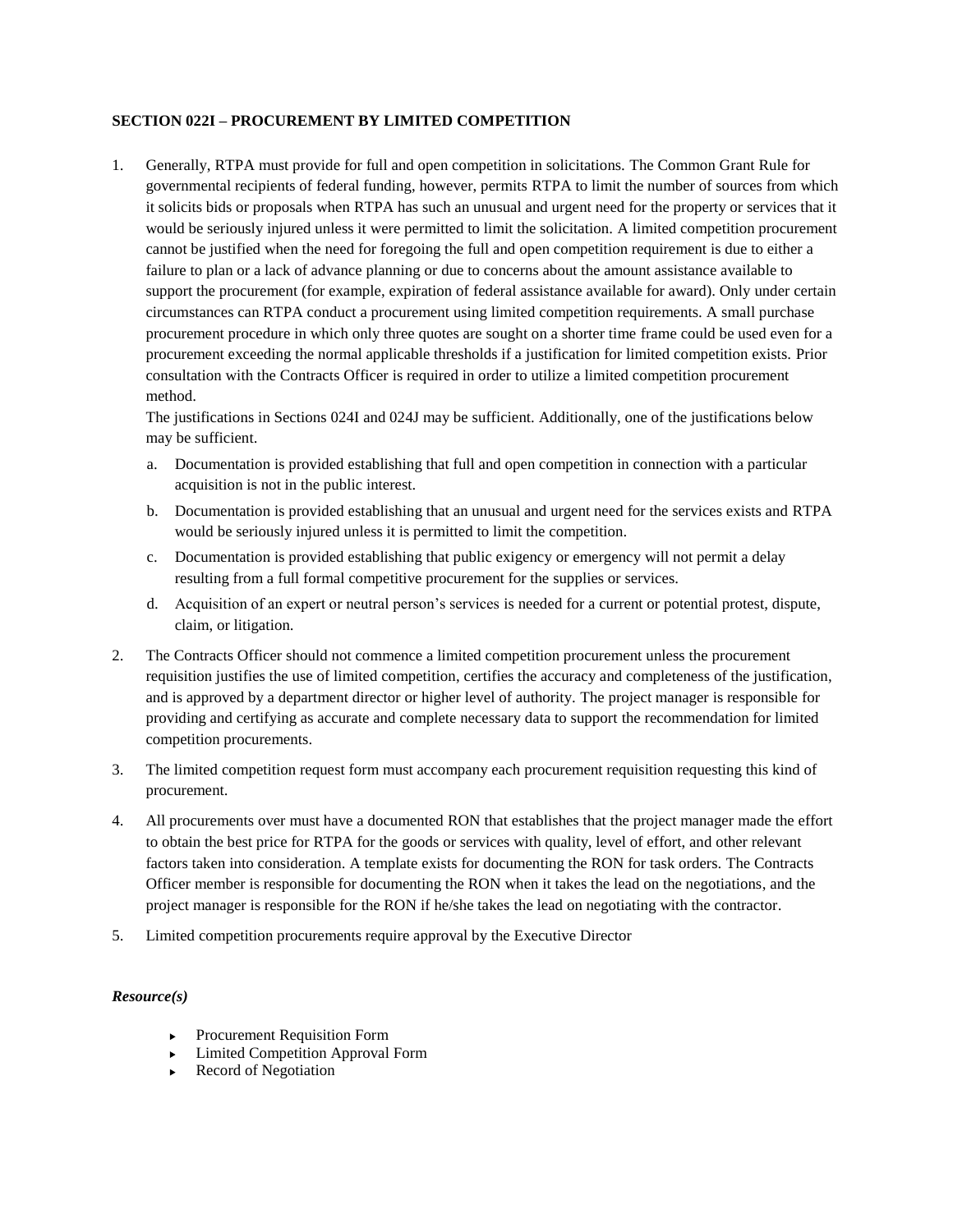#### **SECTION 022J – OPTIONS**

- 1. In compliance with FTA Circular 4220.1F options must be evaluated as part of the price evaluation of offers before award is made on FTA-funded procurements if an option will be included in the solicitation and contract. An option is a unilateral right in a contract by which, for a specified time, RTPA may elect to purchase additional equipment, supplies, or services called for by the contract or may elect to extend the term of the contract. If RTPA chooses to use options, the requirements below apply:
	- a. Evaluation of Options: The option quantities or periods contained in the contractor's bid or offer must be evaluated in order to determine contract award. When options have not been evaluated as part of the award, the exercise of such options will be considered a sole source procurement.
	- b. Exercise of Options
		- i. The project manager and the Contracts Officer must ensure that the exercise of an option is in accordance with the terms and conditions of the option stated in the initial contract awarded.
		- ii. An option may not be exercised unless the project manager has determined that the option price is better than prices available in the market or that the option is the more advantageous offer at the time the option is exercised.
- 2. The terms for the options and for the exercising of them should be defined in each contract. For service contracts the basic plus option periods should not exceed five years unless a documented justification is approved by the Contracts Officer.
- 3. The bid price form used in an IFB and the cost proposal form used in an RFP should state that the option prices will be included in the total price for evaluation purposes.

## *Resource(s)*

**►** Sample Cost Proposal

## **SECTION 022K – CONTRACTS WITH OTHER GOVERNMENT AGENCIES**

RTPA may contract with any department or agency of the United States or the State of California and local governmental authorities within or outside of the region, including those in Mexico, any city, county, public district, public corporation, or joint powers authority formed pursuant to the provisions of the Joint Exercise of Powers Act, Chapter 5 (commencing with Section 6500) of Division 7 of Title 1 of the Government Code upon those terms and conditions as RTPA finds are in its best interests without conducting a competitive procurement. Such contracts are known as "intergovernmental agreements" and do not require a competitive procurement process.

#### *Resource(s)*

None

## **SECTION 022L – USE OF ON-CALL MULTIPLE-AWARD PROCUREMENTS**

When RTPA has a need to procure services within a particular genre, such as  $A&E$ , transit planning, environmental, or legal services, but the specific project assistance that will be needed from consultants is not known in a sufficient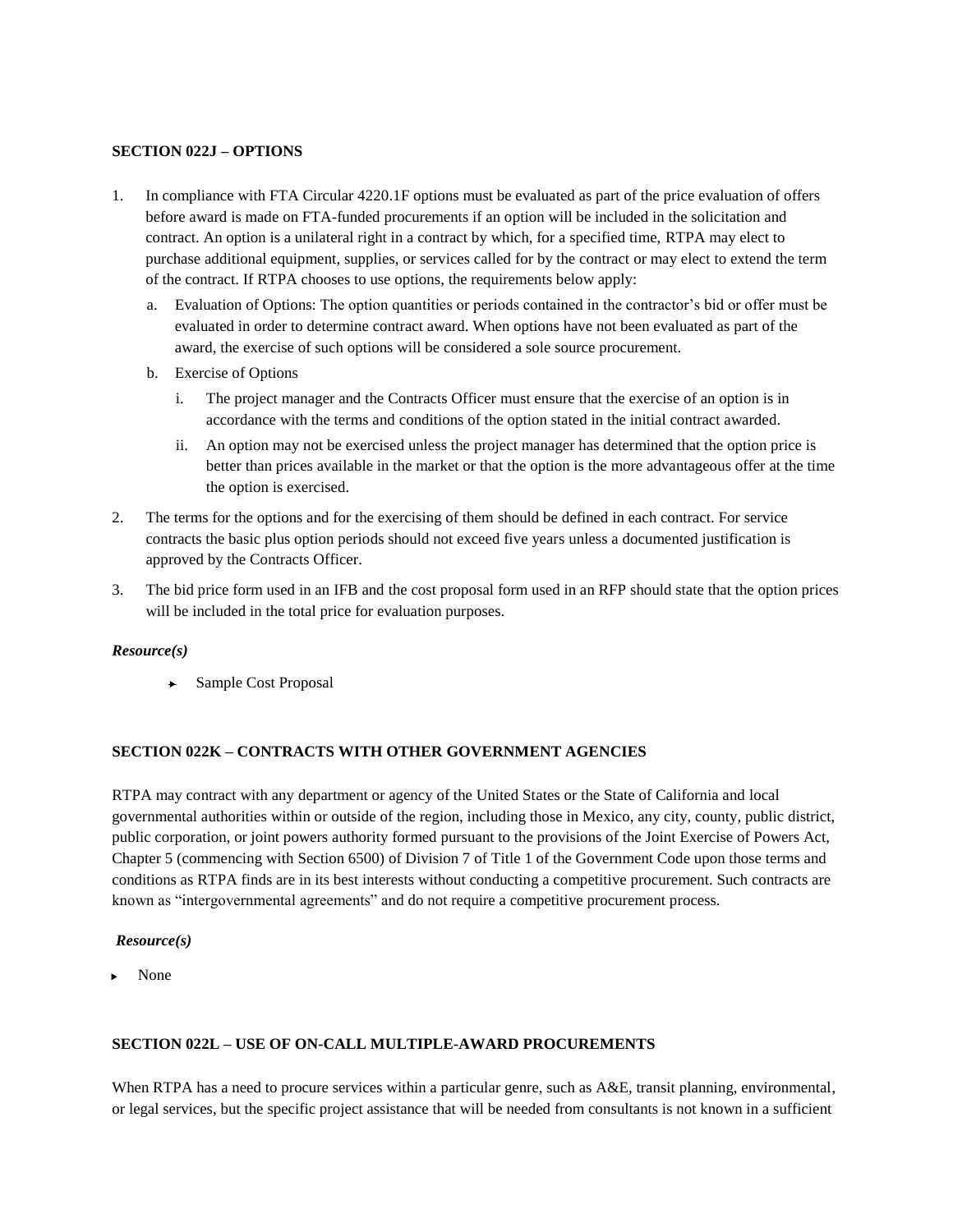amount of detail, an RFQ can be used to select a short-list of prequalified firms for a specific period of time. The procedure used is similar to that of a two-step RFQ procurement, for which more details are provided in Section 24F of this manual. In addition to those procedures, the following additional items should be considered:

- 1. A determination of whether any applicable DBE goal should be set at the [master] contract stage or at a later point in time when task orders are issued will need to be made prior to issuance of the RFQ. The Small Business Manager and Office of General Counsel should be consulted for advice on DBE goals and the timing of DBE documentation deadlines that will be applicable to proposers.
- 2. Within the RFQ, RTPA will need to identify the criteria that will be used to select from among the firms on the on-call list and an on-call consultant selection form including those criteria will need to be prepared prior to issuance of each task order.

#### *Resource(s)*

On-Call Consultant Selection Form Sample

## **SECTION 023 – COST AND PRICE ANALYSIS**

- 1. RTPA staff should perform a cost or price analysis in connection **with every procurement action** that will result in expenditure of funds, **including contract modifications and amendments that call for additional funds, sole sources, change orders, exercise of options, use of a purchasing schedule or the piggybacking method and must be completed prior to the procurement.** The method and degree of analysis is dependent on the facts surrounding the particular procurement situation, but as a starting point, the procurement requisition originator must create an ICE before receiving bids, cost estimates or proposals.
- 2. Task Order Contracts. If the ICE prepared prior to the solicitation was sufficiently detailed by task to allow a determination of the reasonableness of the price for a particular task, an additional ICE may not be required. If, however, the level of detail in the original ICE is insufficient or there is a reason to believe the amounts used in the original ICE are no longer reasonable or accurate, an ICE should be completed by the Project Manager considering the level of effort needed as well as other factors such as direct materials needed before a cost estimate or proposal is requested from the contractor in order to ensure the ICE is independently prepared and the Project Manager has not relied on the contractor to determine the starting point for negotiations.
- 3. Cost Analysis. A cost analysis must be performed when the bidder is required to submit the elements (i.e., Labor Hours, Overhead, Materials, etc.) of the estimated cost, e.g., under professional consulting and A&E services contracts. **A cost analysis will also be necessary when adequate price competition is lacking and for sole source procurements, limited competition procurements, and contract modifications or change orders**, unless price reasonableness can be established on the basis of a catalog or market price of a commercial product sold in substantial quantities to the general public or on the basis of prices set by law or regulation.
- 4. Price Analysis. A price analysis may be used in all other instances to determine the reasonableness of the proposed contract price.
- 5. Profit/Fee. RTPA will negotiate profit/fee as a separate element of the price for each contract in which there is no price competition and in all cases where cost analysis should be performed, including amendments, task orders, job orders and change orders. To establish a fair and reasonable profit, consideration will be given to the complexity of the work to be performed, the risk borne by the contractor, the contractor's investment, the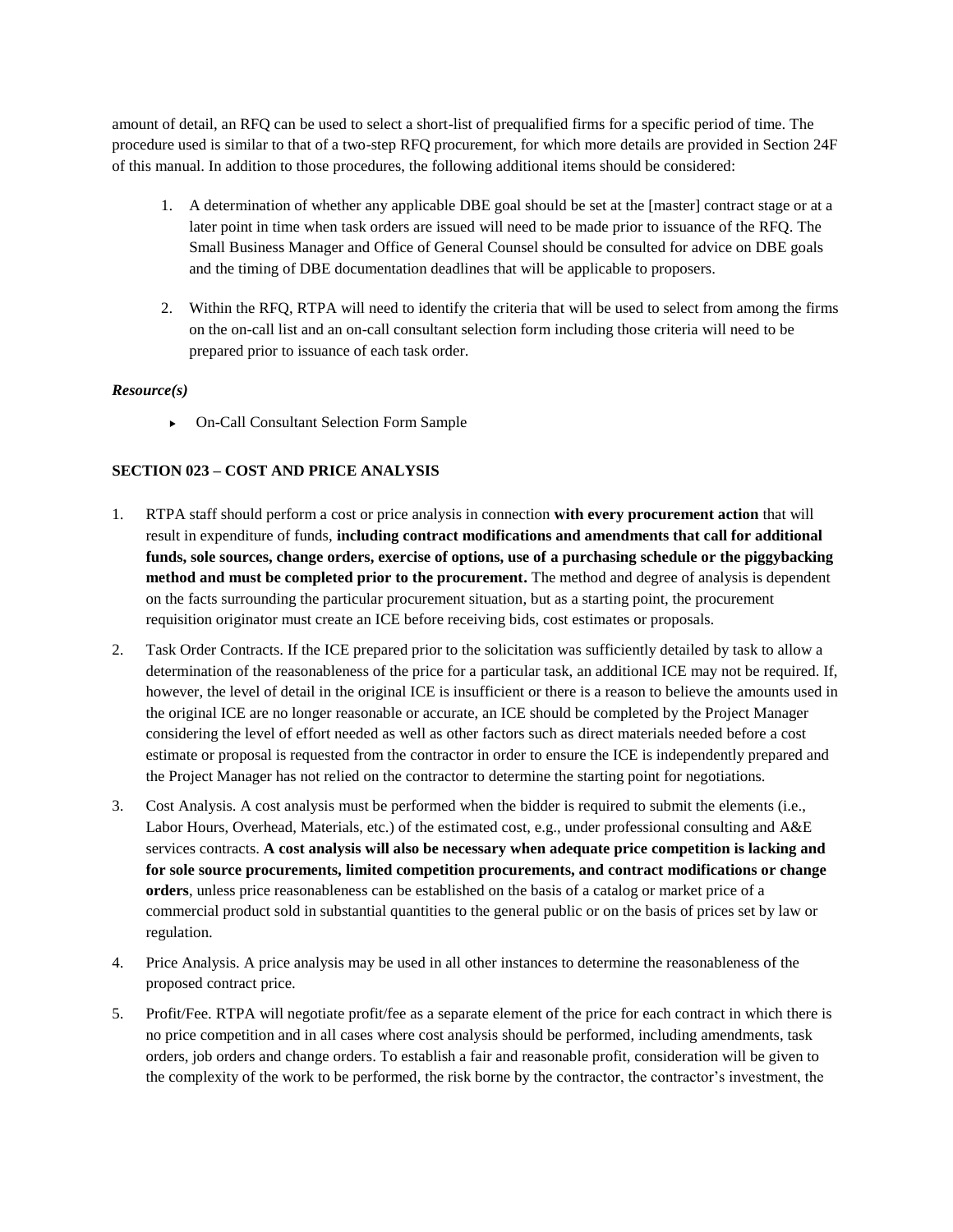amount of subcontracting, the quality of its record of past performance, and industry profit rates in the surrounding geographical area for similar work.

- 6. Federal Cost Principles. Costs or prices based on estimated costs for contracts under grants will be allowable only to the extent that costs incurred or cost estimates included in negotiated prices are consistent with federal cost principles on federally funded procurements.
- 7. Cost Plus Percentage of Cost Prohibited. The cost plus a percentage of cost and percentage of construction cost methods of contracting shall not be used on federally funded procurements. This includes fixed mark-ups on equipment rentals and subcontractors. A maximum mark-up amount may be specified which should be negotiated based upon the risk involved, level of supervision needed, complexity of the work, and other factors. Documentation of this decision making should be included in the contract file in each instance.
- 8. Establishing Indirect Cost Rates. For contracts other than A&E contracts that are federally funded, if the contractor or subcontractor does not have an approved government agency indirect cost rate agreement, the contract's dollar value should determine how that rate is verified.
	- a. Contracts of \$5 Million or Less. The audit recommendations of the contractor's certified public accountant or indirect cost information in the contractor's annual statement to their stockholders, shareholders, or owners, or examples of acceptance of their rates by other governmental agencies within the last six months may be accepted.
	- b. Contracts Exceeding \$5 Million. The Defense Contract Audit Agency, another federal cognizant audit agency, or an accounting firm approved by the federal government to perform audits for the federal government, must verify the contractor's rates.

## *Resource(s)*

- $\triangleright$  Independent Cost Estimate (ICE) Justification for Small Procurements
- Construction Change Order
- Cost Analysis Form
- $\blacktriangleright$  Price Analysis

#### **SECTION 024 – BONDING REQUIREMENTS**

- 1. For non-federally funded construction or facility improvement contracts or subcontracts less than \$50,000 in value, bonding may be required at the discretion of the Executive Director. For construction or facility improvement contracts or subcontracts exceeding \$100,000, it is the policy of RTPA to impose these minimum requirements:
	- a. A bid guarantee from each bidder equivalent to ten (10) percent of the bid price must be issued by a bonding company registered in California. The "bid guarantee" shall consist of a firm commitment such as a bid bond executed by an admitted surety insurer and made payable to RTPA, cash, cashiers check, certified check, or other negotiable instrument accompanying a bid as assurance that the bidder will, upon acceptance of his bid, execute such contractual documents as may be required within the time specified. A bid shall not be considered unless accompanied by one of the forms of bidder's security. On the failure or refusal of any bidder to execute the contract, its bidder's security shall be forfeited to RTPA. RTPA may withhold the bidder's security of the second- and third-lowest, responsive and responsible bidders until the contract has been finally executed. RTPA shall, upon request, return cash, cashier's checks, and certified checks submitted by all other unsuccessful bidders within ten (10) days after the contract is awarded, and their bidder's bonds shall be of no further effect.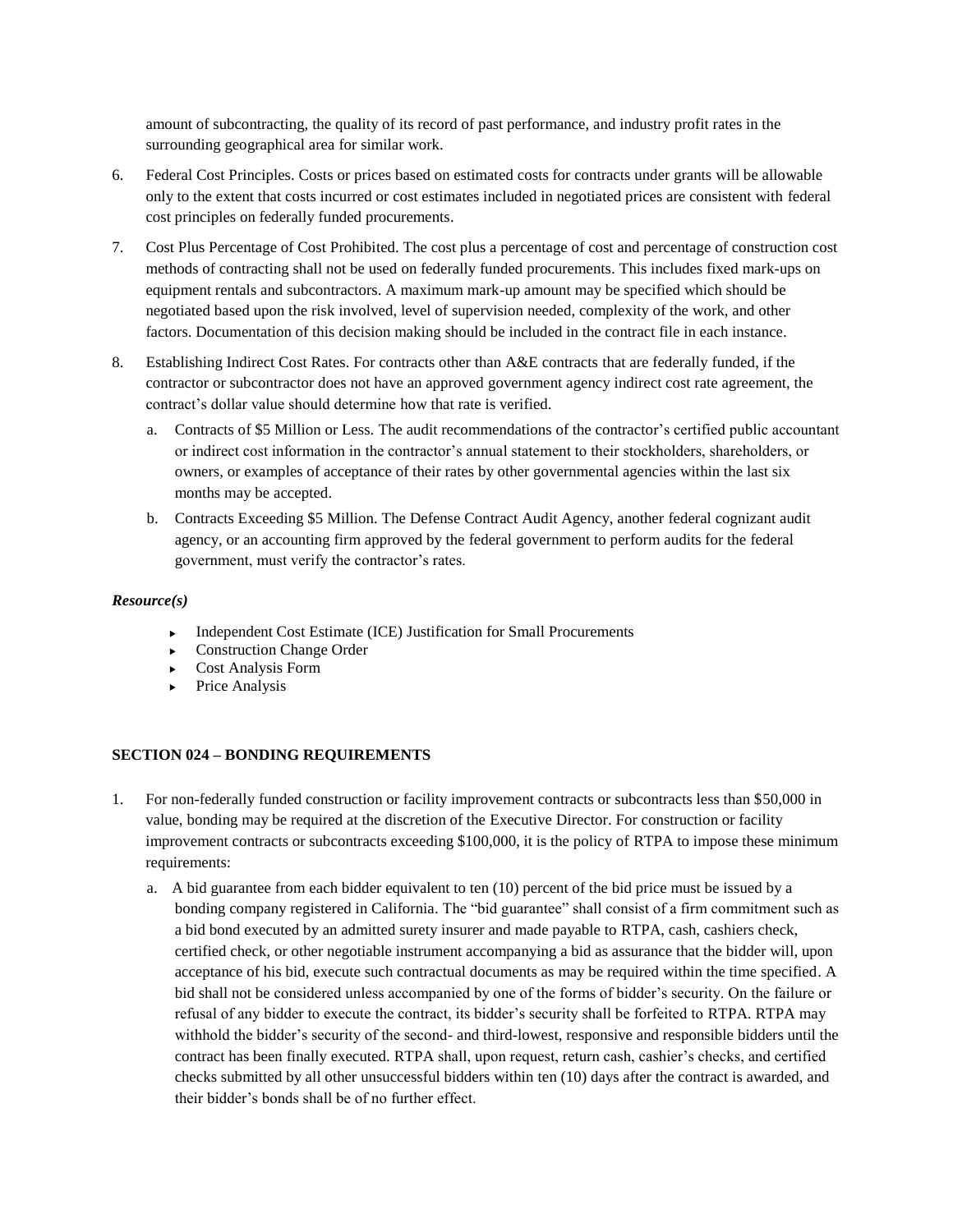- b. A performance bond on the part of the contractor for at least 50 percent of the contract amount for contracts without federal funds, 100 percent of the contract price for federally funded contracts, or for such percentage as may be required by law or funding agencies. A "performance bond" is one executed in connection with a contract to secure fulfillment of all the contractor's obligations under such contract.
- c. A payment bond on the part of the contractor. A payment bond is one executed in connection with a contract to assure payment, as required by law, of all persons supplying labor and material in the execution of the work provided for in the contract. Payment bond in the amount of 100 percent of the contract price is required unless the award is less than \$100,000 or the Board grants a variance.
- d. A cash deposit, certified check, or other negotiable instrument may be accepted by a grantee in lieu of performance and payment bonds, provided the grantee has established a procedure to assure that the interest of the grantor agency is adequately protected.
- 2. At the discretion of the Contracts Officer and project manager, bonding of higher limits than the minimum may be imposed if the project risk warrants such.

Responsive Bidder/Proposer Checklist for RFP/RFQ

## **SECTION 025 – PAYMENT PROVISIONS IN THIRD-PARTY CONTRACTS**

- 1. Advance Payments
	- a. For non-federally funded contracts, the use of advance payments is strongly discouraged and will only be agreed to if no other option is available.
	- b. For federally-funded contracts, the federal funding agencies do not authorize and will not participate in funding payments to a contractor prior to the incurrence of costs by the contractor unless prior written concurrence is obtained from the federal funding agency(ies).
- 2. Progress Payments. The risk associated with use of progress payments is that RTPA may make payment for contract work that has not been completed. RTPA should only use progress payments if the following conditions are met, as applicable:
	- a. The percentage of completion method for progress payments can only be used on construction contracts if the procurement is FTA funded.
	- b. Progress payments are only made to the contractor for costs incurred in the performance of the contract.
	- c. RTPA obtains adequate security for the progress payments and has sufficient written documentation to substantiate the work for which payment is requested. Adequate security may include taking title or obtaining a letter of credit or taking equivalent measures to protect the recipient's financial interest in the progress payment.
	- d. RTPA obtains sufficient documentation to demonstrate completion of the amount of work for which progress payments are made.
- 3. Pursuant to prompt payment provisions in state law, terms and conditions in grants to RTPA from state and federal agencies, and federal regulations applicable to procurements with DBE requirements, payment is typically required by RTPA prime contractors to their subcontractors within 15 days. RTPA monitors payments to DBE subcontractors through use of monthly progress reports from contractors.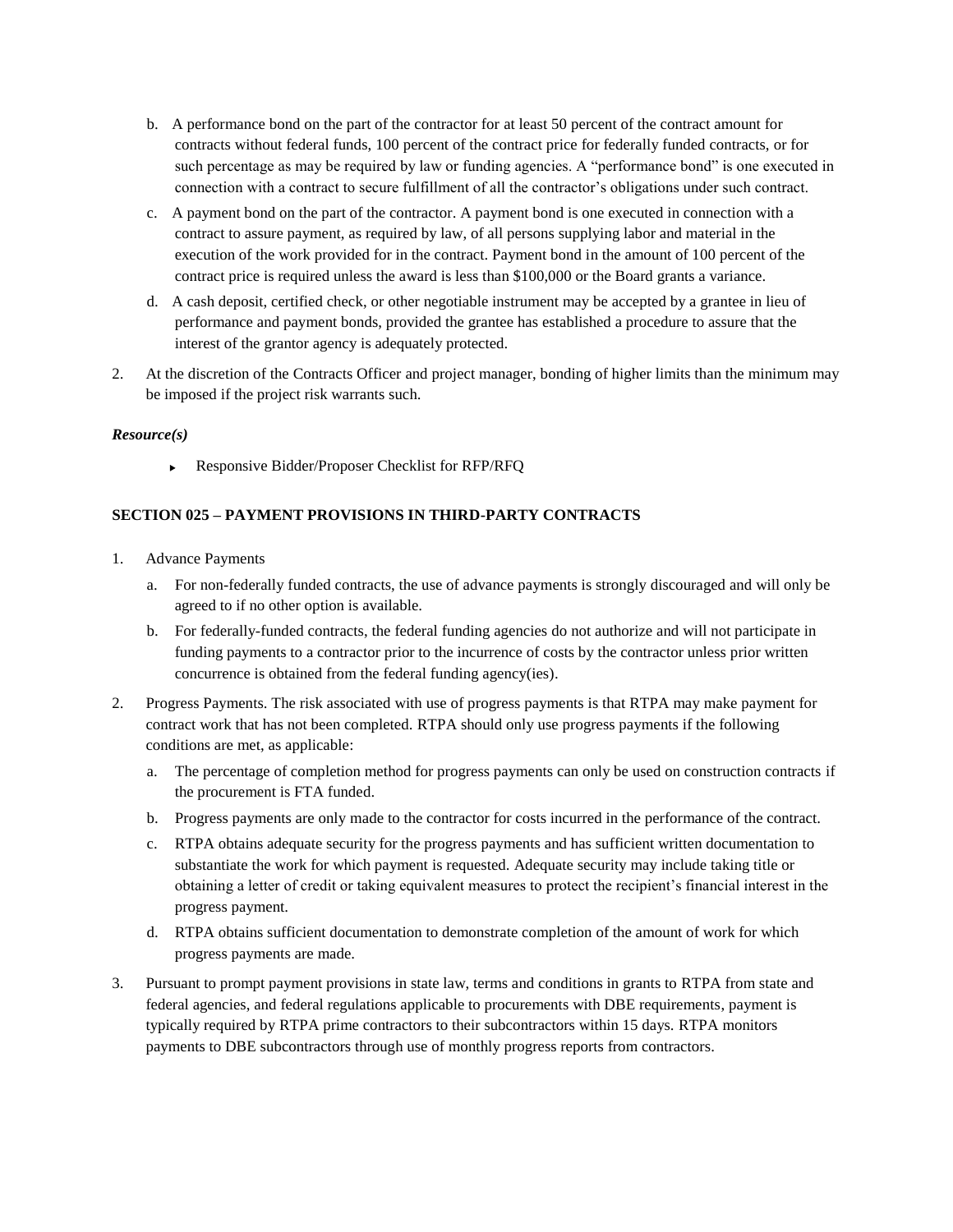U/DBE &SB Monthly Participation Progress Report

## **SECTION 026 – LIQUIDATED DAMAGES PROVISIONS**

- 1. RTPA may use liquidated damages if it may reasonably expect to suffer damages (increased costs on project involved) from late completion and the extent or amount of such damages would be difficult or impossible to determine.
- 2. The use of liquidated damage provisions is at the discretion of the Executive Director.
- 3. The assessment for damages shall be at a specific rate per day for each day of overrun in contract time, and the rate must be specified in the third-party contract. Any liquidated damages recovered shall be credited to the project account involved unless the grantor agency permits otherwise. Documentation establishing how the liquidated damages amount was determined will be provided by the project manager for the contract file.

#### *Resource(s)*

None

## **SECTION 027 – CONTRACT AWARD ANNOUNCEMENT**

Once the contract terms have been negotiated, a post-award notice should be sent to those bidders/offerors who were not selected for the award. The Contracts Officer will send a notice to proceed to the successful proposer/bidder following execution of a contract. If RTPA implements a contract award announcement procedure for federally funded procurement for goods or services (including construction services), the announcement should specify the amount of federal funds that will be used to finance the acquisition in any announcement of the contract award for such goods or services.

#### *Resource(s)*

- ▶ Post-Award Notice to Unsuccessful Proposers
- Notice to Proceed

## **SECTION 028 – CONTRACT PROVISIONS**

All contracts should include provisions to define a sound and complete agreement. In addition, contracts and subcontracts should contain contractual provisions or conditions that allow for:

- 1. Administrative, contractual, or legal remedies in instances where contractors violate or breach contract terms, including sanctions and penalties as may be appropriate, for all contracts in excess of the small purchase threshold.
- 2. Termination for cause and for convenience, including the manner by which it will be affected and the basis for settlement.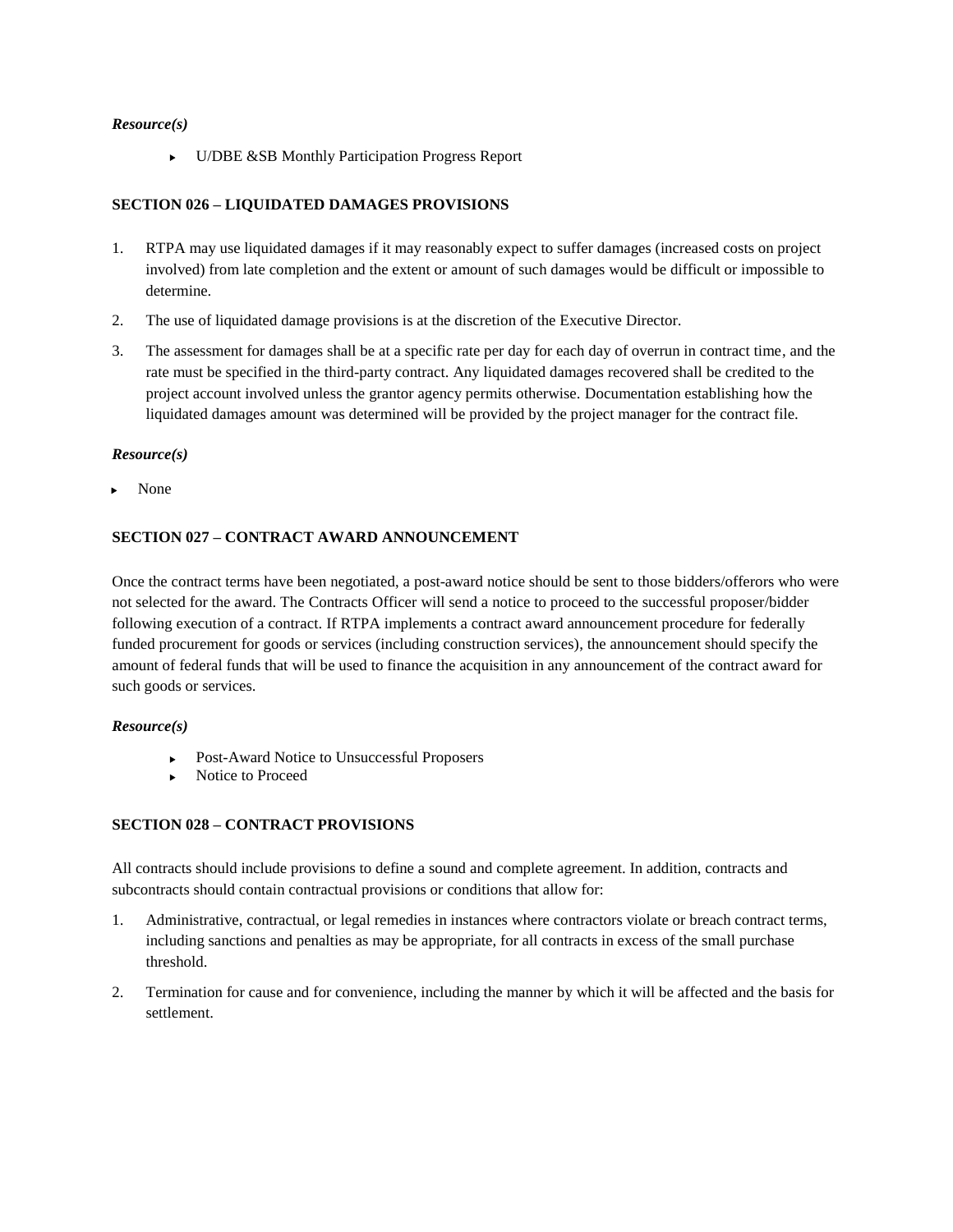*None*

## **SECTION 029 – CARDINAL CONTRACT CHANGE**

- 1. A cardinal contract change is a significant change in contract work (goods or services) that causes a major deviation from the original purpose of the work or the intended method of achievement or causes a revision of contract work so extensive, significant, or cumulative that, in effect, the contractor is required to perform very different work from that described in the original contract. Such practices are sometimes informally referred to as "tag-ons." A change within the scope of the contract (sometimes referred to as an "in-scope" change) is not a tag-on or a cardinal change.
- 2. A cardinal change cannot be identified easily by assigning a specific percentage, dollar value, number of changes, or other objective measure that would apply to all cases. The following guidance should be used, however, in order to determine if a change is a cardinal change and if such a change will therefore constitute a sole source. Legal Counsel should be consulted to make a final determination regarding whether a particular contract change will constitute a cardinal change.
	- a. Changes in Quantity. To categorize virtually any change in quantity as a prohibited cardinal change (sometimes referred to as an "out-of-scope" change) fails to account for the realities of the marketplace and unnecessarily restricts a recipient from exercising reasonable freedom to make minor adjustments contemplated fairly and reasonably

by the parties when they entered into the contract. The U.S. Supreme Court decision in Freund v. United States, 260 U.S. 60 (1922) supports this policy.

- b. Customary Marketing Practices. Marketing practices can influence the determination of which changes will be "cardinal."
- c. Balancing Test. Based on the nature and extent of the work to be performed; the amount of effort involved; whether the change was originally contemplated at the time the original contract was entered into; or the cumulative impact on the contract's quantity, quality, costs, and delivery terms, is the change significant? Generally, a change that causes the contract value to exceed the advertised potential contract value by more than 25 percent will be considered a cardinal change.
- d. Rolling Stock. In the case of rolling stock, a major change in quantity or a substitution of major end items not contemplated when competition for the original award took place would generally be a cardinal change. Another cardinal change would, at this time, include a change from a high-floor to a low-floor vehicle. Changing an engine might result in a cardinal change depending on the circumstances surrounding the project and whether a compatible replacement could be obtained through competition. FTA, however, considers changes to seating, fabrics, and colors, exterior paint schemes, signage, and floor covering, and other similar changes to be permissible changes.
- e. Federal Procurement Standards. The broader standards applied in federal contracting practice reflected in Federal court decisions, federal boards of contract appeals decisions, and comptroller general decisions provide guidance in determining whether a change would be treated as a cardinal change. RTPA will not necessarily treat these federal procurement decisions as controlling, however, RTPA intends to consider the collective wisdom within these decisions in determining the nature of third-party contract changes along the broad spectrum between permissible changes and impermissible cardinal changes.
- f. Managing A&E Contracts and Task Orders. When maximum values are set forth in a contract or TO, the contract manager must carefully track the dollar value capacity to avoid exceeding the stated maximum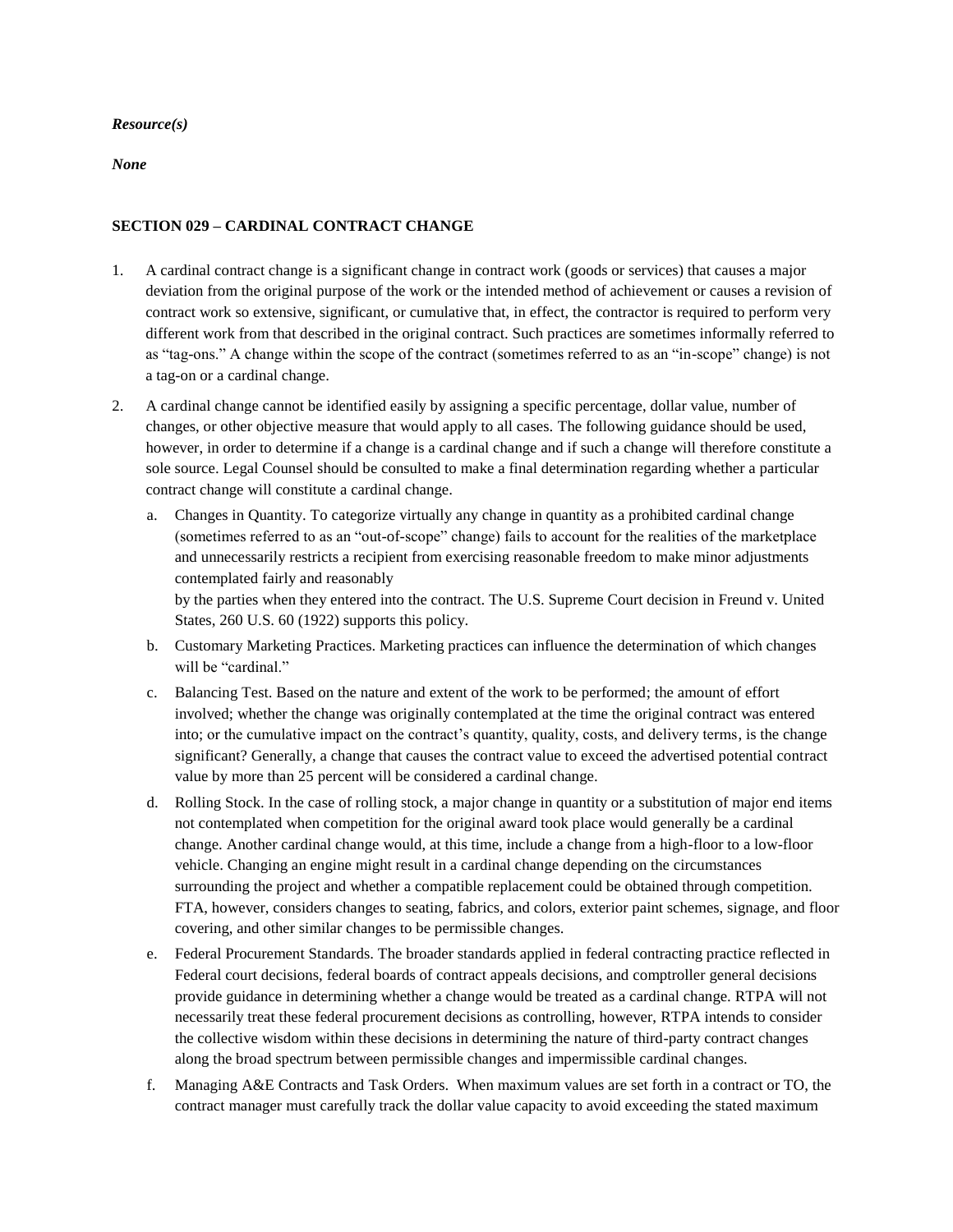amount(s). The Contracts Officer will verify capacity of funds and time prior to preparation of the amendment or TO. Amendments or task orders issued in excess of the stated maximum time or amount in the contract may be treated as sole source procurements. The intent of the parties at origination of a contract or TO that is intended to cover a phased project should contain a description of the plan for future deliverables or services by amendment or additional TOs in order to avoid the need for sole source documentation. Such a plan should be described in the contract or TO so as to clearly establish that such future deliverables and/or services are conditioned upon applicable matters within RTPA's discretion such as availability of funds, budget, contractor performance, and RTPA's best interest.

#### *Resource(s)*

None

## **SECTION 030 – STATUTORY AND REGULATORY REQUIREMENTS FOR FEDERALLY FUNDED CONTRACTS**

- 1. A current (but not all-inclusive) list of statutory and regulatory requirements applicable to RTPA procurements (such as Davis-Bacon Act, DBE, Clean Air, and Buy America) is contained in RTPA contract templates. RTPA is responsible for evaluating these requirements for relevance and applicability to each procurement. For example, procurements involving the purchase of iron, steel, and manufactured goods will be subject to the "Buy America" requirements in 49 C.F.R. Part 661 if there is FTA funding, but different Buy America provisions will apply if there is FHWA funding in a procurement.
- 2. It is the responsibility of each person in the procurement process to ensure that all required clauses specific to the type of procurement and funding type are included in the contract boilerplate, that those federal clauses accompany all bid or proposal documents, that the bidder/offeror completes the required certifications and that the PO or contract includes reference to the clauses and contains signed certifications.

#### *Resource(s)*

None

## **SECTION 031 – PURCHASE ORDERS AND BLANKET PURCHASE ORDERS**

- 1. The Contracts Officer will determine if a BPO is feasible. A PO or BPO may not exceed the applicable small purchase threshold. A PO or BPO may not be used if the standard purchase order terms and conditions are not sufficient to protect RTPA's interests. If tailored terms and conditions are needed due to the nature of the goods or services being purchased or the risks of the project, a contract is required. POs and BPOs are only intended to be used for goods and services that are ordered routinely and repeatedly.
- 2. POs must include applicable standard terms and conditions, which must be selected based on funding types and the items or services being procured.
- 3. Before a PO is selected as the method of procurement, a purchase order checklist will be used to ensure a PO is appropriate.
- 4. BPOs are intended to enable the rapid and routine procurement of various items without processing each order on a separate PO.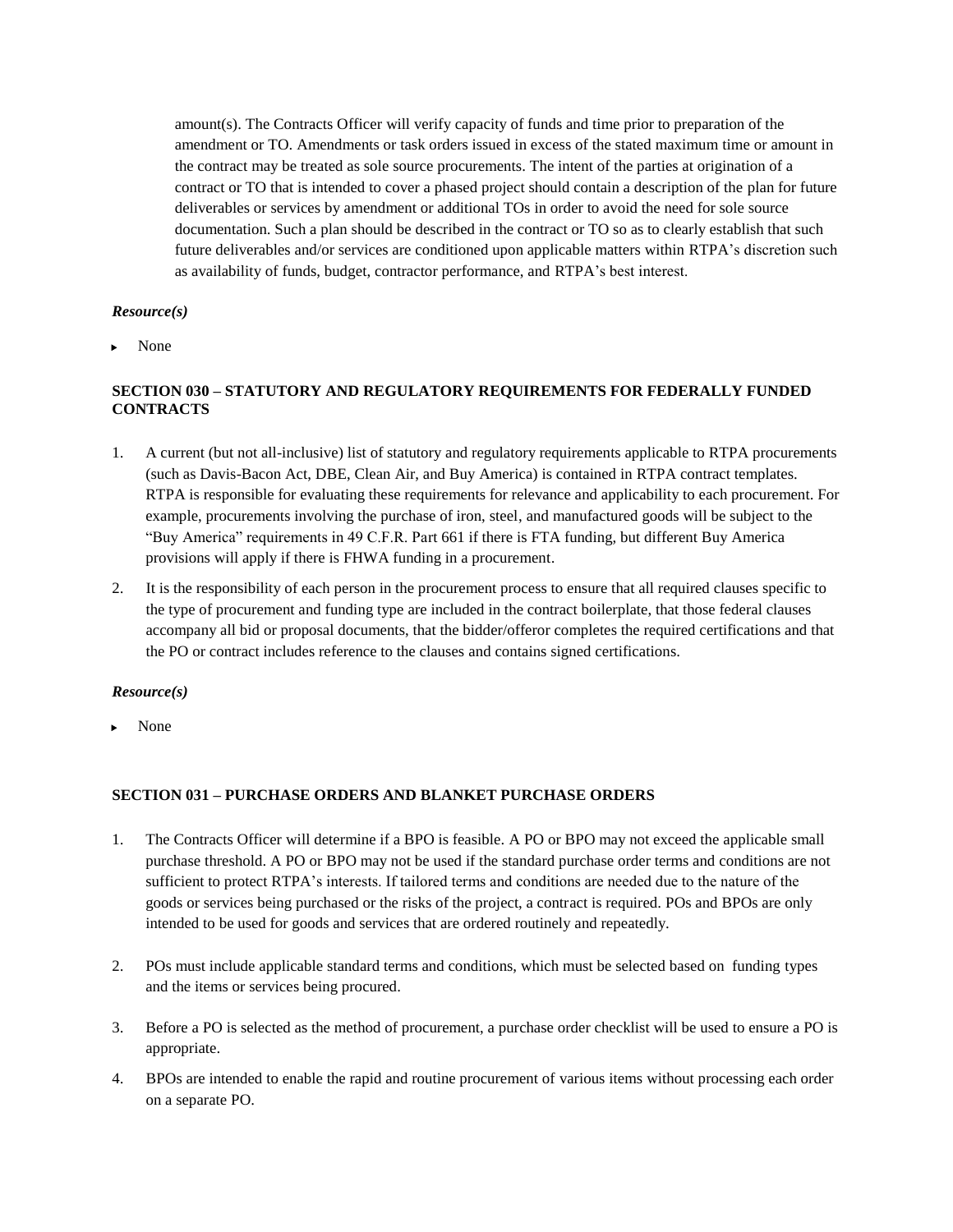- 5. The requestor may suggest potential vendors if the simplified procurement process has been utilized. The Contracts Officer is ultimately responsible for reviewing the simplified procurement process used for a PO or BPO, including the ICE and record of negotiation (RON).
- 6. If a BPO is used, the vendor is given the BPO number assigned and the dollar limit which covers a fiscal-year period. A BPO may be requested at any point during the year, but will only be in effect for the fiscal year. Additional years may be approved by the Contracts Officer so long as the approval is consistent with Board policies concerning procurements.
- 7. Once a BPO is established, the requestor will place each individual order, ensure proper expense account coding, and approve the amount to be paid from the BPO. The Executive Director or his/her designee should confirm that goods or services have been received by signing the packing slip received with each order and include a copy with the invoice to be paid.

- **Procurement Requisition Form**
- Method of Procurement Selection Form
- $\triangleright$  Notice of Intent to Award
- ▶ Purchase Order Checklist

## **SECTION 032 – DELEGATION OF AUTHORITY AND APPROVALS**

All procurements MUST be approved by the RTPA Executive Director.

All procurements exceeding \$15,000.00 must be approved by the Executive Director and by the Board of Directors. Transactions approved by persons without authority are void.

In the event of an emergency or urgent need, the Executive Director is authorized to take all necessary actions to prevent significant unnecessary loss to RTPA, a shut down of public services, or to address a situation threatening the health or safety of persons or property, including but not limited to, authorization to contract with a contractor or consultant on a sole sources basis, consistent with applicable state or federal law without prior approval from the Board of Directors. In the event such an emergency or urgent need occurs, the Executive Director will consult with the President of the Board and submit a report to the Board of Directors at its next regular meeting in order to obtain ratification for those actions.

## *Resource(s)*

• None

## **SECTION 033 – PROCUREMENT CARDS**

RTPA will maintain credit cards under the control of the Director of Finance and Administration which will allow for cost- and time-effective procurements. Use of credit cards is subject to the procurement requirements applicable to micro and small purchases as detailed in Section 22.

## *Resource(s)*

Credit Card Summary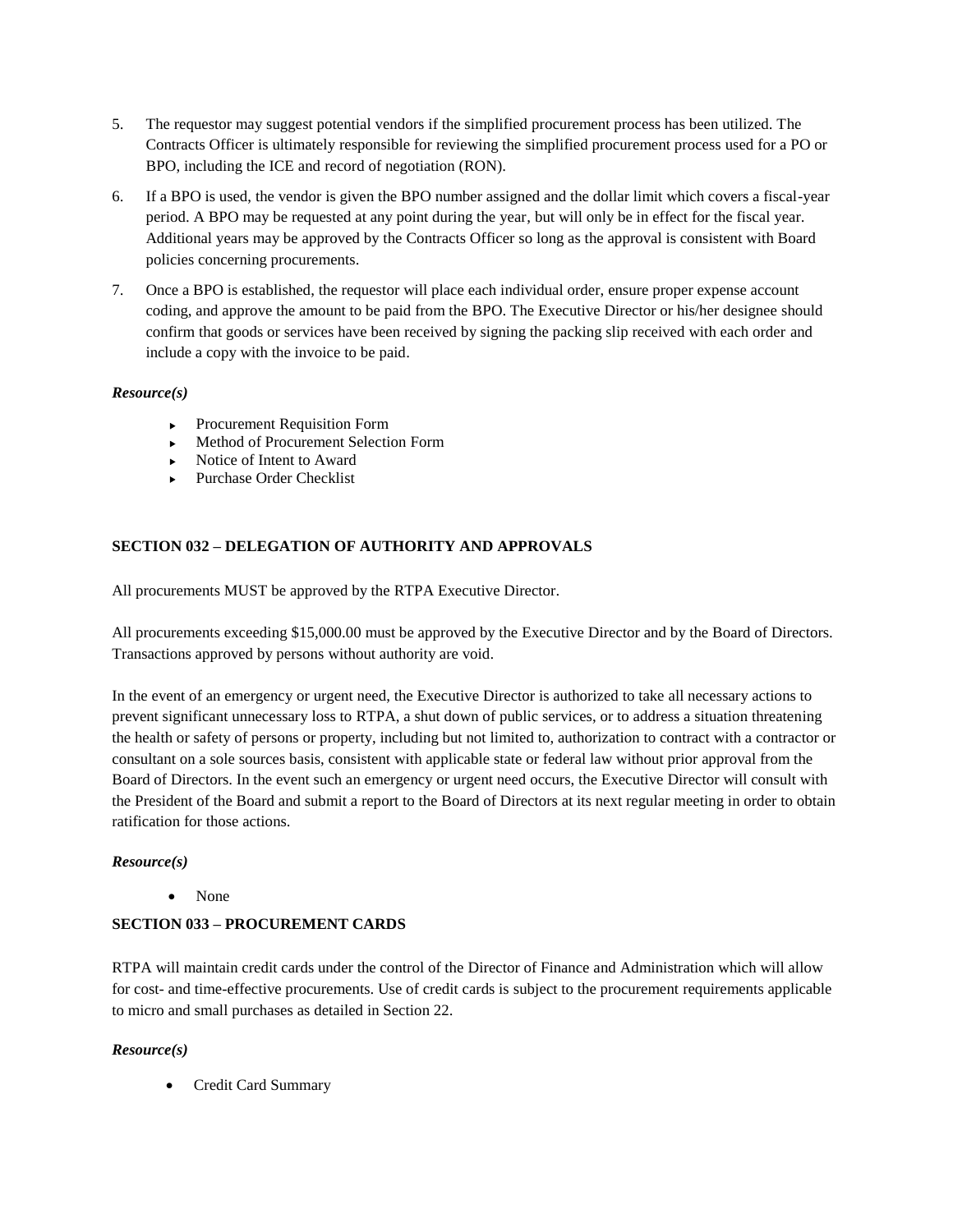## **SECTION 034 – CLOSEOUT OF CONTRACT AND TASK ORDERS**

At the conclusion of the work assigned to a contractor in a contract or task order, the project manager is responsible for notifying the Contracts Officer that the contract or task order is being closed out. An evaluation of the contractor should also be completed by the project manager and a copy provided to the Contracts Officer to include in RTPA's records. When a contract or task order is being terminated, the project manager also must notify Director of Adminstration and Finance that the remaining funds in the contract or task order can be liquidated and unencumbered.

## *Resource(s)*

• None

## **SECTION 035 - DISADVANTAGED BUSINESS ENTERPRISES AND EQUAL OPPORTUNITY**

- 1. DBEs should have the maximum opportunity to participate in the performance of RTPA's federally funded procurements and contracts. RTPA will fulfill its DBE obligations in its DBE plan by ensuring fair and full utilization of DBEs in the purchase of equipment, materials, and supplies and in the performance of contracts and subcontracts.
- 2. The required DBE clauses will be included in any and all DOT-financed agreements executed by RTPA. It is the policy of the DOT and RTPA that DBEs as defined in 49 CFR Part 23 should have the maximum opportunity to participate in the performance of contracts financed in whole or part with federal funds. Consequently, the DBE requirements of 49 CFR Part 23 apply to such procurements. Contractors must agree to ensure that DBEs as defined in 49 CFR Part 23 have the maximum opportunity to participate in the performance of contracts and subcontracts financed in whole or in part with federal funds. Contractors must not discriminate on the basis of race, color, national origin, or sex in the award and performance of DOTassisted contracts.
- 3. DBE Accountability
	- a. RTPA should monitor DBE payments under POs, contracts, or any other method used to expend funds with a certified DBE firm.
	- b. A DBE directory should be maintained.
	- c. The Contracts Officer will request a listing of DBE vendors from the directory for all federally funded procurements when a formal solicitation is used. The Contracts Officer is to supplement RTPA's bid list by adding a sufficient number of DBE firms so that the notice to offerors/bidders can be distributed to all firms on the bid list created for the specific procurement activity. When there is a subcontract opportunity or it is deemed appropriate, a contract goal should be defined and documented.
	- d. RTPA will monitor POs and contracts on an ongoing basis to assure compliance with the applicable DBE program(s).
	- e. The establishment of one or more contract goals for a formalized procurement will be documented by the Contracts Officer based on the availability of the Underutilized DBEs (UDBEs) in the geographical area for the specific type of procurement and the judgment that the goal can reasonably be met by the bidder/proposer.
	- f. If at the time of bid or proposal submittal the DBE/UDBE goal is not met and if required by law, the bid or proposal will be requested for review by the Contracts Officer or a consultant to assure that a good faith effort has been met. The Contracts Officer will document that the bidder/proposer was either found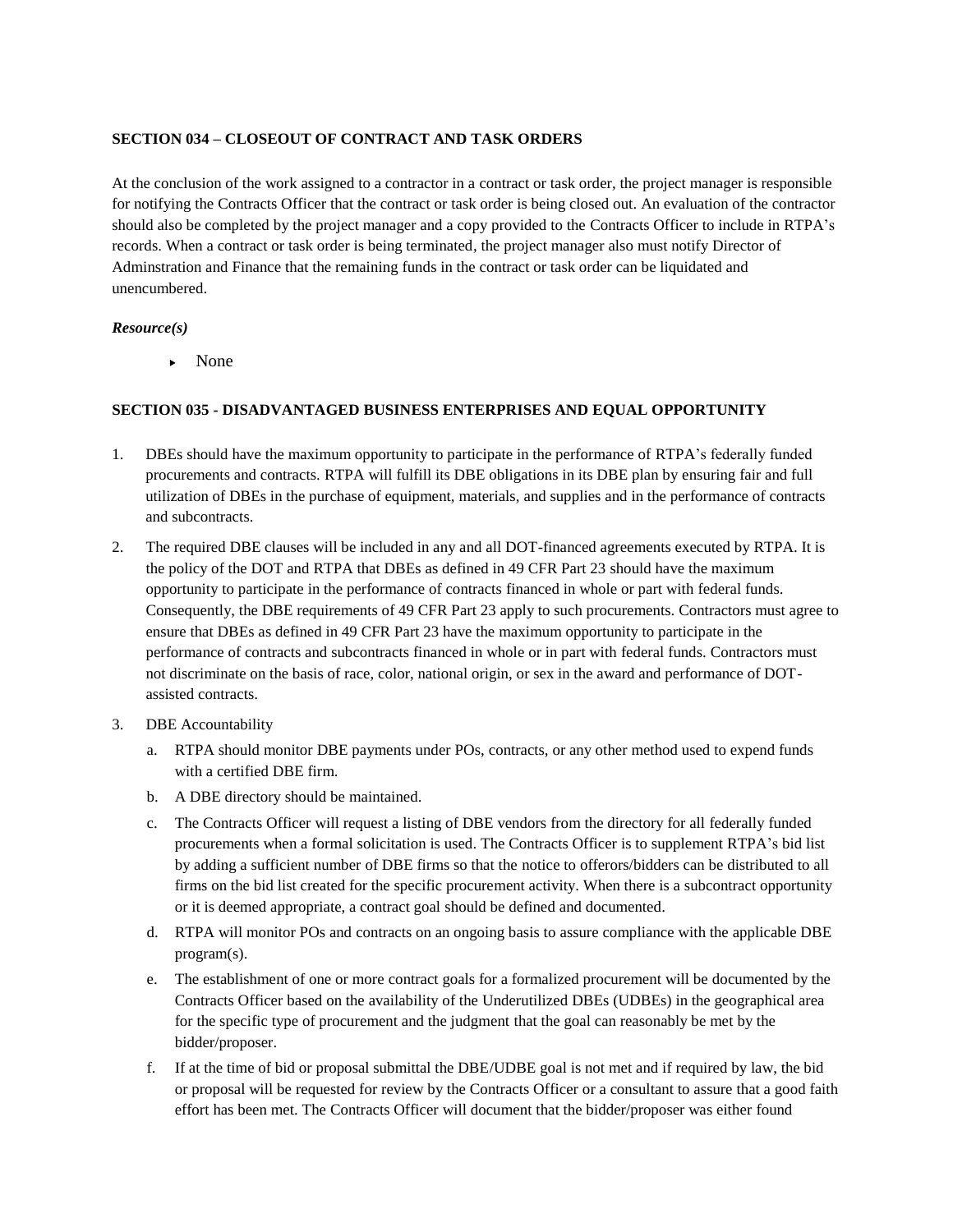responsive to the DBE/UDBE requirements of the RFP/IFB or has been deemed non-responsive by completing the "responsive checklist" if DBE/UDBE provisions are applicable.

4. Records and Reports

RTPA provides data about its DBE programs as directed by DOT operating administrations. RTPA creates and maintains a bidders list by collecting the data from bidders or through surveys. This list provides accurate data about DBE/UDBE and non-DBE contractors and subcontractors who seek to work on RTPA's federally assisted contracts for use in setting overall goals. RTPA will obtain the following information about these DBE/UDBE and non-DBE contractors and subcontractors:

- a. Firm name;
- b. Firm address;
- c. Firm's status as a DBE/UDBE or non-DBE;
- d. Age of the firm; and
- e. The annual gross receipts of the firm information is obtained by asking each firm to indicate into what gross receipts bracket they fit (e.g., less than \$500,000; \$500,000 to \$1 million; \$1 to 2 million; \$2 to 5 million; etc.) rather than requesting an exact figure.
- 5. DBE Requirements
	- a. RTPA has to fulfill the DBE requirements for all DOT-funded projects receiving planning, capital, and/or operating assistance who will award prime contracts (excluding transit vehicle purchases) exceeding \$250,000 in funds in a federal fiscal year.
	- b. RTPA must submit a DBE program to the concerned operating administration. Once the operating administration has approved the program, the approval counts for all DOT-assisted programs (except that goals are reviewed by the particular operating administration that provides funding for DOT-assisted contracts). RTPA also will enter into an implementation agreement for its DBE program when required by a funding agency.
	- c. Additional information regarding RTPA's DBE programs can be found in its FTA and FHWA DBE programs documentation.

#### *Resource(s)*

- Responsive Bidder/Proposer Checklist for RFP/RFQ
- ► Subconsultant List
- **Bidders List**
- ► Local Agency U/DBE Commitment Form
- ▶ DBE/UDBE Information Good Faith Efforts Form
- U/DBE & SB Monthly Participation Progress Report
- Final Report Utilization of U/DBE and SB, First-Tier Subconsulants

## **SECTION 036 – PROCUREMENT REQUISITIONS**

- 6. The procurement process formally begins with the preparation and submission of a procurement initiation packet to the Contracts Officer. The procurement requisition packet consists of the following forms:
	- a. Scope of work/statement of work (SOW)
	- b. ICE or Engineer's Estimate
	- c. Project schedule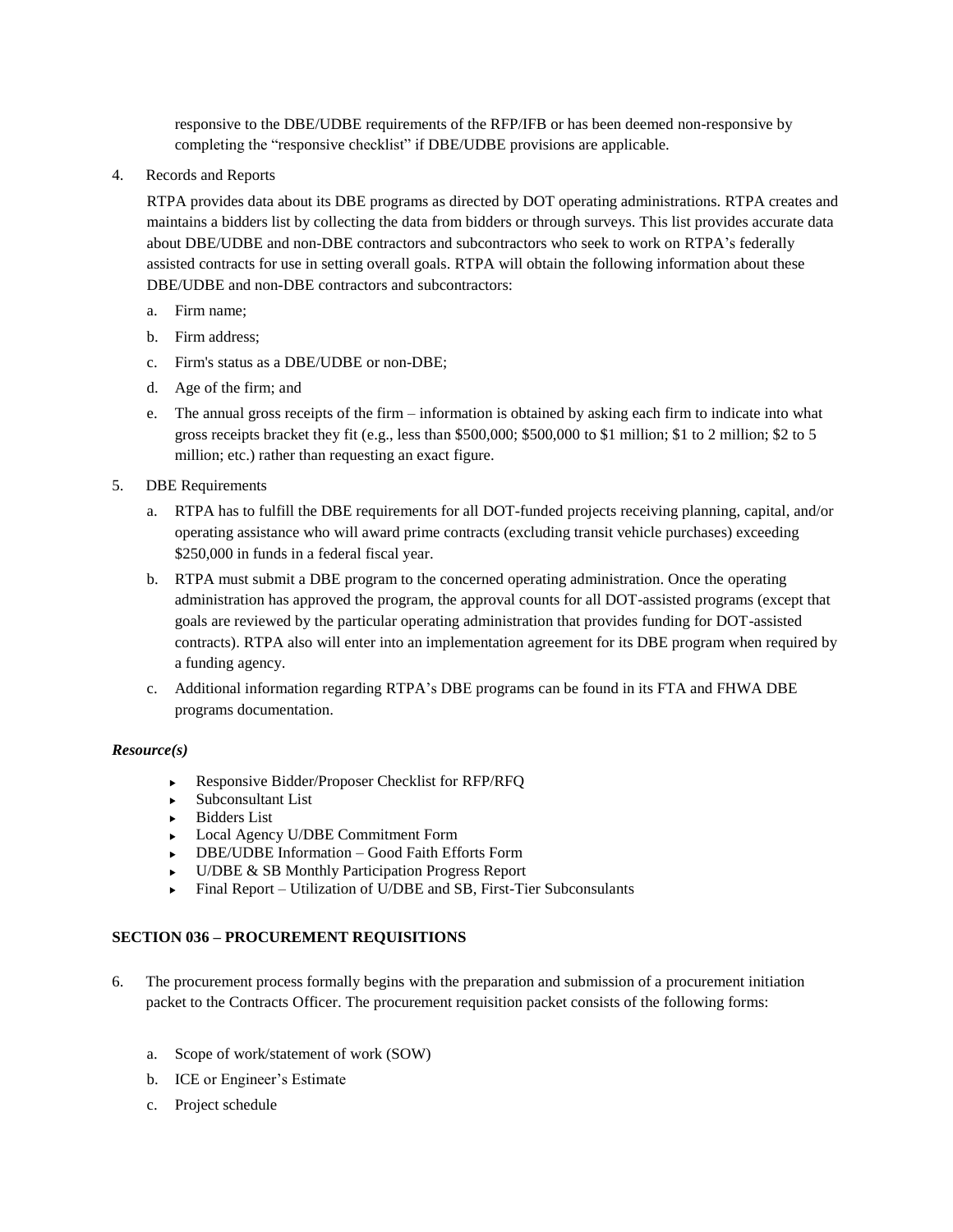- d. Specification (if available)
- e. RON (for task orders)
- f. Sole Source or Limited Competition Justification form (if applicable)
- 7. The project manager will complete the procurement initiation form by providing the following information:
	- a. Entering the requestor name, department, project number, procurement value, date the service is needed, justification for procurement, and ICE value, description of services or goods, funding source, (if it will be a sole source or agreement with another government agency) vendor information, and any other applicable information that is required on the procurement requisition.
- 8. The procurement will be assigned to the Contracts Officer who will be responsible for the following:
	- a. Completing a draft document such as a task order, amendment, memorandum of understanding (MOU), etc. per the request
	- b. Determining if a DBE/UDBE contract goal needs to be set or re-evaluated and arranging for the goal setting documentation to be prepared internally or by a consultant.
	- c. Determining whether a pre-award is required and arranging for an auditor to carry out the audit.
	- d. Setting the estimated procurement schedule when a formal procurement method is used.
	- e. Reviewing any grants or agreements concerning the funding that will be used for the procurement and incorporating necessary provisions or referencing any pass-through obligations in the draft contract, task order, MOU, etc. so that document provisions can be tailored accordingly.
	- f. Sending the final formatted contract to the consultant/contractor for signature.
	- g. Once the signed contract is received, routing the signed document for final signature per the Director Delegation and/or Red Flag approval process.
	- h. Sending a copy of the executed contract to the consultant/contractor.
- 9. When a credit card is used, a sales receipt must be attached with the signature of the person taking possession of the goods attesting to such receipt.
- 10. The PAD form is intended to assist project managers and the Contracts and Procurement Department in determining the rationale for the selection of procurement method and cost type of a solicitation and should be filled out in accordance with Section 042 of this manual.

- ▶ Sole Source Approval Form
- **Procurement Requisition Form**
- $\triangleright$  Delegation of Authority by Executive Director (Administrative Policy)
- Method of Procurement Selection Form
- **Independent Cost Estimate (ICE) Justification for Small Procurements**
- Independent Cost Estimate, Scope of Work, Summary, and Staffing Plan
- **Limited Competition Approval Form**

## **SECTION 037 – INDEPENDENT COST ESTIMATE (ICE)**

1. In the FTA Circular 4220.1.F, it is specified that grantees should perform a cost or price analysis in connection with every procurement action including change orders, contract modifications and sole source procurements.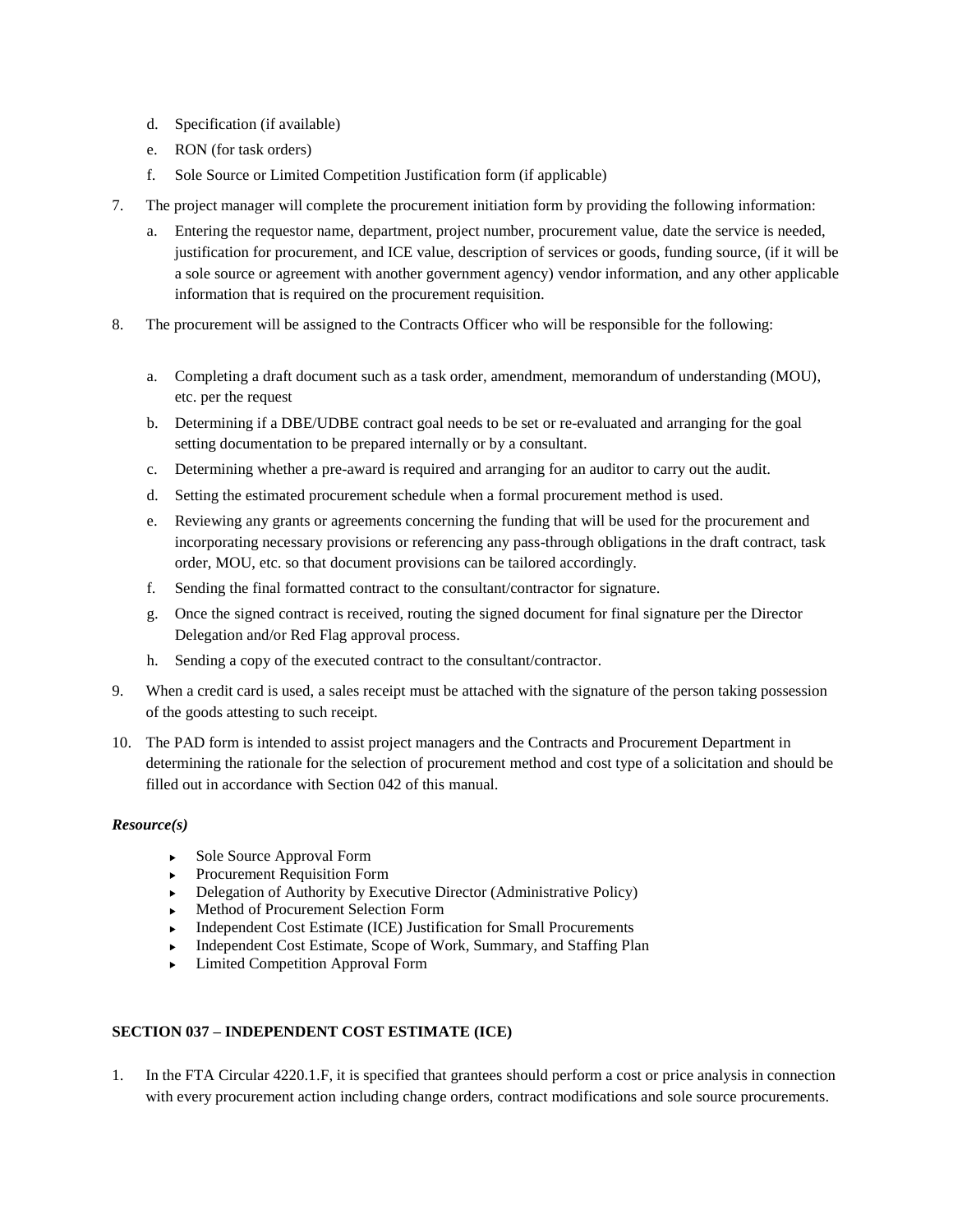- 2. The intent of the Circular 4220.1.F, with respect to cost and price analysis (which logically begins with an inhouse cost estimate) is to capture every procurement, not just "major" procurements. The degree of the analysis and the degree of detail of the in-house cost estimate depend on the size and complexity of the procurement. An ICE or EE should be developed for every procurement and the estimate must be documented using the appropriate standardized RTPA form. A consultant not otherwise involved in the procurement, who has signed appropriate conflict of interest forms including a Form 700 and does not have a conflict, may prepare and sign the ICE if RTPA staff member will be involved in negotiating the final price, level of effort, or other cost issues.
- 3. A cost analysis should be used when a price analysis will not provide sufficient information to determine the reasonableness of the contract cost. For example, when the offeror submits elements (such as labor hours, overhead, materials) of the estimated cost, (such as professional consulting and A&E contracts); when price competition is inadequate; when only a sole source is available, even if the procurement is a contract modification or; in the event of a change order. RTPA, however, need not obtain a cost analysis if it can justify price reasonableness of the proposed contract based on a catalog or market price of a commercial product sold in substantial quantities to the general public or based on prices set by law or regulation.
	- a. Establishing Indirect Cost Rates. For contracts other than A&E contracts, if the contractor or subcontractor does not have an approved government indirect cost rate agreement, the contract's dollar value should determine how that rate is verified.
		- i. Contracts of \$5 million or less. The audit recommendations of the contractor's certified public accountant or indirect cost information in the contractor's annual statement to their stockholders, shareholders, or owners or examples of acceptance of their rates by other governmental agencies within the last six months should be used.
		- ii. Contracts exceeding \$5 million. If federal funding is being used, the Defense Contract Audit Agency, another federal cognizant audit agency, or an accounting firm approved by the federal government to perform audits for the federal government must verify the contractor's rates.
	- b. Profit. Profit should be negotiated as a separate element of the cost for each contract or task o rderin which there has been no price competition and in all acquisitions in which RTPA performs or acquires a cost analysis. To establish a fair and reasonable profit, RTPA considers the complexity of the work to be performed, the risk undertaken by the contractor, the contractor's investment, the amount of subcontracting, the quality of the contractor's record of past performance, and industry profit rates in the surrounding geographical area for similar work.
- 4. If RTPA determines that competition was adequate, a price analysis (rather than a cost analysis) should be used to determine the reasonableness of the proposed contract price. RTPA may use an abbreviated price analysis for micro and small purchases in most cases. One method to record this price analysis is through the use of a preprinted form on which the Contracts Officer can annotate a finding of fair and reasonable pricing and check off the most common reasons why this would be so, such as catalog or market prices offered in substantial quantities to the general public, regulated prices (for example, for many utilities purchases), or a comparison with recent prices for similar goods and services.

- **Procurement Requisition Form**
- Independent Cost Estimate (ICE) Justification for Small Procurements
- Independent Cost Estimate, Scope of Work, Summary, and Staffing Plan
- Micro-Purchase Justification Form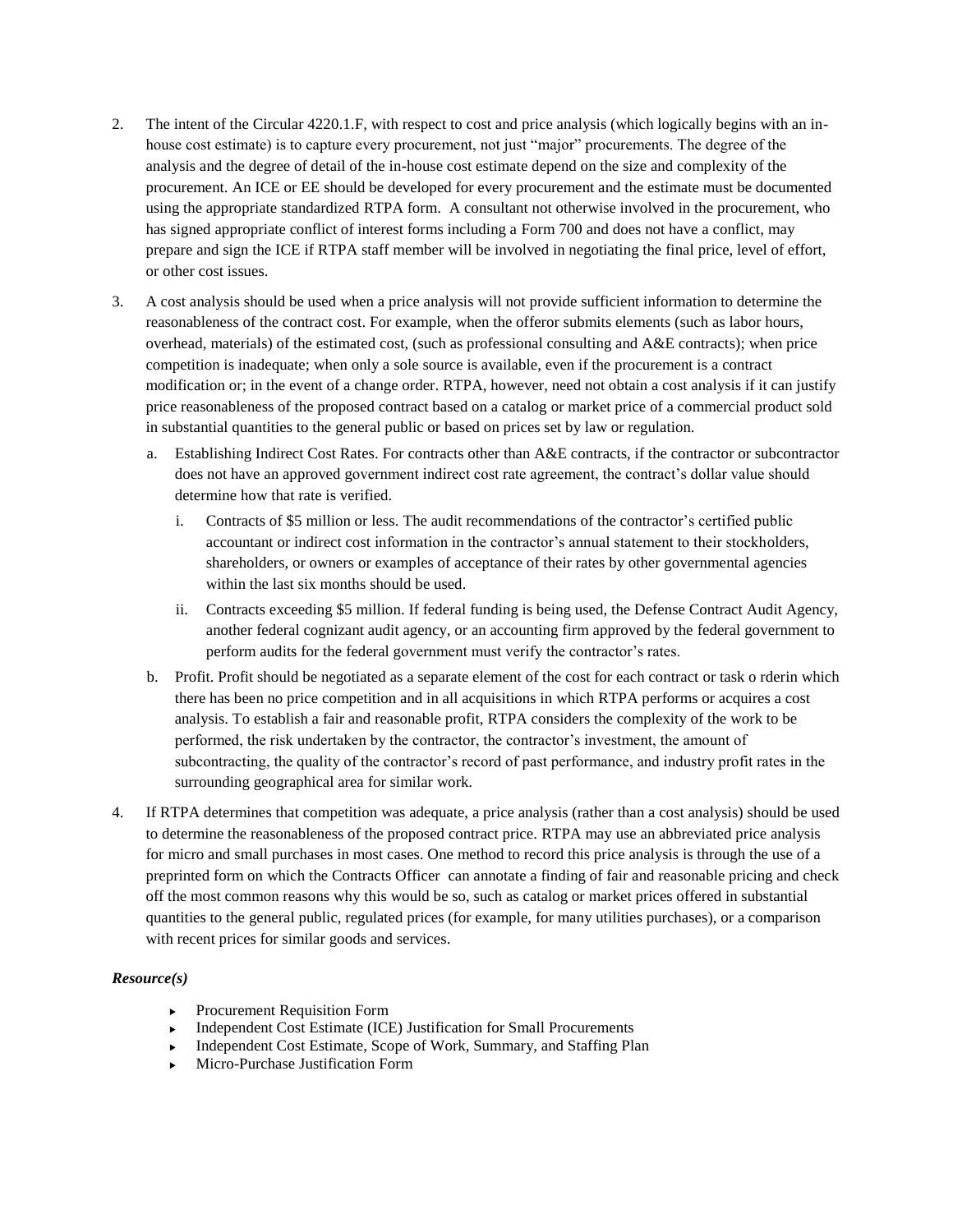### **SECTION 038 – INSURANCE REQUIREMENTS**

It is the policy of RTPA to require that third-party contractors or consultants maintain insurance coverage to meet insurance standards contained in specific contract boilerplate. Proof of insurance coverage shall be documented by the Contracts Officer.

#### *Resource(s)*

• None

#### **SECTION 039 – METHOD OF PROCUREMENT SELECTION (MOPS) FORM**

The Contracts Officer is responsible for attaching and completing all required sections of a MOPS Form, and related memos if needed to ensure satisfactory documentation of the competitive procurement decision making process is enclosed in the contract folder.

#### *Resource(s)*

▶ Method of Procurement Selection Form

## **SECTION 040 – PROCUREMENT DOCUMENTS**

At a minimum the contract folder should include:

- 1. Solicitation document (IFB, RFQ, or RFP)
- 2. Contract (agreement/MOU/lease/letter agreement/PO/etc.)
- 3. Amendments
- 4. Task orders
- 5. Documentation establishing reasonableness of procurement method (MOPS, procurement requisition, Purchase Order Checklist, Sole Source Approval form, Limited Competition Approval form)
- 6. Documentation establishing reasonableness of amount paid (ICE, RON, evaluation committee score sheets)
- 7. Documentation of required federal forms and U/DBE compliance
- 8. Documentation establishing selection of payment method.

#### *Resource(s)*

None

## **SECTION 041 – REVISIONS TO MANUAL**

Unless otherwise noted in this manual, revisions or waivers to any of the procedures in this manual may only be approved by the:

- 9. The Executive Director; or
- 10. The Board (if such revisions conflict with current Board policy).